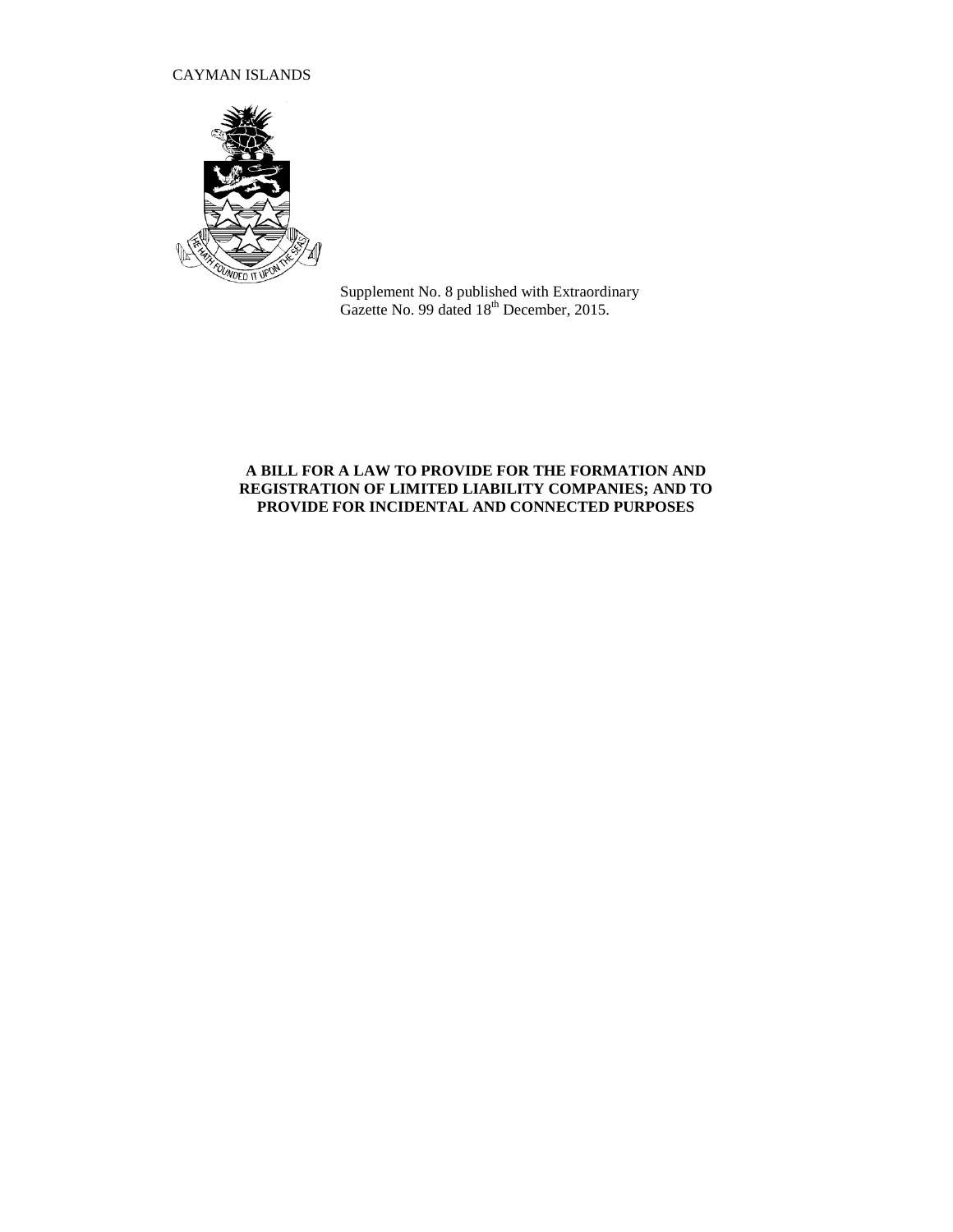*The Limited Liability Companies Bill, 2015*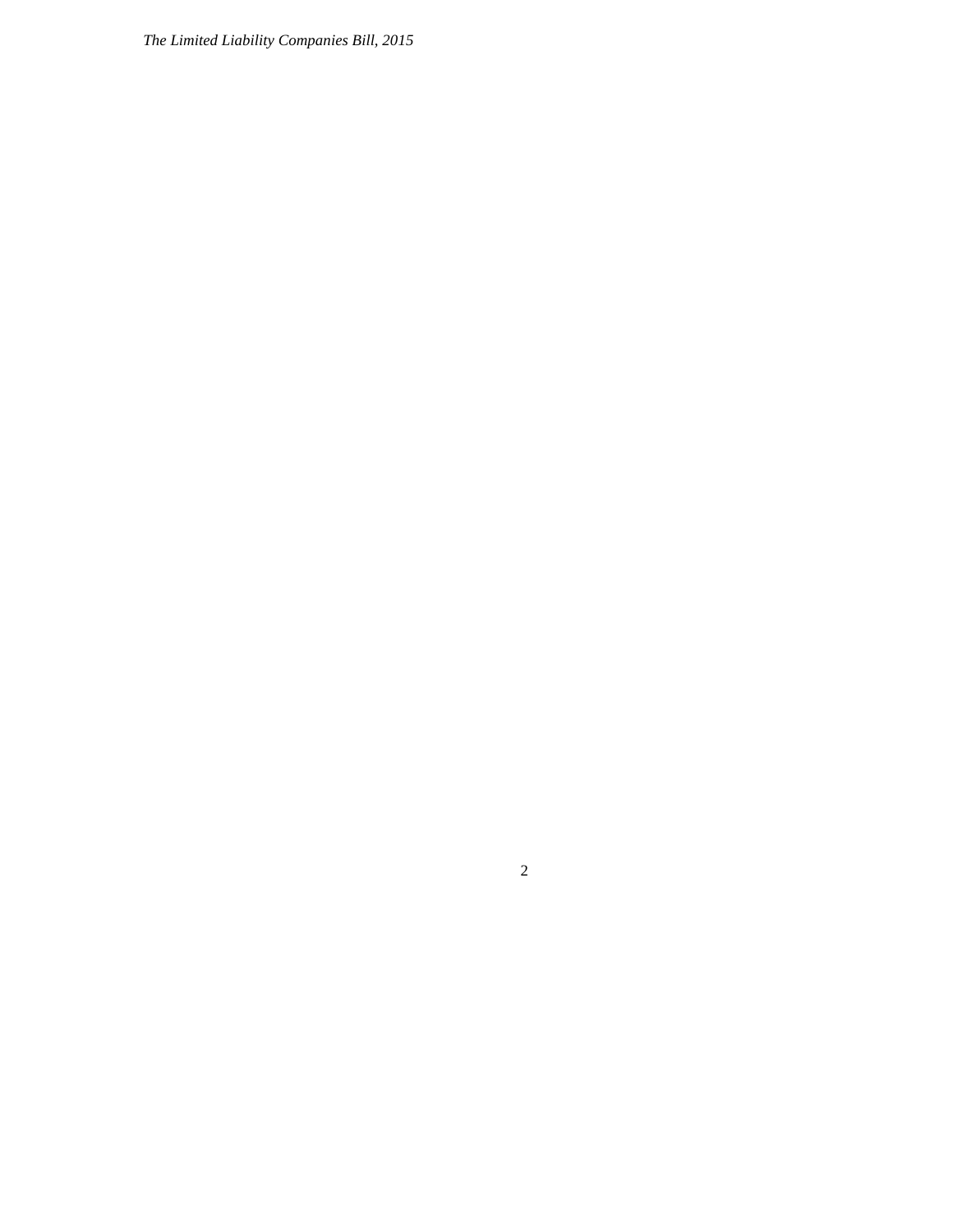### **THE LIMITED LIABILITY COMPANIES BILL, 2015**

#### **MEMORANDUM OF OBJECTS AND REASONS**

This Bill makes provision for the formation and registration of limited liability companies. The Bill contains 11 parts and 69 clauses.

Clause 1 provides for the short title of the Bill and commencement provision.

Clause 2 makes provision for the interpretation section and outlines the definitions of the terms and expressions used throughout the Bill.

Clause 3 provides for the saving of the rules of equity and common law applicable to companies as modified by the Companies Law insofar as it is not inconsistent with the provisions of the Bill in relation to limited liability companies or the nature of a limited liability companies.

Clause 4 makes provision for the appointment of the Registrar of Companies as the Registrar of Limited Liability Companies and further for the maintenance of a Register of Limited Liability Companies.

Clause 5 outlines the requirements for the formation of a limited liability company and the registration thereof. It specifies the filing of a registration statement which details certain particulars of the limited liability company.

Clause 6 provides for the conventions which govern the naming of a limited liability company.

Clause 7 provides for the maintenance of a registered office in the Islands and makes it an offence for a limited liability company to carry on business in the Islands without a registered office.

Clause 8 makes provisions for amendment to the registration statement where there are any changes in the particulars of the limited liability company.

Clause 9 specifies the capacity of a limited liability company to operate within the Islands and provides that a limited liability company shall not carry on business with the public in the Islands except in specific circumstances and shall have separate legal personality.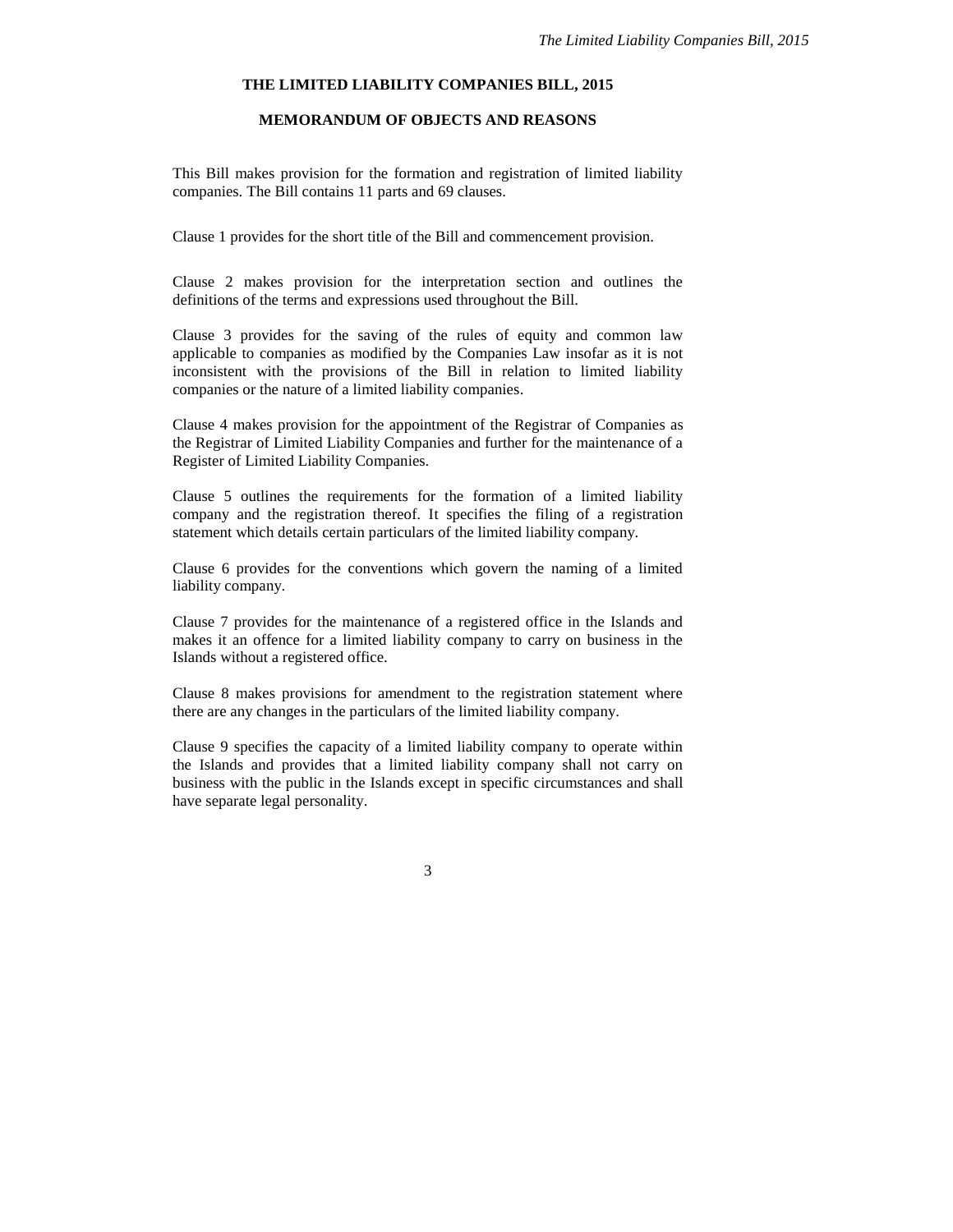#### *The Limited Liability Companies Bill, 2015*

Clause 10 makes provision for the admission of members to a limited liability company and makes provision for the treatment of LLC interests.

Clause 11 provides for the transfer of an LLC interest subject to the prohibition against the issue of bearer LLC interests, certificates or coupons pursuant to section 10(11). It also provides for the assignment of an LLC interest and the rights attached upon an assignment.

Clause 12 makes provisions for an assignee to have the right of become a member of the limited liability company.

Clause 13 provides for the cessation of membership and the treatment of a member on death or bankruptcy.

Clause 14 makes provision for the redemption and repurchase of an LLC interest by a limited liability company subject to that limited liability company's ability to pay its debt immediately after any such acquisition.

Clause 15 provides for the withdrawal of a member.

Clause 16 outlines the requirement for an LLC agreement and details the terms and conditions which govern that agreement.

Clause 17 makes provision for the remedies for a breach of an LLC agreement.

Clause 18 provides that no act of a limited liability company shall be invalid by reason only of the fact that the limited liability company lacked the capacity or power to perform that act.

Clause 19 makes provisions for the creation of classes of LLC interests or groups of members and the rights attributable to a class or group under the LLC agreement. It also makes provision for the rules in relation to voting.

Clause 20 deals with liability of a limited liability company to third parties and provides that any liability is that of the limited liability company and not its members.

Clause 21 provides for the contribution to the assets of a limited liability company by its members.

Clause 22 makes provision for the allocation of profits and losses among members, classes of LLC interests or groups of members as provided for in the LLC agreement.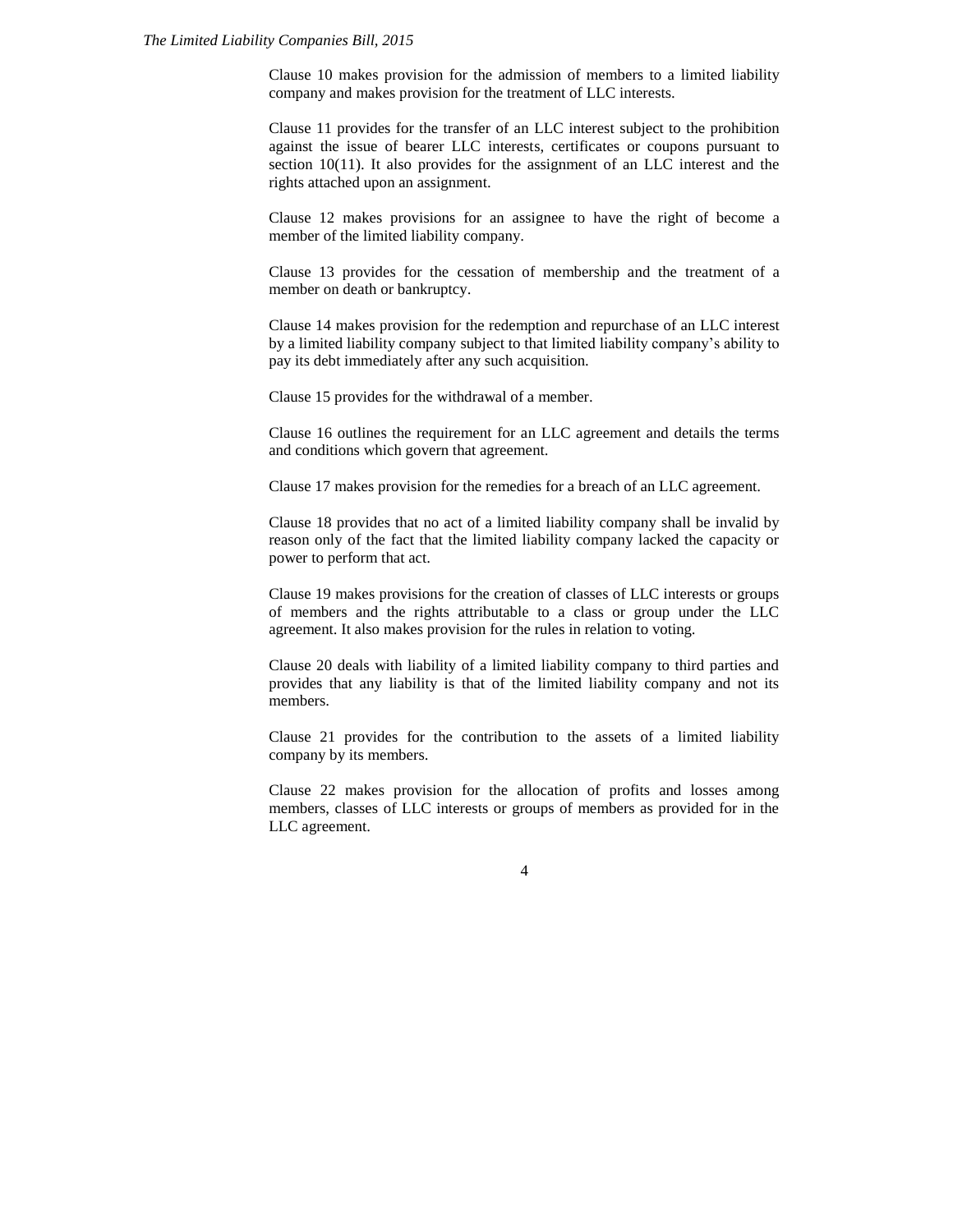Clause 23 makes similar provision for the allocation of distributions among members, classes of LLC interests or groups of members.

Clause 24 provides for distributions in cash or kind pursuant to the LLC agreement.

Clause 25 makes provision for limitations on distribution.

Clause 26 provides for the vesting of management powers in members or alternatively in managers as provided for in the LLC agreement.

Clause 27 makes provision for the naming or designation of a manager and outlines the rights, powers and responsibilities of a manager.

Clause 28 provides for classes of managers and the voting rights of such classes of managers.

Clause 29 specifies the remedies for breach of an LLC agreement by a manager.

Clause 30 provides for the delegation of the rights and powers of a member or manager.

Clause 31 makes provision for the protection of a manager where the manager in good faith relies on reports and information provided to the limited liability company.

Clause 32 provides for the resignation of a manager.

Clause 33 makes provision for members and managers to access the information and records of the limited liability company.

Clause 34 permits business transactions between members and managers with the limited liability company.

Clause 35 makes provision for a winding up of a limited liability company either by the Court or voluntarily by the limited liability company.

Clause 36 outlines the process for a voluntary winding up and provides for the application of Part V of the Companies Law and the Companies Winding Up Rules *mutatis mutandis* to the winding up and dissolution of a limited liability company.

Clause 37 outlines the process for winding up by the Court and provides for the application of Part V of the Companies Law and the Companies Winding Up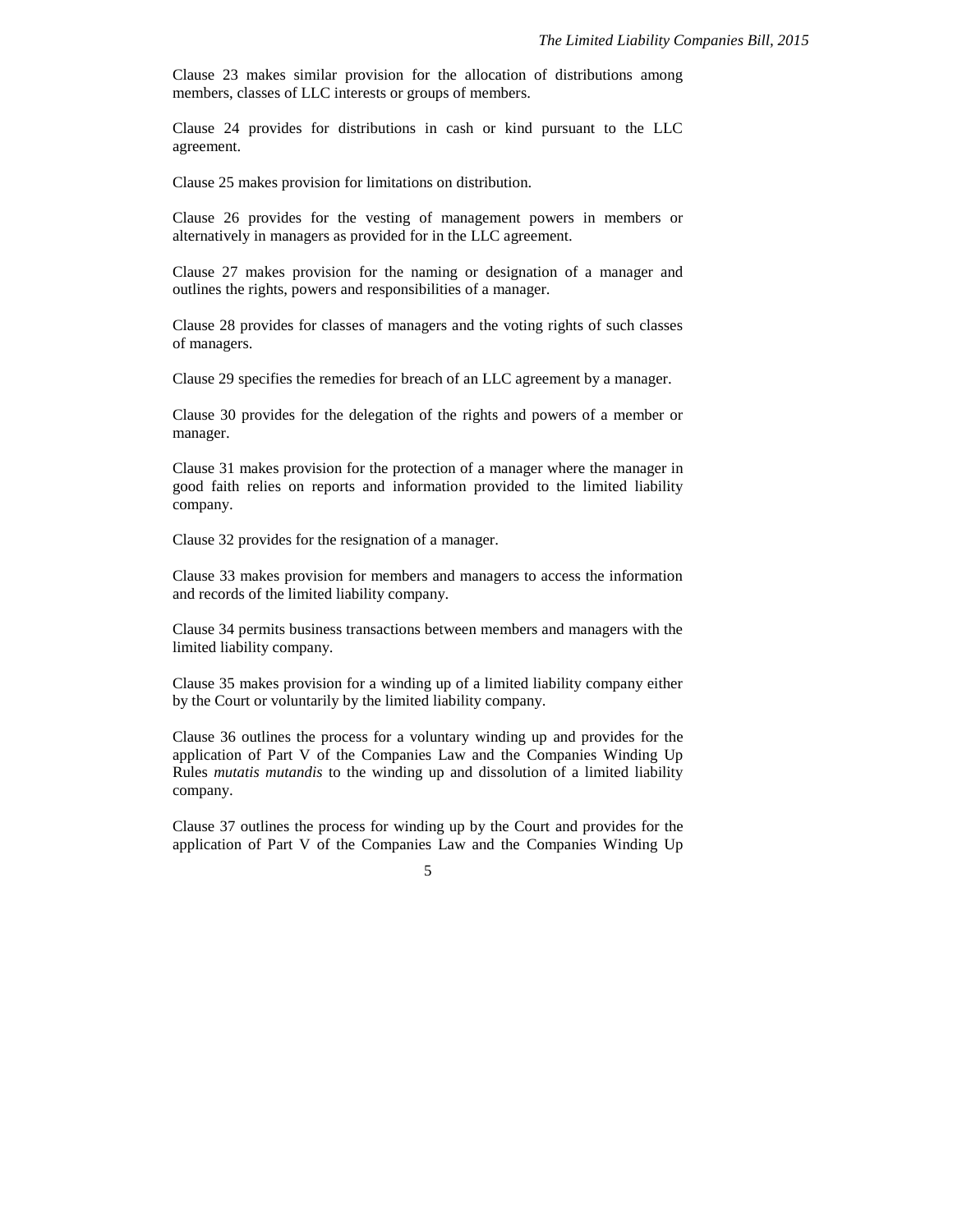Rules *mutatis mutandis* to the winding up and dissolution of a limited liability company.

Clause 38 provides for the distribution of assets on a winding up.

Clause 39 makes provision for the Court to dismiss a winding up petition presented by a person, including a member, who is contractually bound not to present a winding up petition against a limited liability company.

Clause 40 provides for the removal of a defunct limited liability company and the application of Part VI of the Companies Law *mutatis mutandis* to a limited liability company.

Clause 41 makes provision for the treatment of the property of a defunct limited liability company and vesting of that property in the Financial Secretary.

Clause 42 provides for the power to compromise with creditors and members.

Clause 43 makes provision for facilitating reconstruction and amalgamation of limited liability companies.

Clause 44 provides for the power to acquire LLC interests of dissenting members.

Clause 45 provides for definitions of terms used in Part 10 of the Bill.

Clause 46 makes provision for the merger and consolidation of two or more limited liability companies. Provision is made for the application and registration process on a merger or consolidation. The clause further provides that it is an offence for a manager to make a false declaration in relation to the declarations required to be filed with the application.

Clause 47 provides for the delay of the effective date of a merger or consolidation provided that the delayed effective date can be no later than ninety days after the registration of the merger or consolidation.

Clause 48 makes provision for the termination or amendment of a plan of merger or consolidation before it is effective.

Clause 49 provides for the effect of the merger or consolidation in relation to the consolidated entity.

Clause 50 makes provision for the merger or consolidation of a limited liability company with an exempted company.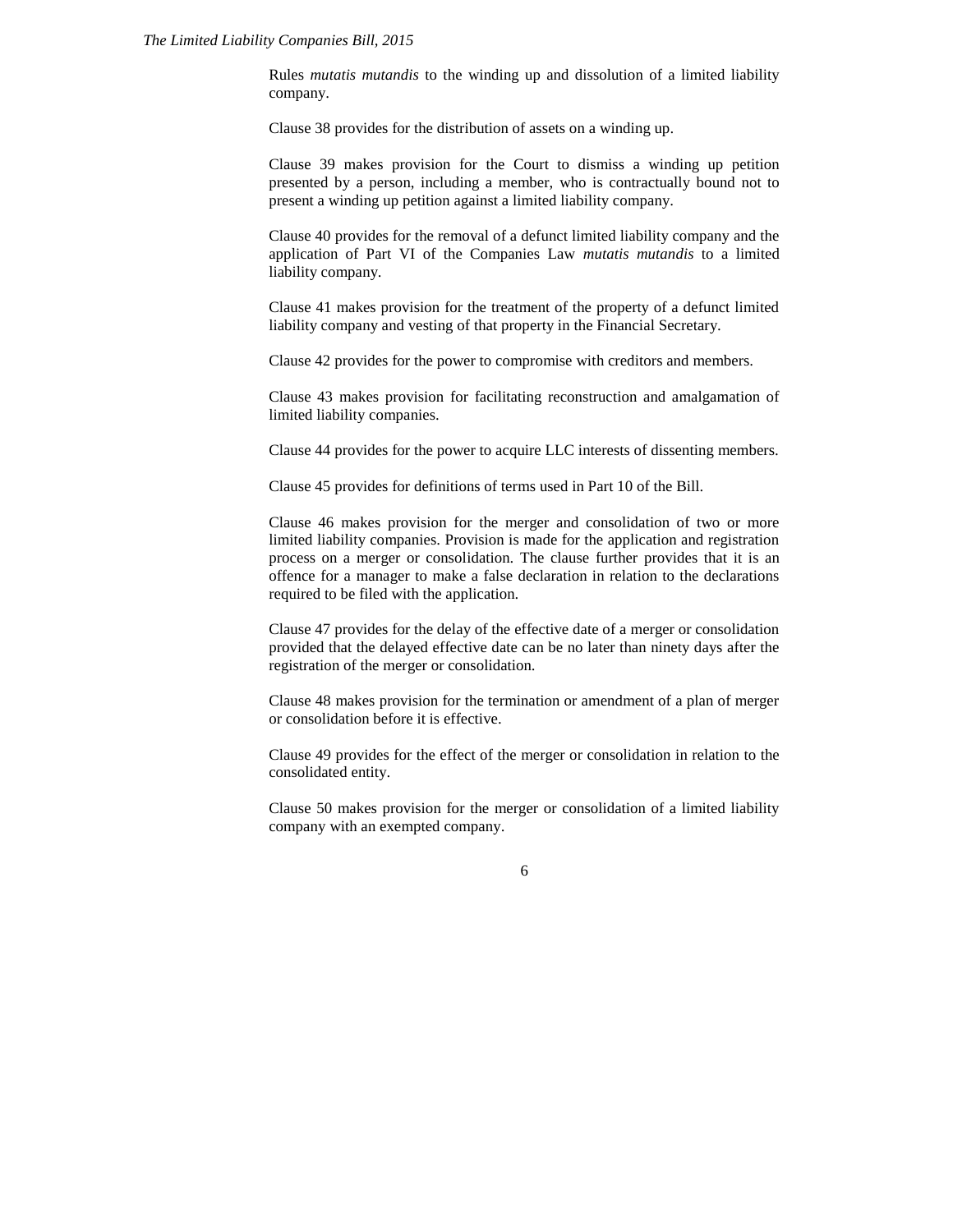Clause 51 makes provision for the merger or consolidation of a limited liability company with a foreign company.

Clause 52 provides for the rights of dissenters in the event of a merger or consolidation.

Clause 53 specifies certain limitations on the rights of dissenters in the event of a merger or consolidation.

Clause 54 makes provision for the continuation of a foreign entity where it is registered as a limited liability company.

Clause 55 provides for the deregistration of a limited liability company registered in the Islands upon an application to be registered as a foreign entity in another jurisdiction.

Clause 56 makes provision for the conversion of an exempted company to a limited liability company.

Clause 57 provides for a limited liability company to submit annual returns by January  $31<sup>st</sup>$  in each year and provides for the penalty where a limited liability company defaults on the submission.

Clause 58 makes provision for Cabinet to give an undertaking that no law shall impose a tax on a limited liability company.

Clause 59 provides for filings by electronic means of any document required to be filed with the Registrar.

Clause 60 makes provision for the applicability of other Cayman Islands laws to a limited liability company.

Clause 61 provides for a limited liability company to maintain a register of its members and a default in the maintenance of that register incurs a penalty.

Clause 62 provides for a limited liability company to maintain a register of its managers.

Clause 63 makes provision for the mandatory keeping of proper accounts and records by a limited liability company.

Clause 64 provides for a distinction between a party to a limited liability company LLC agreement and a member.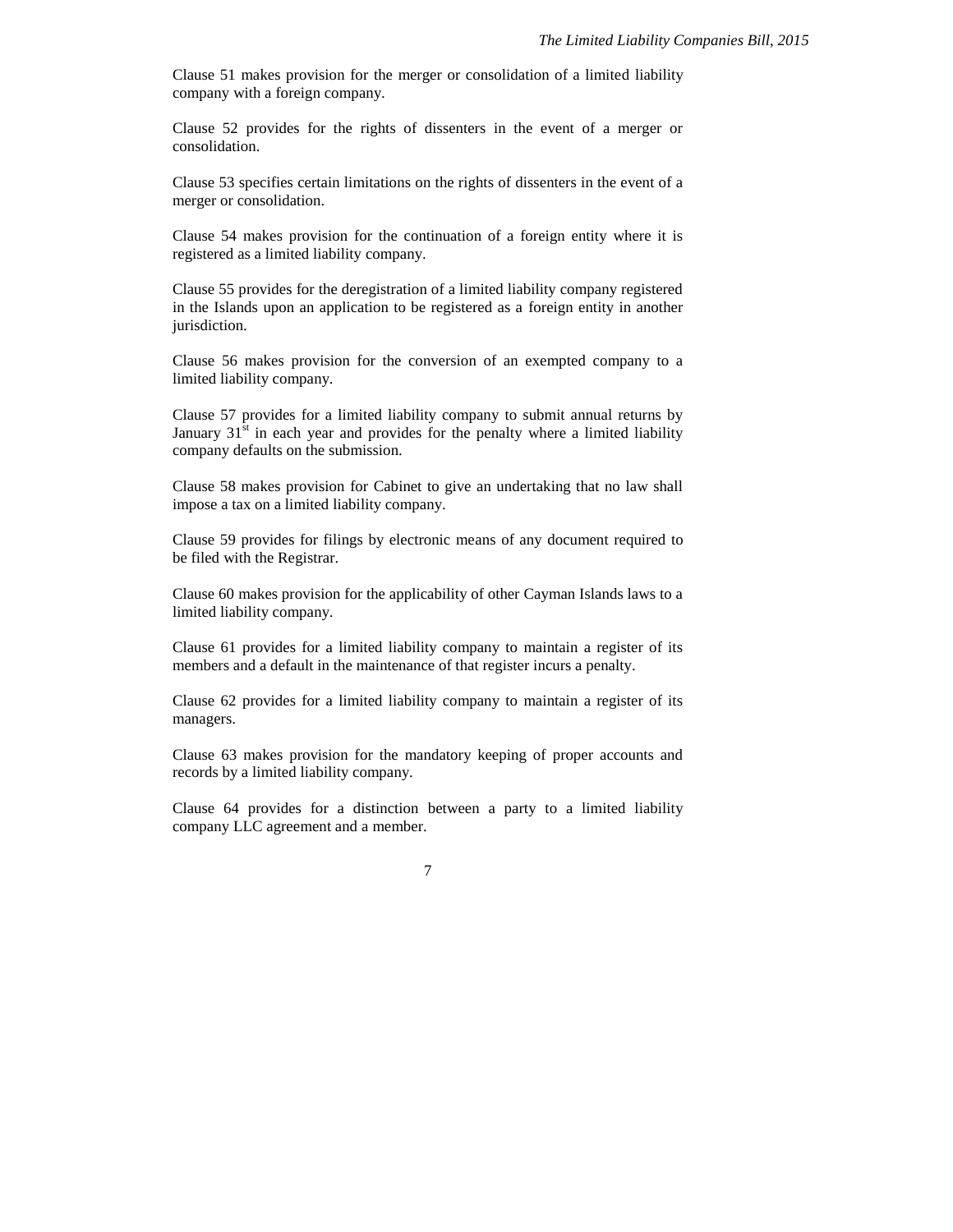#### *The Limited Liability Companies Bill, 2015*

Clause 65 makes provision that, where the Registrar is satisfied that a default is not wilful, the Registrar may cap the penalty in an instance where that penalty is calculated on a *per diem* basis.

Clause 66 provides for the making of a contract by a limited liability company.

Clause 67 prohibits a limited liability company from the sale of securities in the Islands.

Clause 68 provides that a limited liability company may carry on electronic business.

Clause 69 makes provision for Cabinet to make regulations to prescribe all matters to be prescribed and give effect to the purposes of the Law.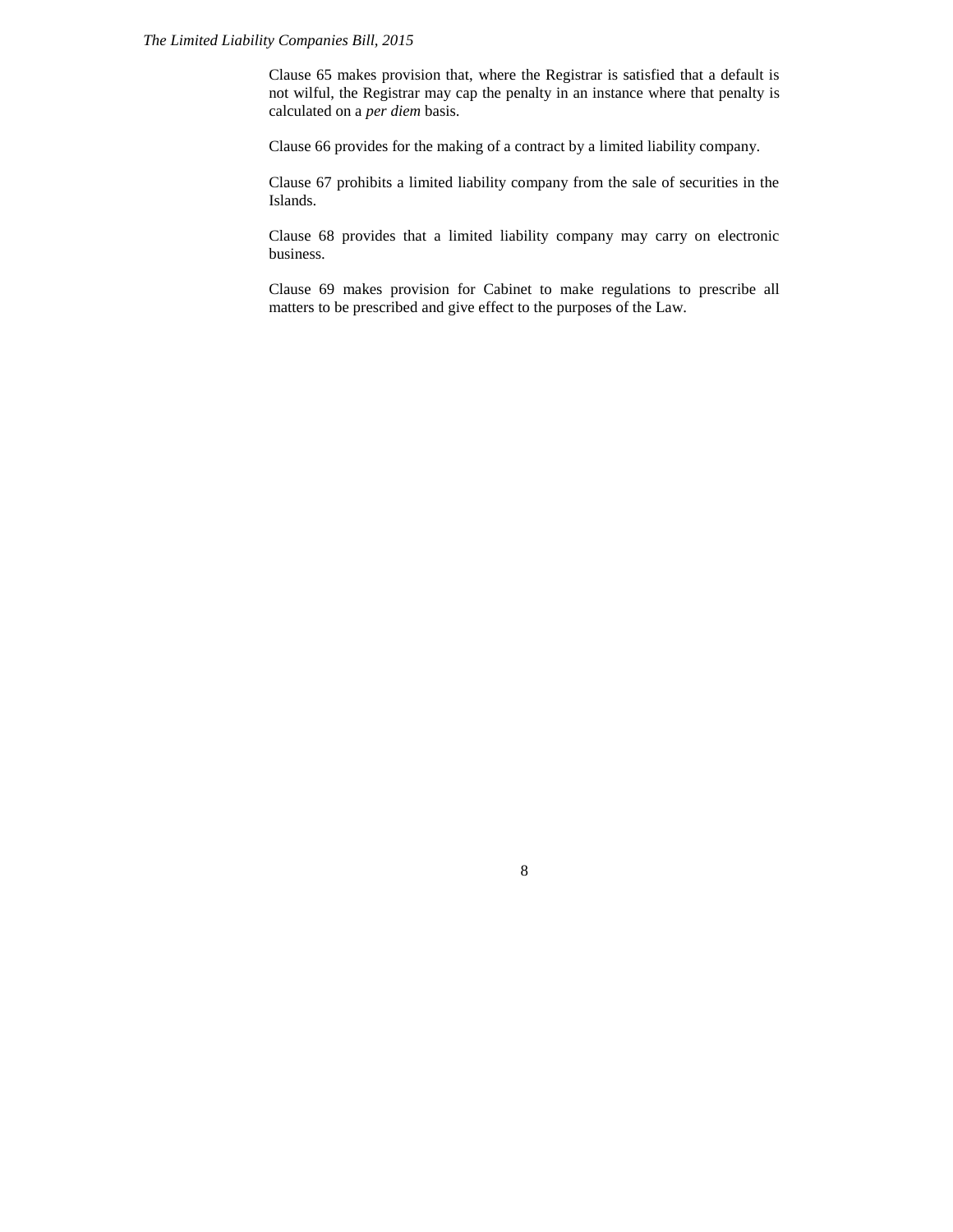### **THE LIMITED LIABILITY COMPANIES BILL, 2015**

## **ARRANGEMENT OF CLAUSES**

## **PART 1**

## **PRELIMINARY**

- 1. Short title and commencement
- 2. Interpretation
- 3. Saving of rules of equity
- 4. Registrar and register of limited liability company

## **PART 2**

## **FORMATION AND REGISTRATION**

- 5. Formation
- 6. Name convention
- 7. Registered Office
- 8. Amendment to registration statement
- 9. Capacity and separate legal personality

### **PART 3**

### **MEMBERSHIP**

- 10. Admission of members
- 11. Transfer of a limited liability company interest
- 12. Right of assignee to become member
- 13. Cessation of membership and effect of bankruptcy or death of a member
- 14. Redemption and repurchase of a limited liability company interest
- 15. Withdrawal of member

#### **PART 4**

## **LIMITED LIABILITY COMPANY AGREEMENT**

- 16. Limited liability company agreement
- 17. Remedies for breach of a limited liability company agreement
- 18. Lack of capacity or power; ultra vires
- 19. Classes and voting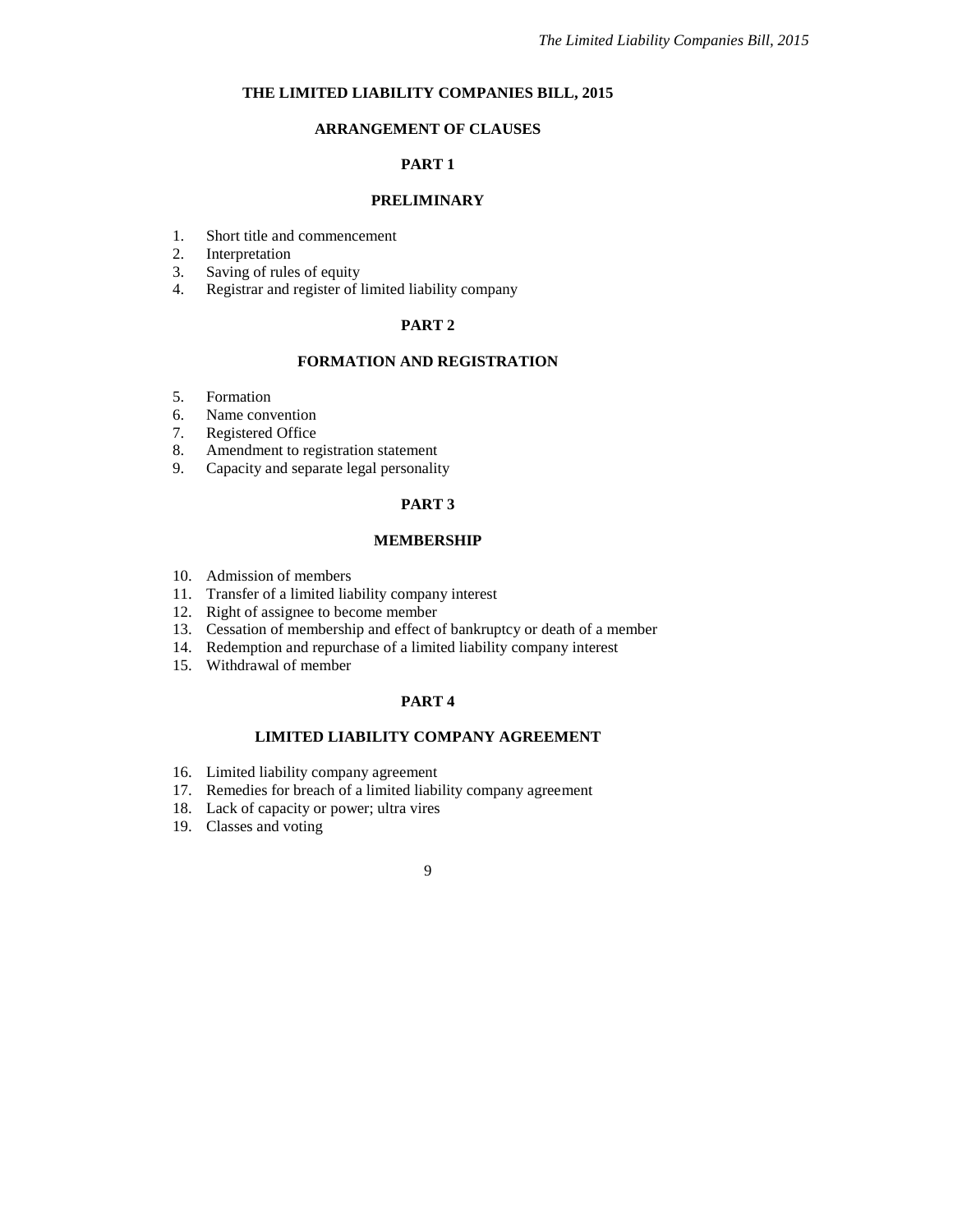## **PART 5**

## **LIABILITY TO THIRD PARTIES AND CONTRIBUTIONS**

- 20. Liability to third parties
- 21. Contributions

## **PART 6**

## **ALLOCATION AND DISTRIBUTIONS**

- 22. Allocation of profits and losses
- 23. Allocation of distributions
- 24. Distributions
- 25. Limitation on distributions

## **PART 7**

#### **MANAGEMENT**

- 26. Vesting of management powers
- 27. Managers
- 28. Classes of managers and voting rights
- 29. Remedies for breach of an LLC agreement by manager
- 30. Delegation of rights and powers to manage
- 31. Reliance on reports and information by manager
- 32. Resignation of manager
- 33. Access to and confidentiality of information; records
- 34. Business transactions of member or manager with the limited liability company

### **PART 8**

### **WINDING UP OF A LIMITED LIABILITY COMPANY**

- 35. Winding up
- 36. Voluntary winding up
- 37. Winding up by Court
- 38. Distribution of assets
- 39. Winding up petitions
- 40. Removal of defunct limited liability company
- 41. Vesting of property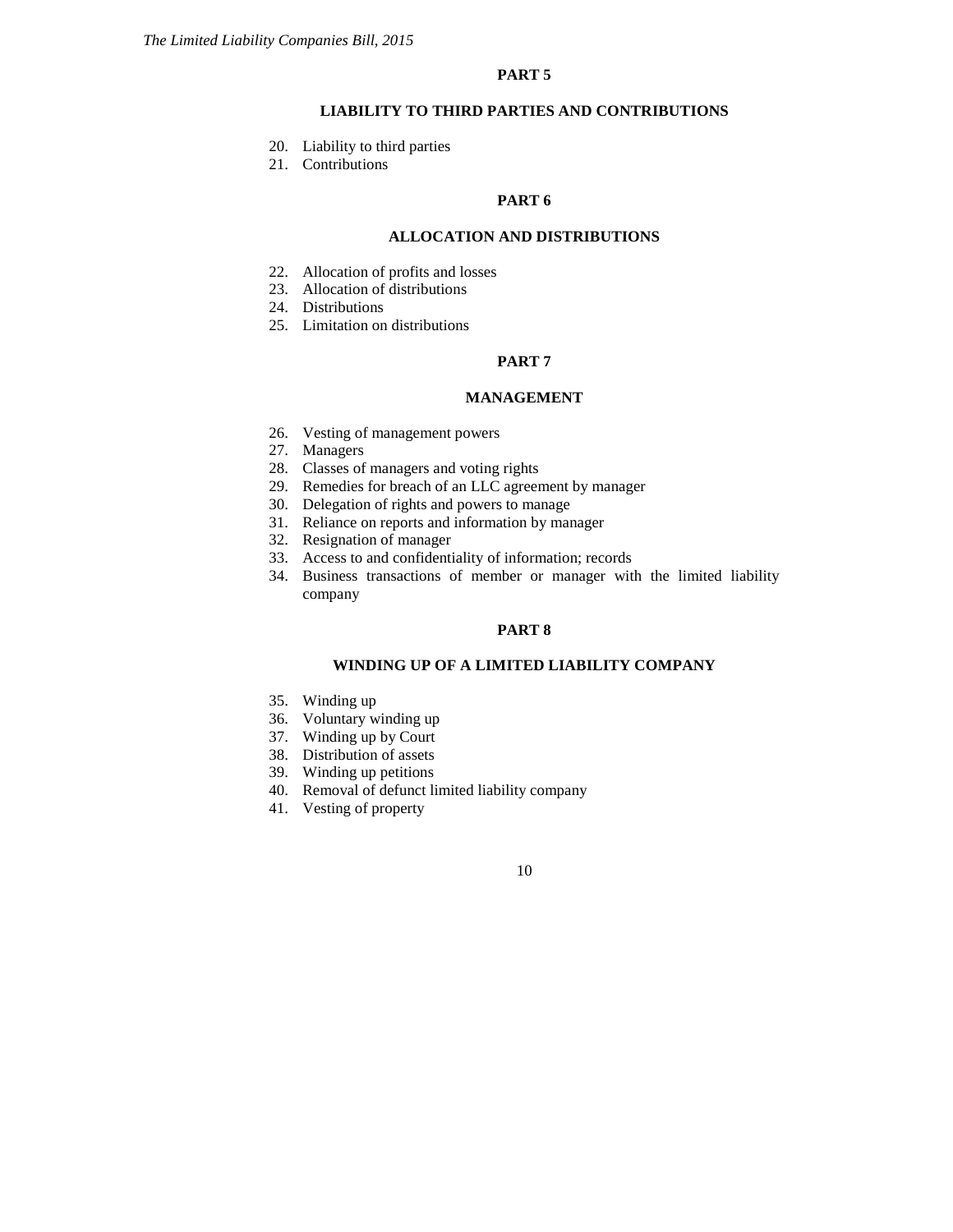## **PART 9**

## **ARRANGEMENTS AND RECONSTRUCTIONS**

- 42. Power to compromise with creditors and members
- 43. Provisions for facilitating reconstruction and amalgamation of limited liability companies
- 44. Power to acquire LLC interests of dissentient members

#### **PART 10**

#### **MERGER, CONSOLIDATION, DISCONTINUANCE AND CONVERSION**

- 45. Definitions in this Part
- 46. Merger and consolidation
- 47. Delay of effective date
- 48. Termination or amendment
- 49. Effect of merger or consolidation
- 50. Merger or consolidation with exempted companies
- 51. Merger or consolidation with foreign companies
- 52. Rights of dissenters
- 53. Limitation on rights of dissenters
- 54. Continuation of foreign entities
- 55. Deregistration of limited liability companies
- 56. Conversion of an exempted company to a limited liability company

### **PART 11**

### **MISCELLANEOUS**

- 57. Annual returns
- 58. Tax undertaking
- 59. Filings by electronic means
- 60. Application of other Cayman Islands laws
- 61. Register of members
- 62. Register of managers
- 63. Accounts and Records
- 64. Agreement as to benefits
- 65. *Per diem* penalty cap
- 66. Contracts
- 67. Prohibited sale of securities
- 68. Electronic business by limited liability companies
- 69. Regulations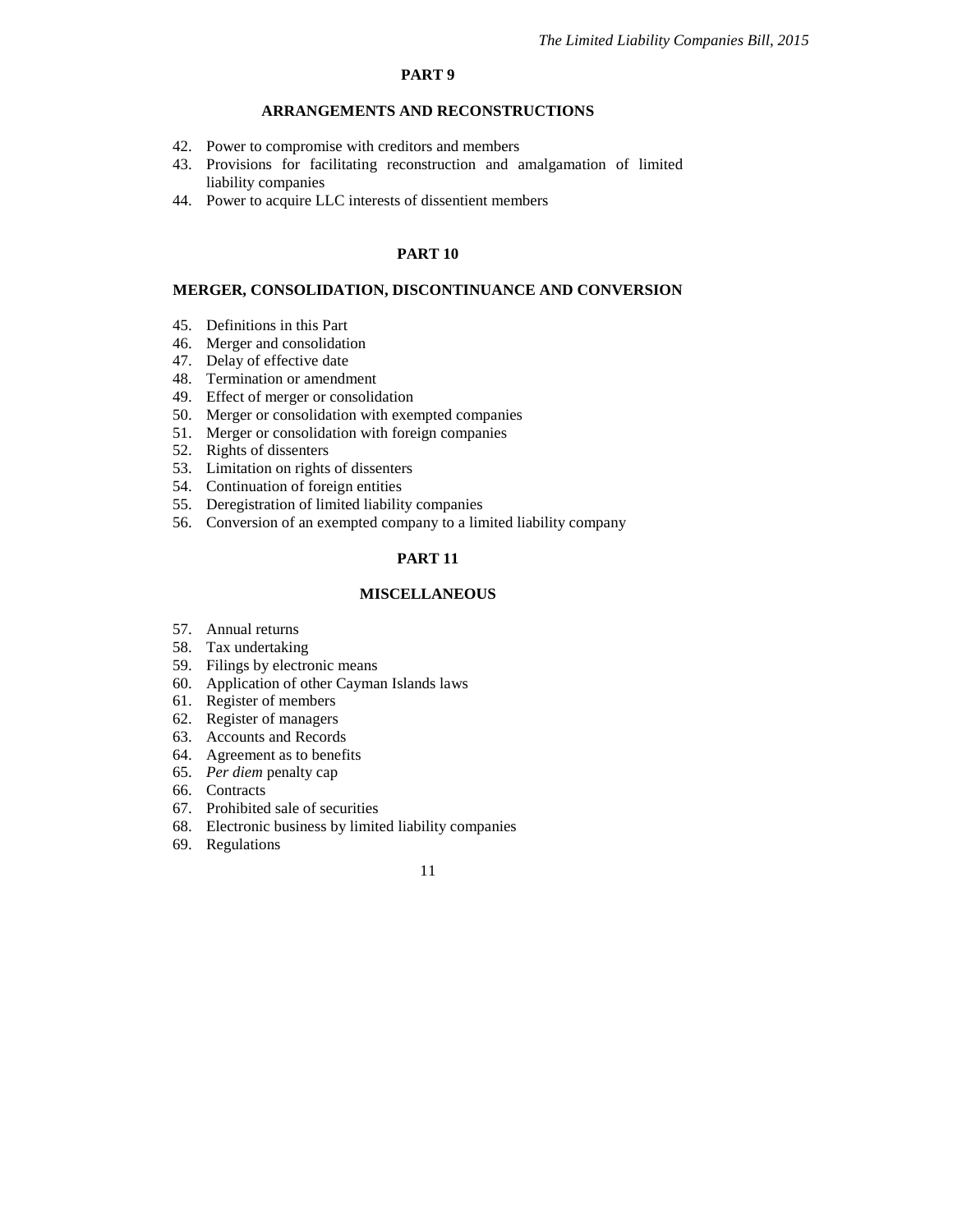*The Limited Liability Companies Bill, 2015*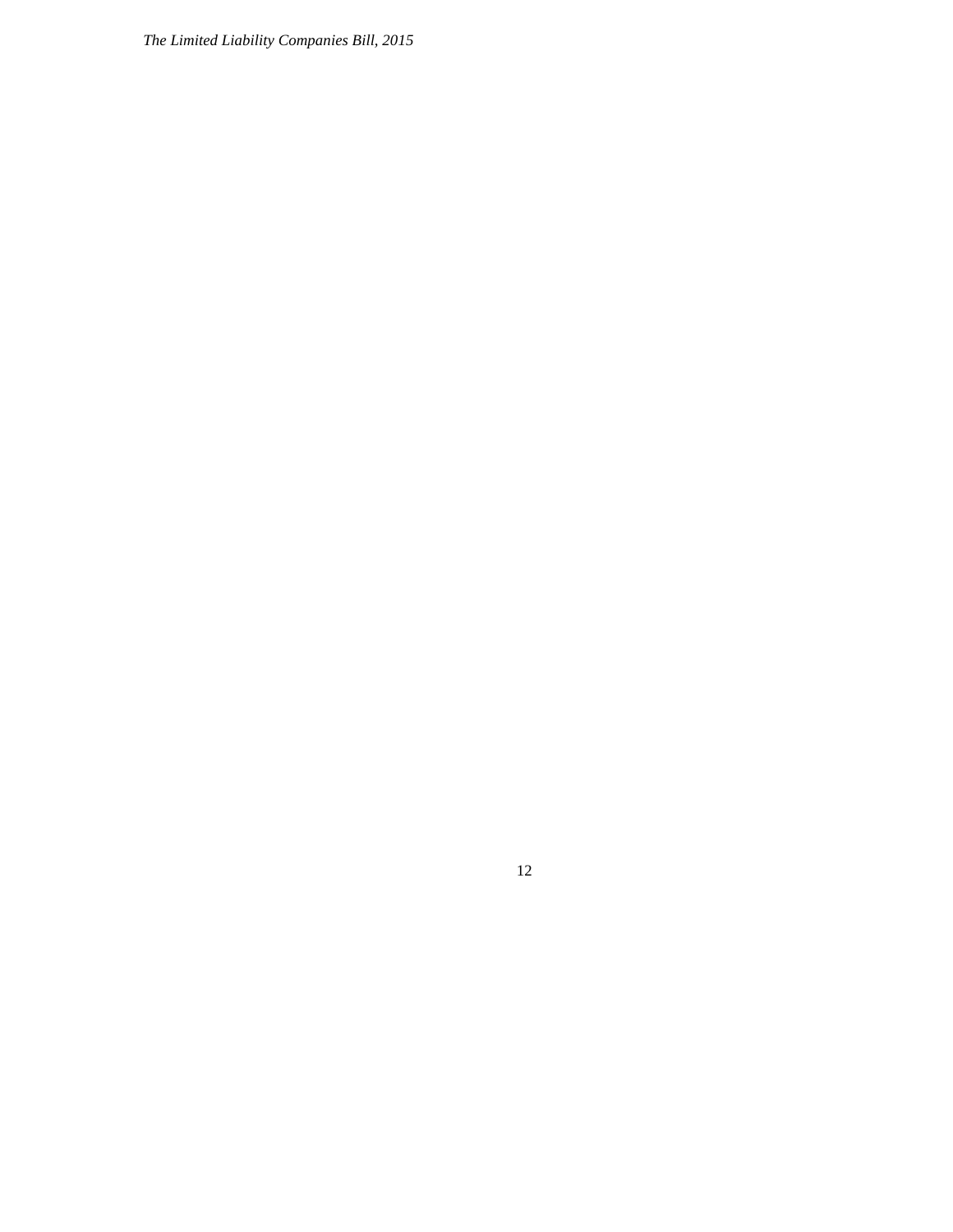### CAYMAN ISLANDS

## **A BILL FOR A LAW TO PROVIDE FOR THE FORMATION AND REGISTRATION OF LIMITED LIABILITY COMPANIES; AND TO PROVIDE FOR INCIDENTAL AND CONNECTED PURPOSES**

ENACTED by the Legislature of the Cayman Islands.

## PART 1 - PRELIMINARY

1. (1) This Law may be cited as the Limited Liability Companies Law, 2015. Short title and

(2) This Law shall come into force on such date as may be appointed by the Cabinet and different dates may be appointed for different provisions of this Law and in relation to different matters.

2. In this Law -

"authorized person" means any person with authority to act on behalf of and bind any person or foreign entity;

"Authority" means the Cayman Islands Monetary Authority established under section 3(1) of the Monetary Authority Law (2013 Revision), and includes a person acting under the Authority's authorization;

"certificate of registration" means the certificate of registration of a limited liability company issued by the Registrar pursuant to section 5(4) of this Law;

13

Interpretation

commencement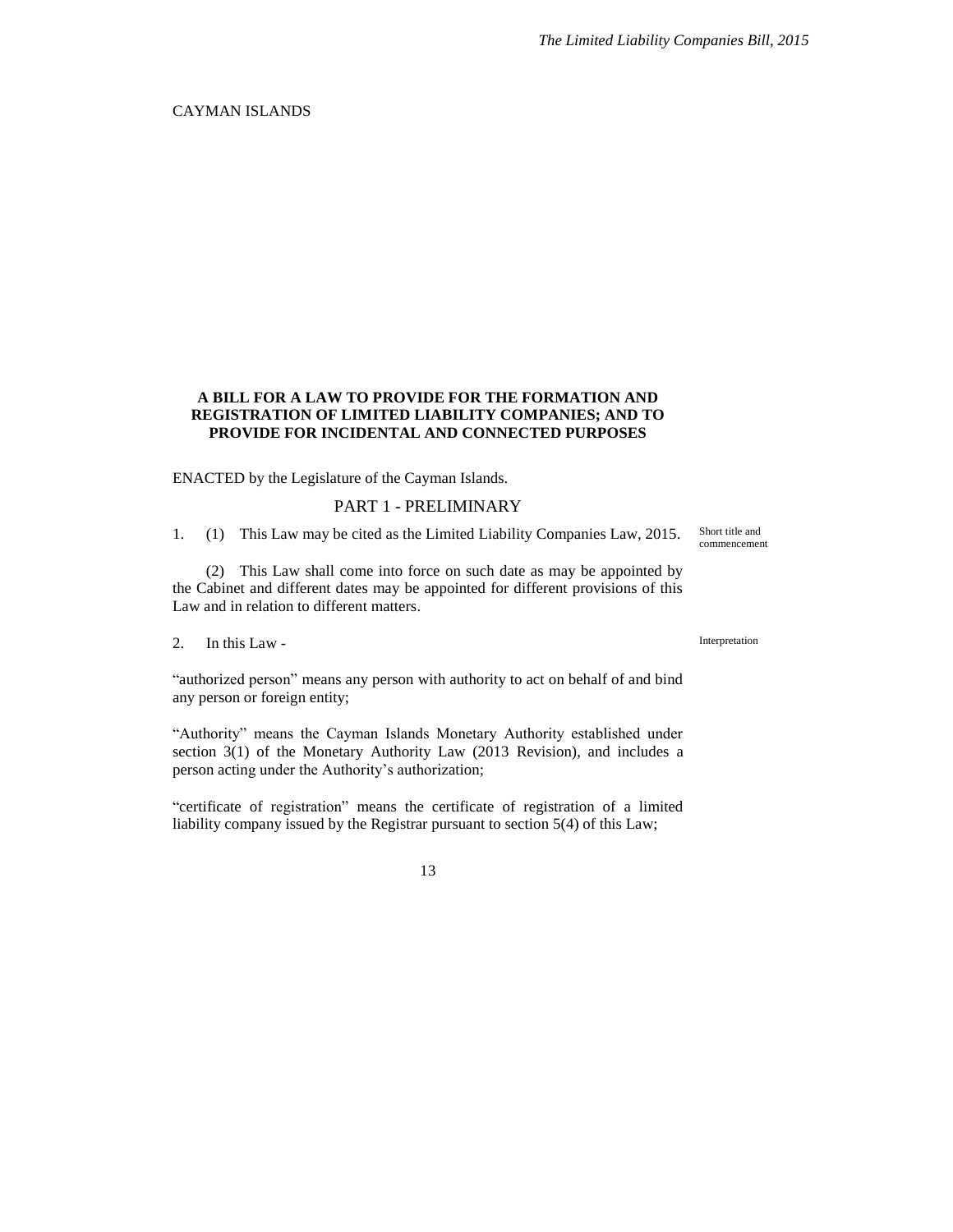"Companies Law" means the Companies Law (2013 Revision);

"Companies Winding Up Rules" means the Companies Winding Up Rules 2008;

"contribution" means any cash, property, other assets, services rendered or other obligation to contribute cash, property or other assets or to perform services, which a person contributes to a limited liability company in the person's capacity as a member, but does not include any moneys lent or agreed to be lent to a limited liability company;

"Court" means the Grand Court of the Cayman Islands;

"dual foreign name" means an additional name in any language not utilising the Roman alphabet, utilising any letters, characters, script, accents and other diacritical marks, and which does not have to be a translation or transliteration of the name in the Roman alphabet;

"electronic transmission" means any form of communication not directly involving the physical transmission of paper that creates a record that may be retained, retrieved and reviewed by a recipient thereof and that may be reproduced in paper form by such a recipient through an automated process;

"exempted company" bears the meaning ascribed to that expression under the Companies Law;

"exempted limited partnership" bears the meaning ascribed to that expression under the Exempted Limited Partnership Law;

"Exempted Limited Partnership Law" means the Exempted Limited Partnership Law, 2014;

"foreign entity" means a foreign company or a body corporate or corporation of any kind with legal personality, statutory trust, common law trust, any unincorporated business (including a partnership, whether general or limited and whether or not with legal personality) formed, incorporated, created or that otherwise came into being under the laws of any foreign jurisdiction;

"limited liability company" means a limited liability company registered under this Law;

"LLC agreement" means an agreement, in writing (whether referred to as an LLC agreement, operating agreement or otherwise) or other instrument (including a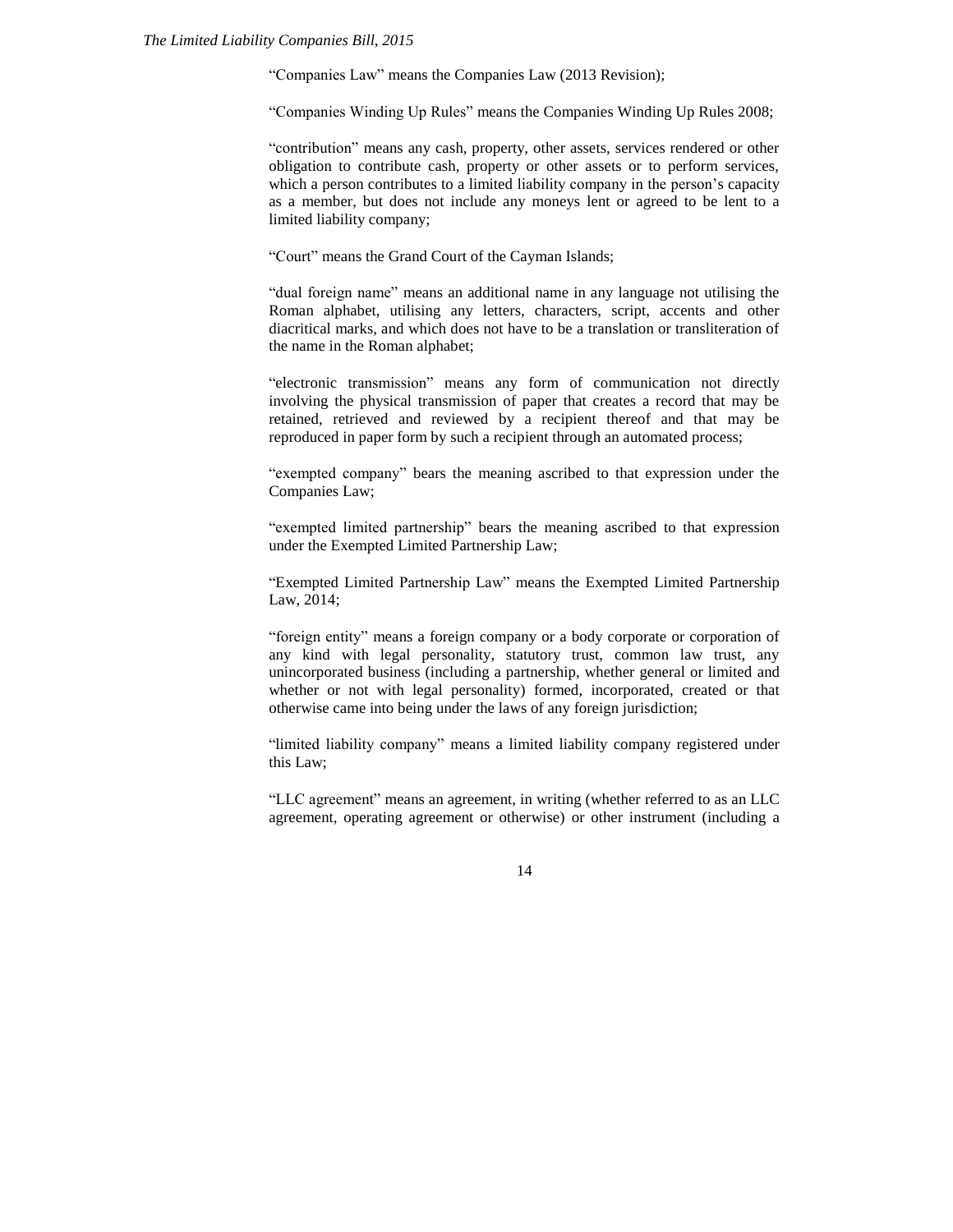registration statement) of the member or members as to the business or affairs of a limited liability company and any amendments or additions thereto;

"LLC interest" means the interest of a member in a limited liability company; including a member's share of the profits and losses of that limited liability company, a member's right to receive distributions of the limited liability company's assets and a member's voting or other rights, benefits and obligations to which the member is entitled or subject pursuant to the LLC agreement or this Law;

"manager" means, with respect to a limited liability company, the person or persons in whom the management of that limited liability company is vested pursuant to section 26(1) or 27(1) of this Law;

"member" means a person who is a member of a limited liability company in accordance with section 10 (and in such capacity);

"personal representative" means, with respect to a natural person, the executor, administrator, guardian, conservator or other legal representative thereof and, with respect to a person other than a natural person, the legal representative or successor thereof;

"permitted electronic means" means such electronic means, if any, and related procedures as the Registrar may permit from time to time to be used to file and deliver any particular documents pursuant to this Law;

"public in the Islands" excludes any limited liability company, any exempted limited partnership, any exempted or ordinary non-resident company registered under the Companies Law, an entity registered pursuant to Part IX of the Companies Law, a foreign limited partnership registered pursuant to the Exempted Limited Partnership Law, any person acting as general partner of an exempted limited partnership registered under the Exempted Limited Partnership Law or any director or officer of the same acting in such capacity or the trustee of any trust registered or capable of registration under section 74 of the Trusts Law (2011 Revision) acting in such capacity and shall also exclude such other persons as may be excluded from the definition of "public in the Islands" as such term may be defined in any other Law in force in the Islands;

"Register" means the Register of Limited Liability Companies maintained by the Registrar pursuant to section 4(2) of this Law;

"Registrar" means the Registrar of Limited Liability Companies appointed under section  $4(1)$ ;

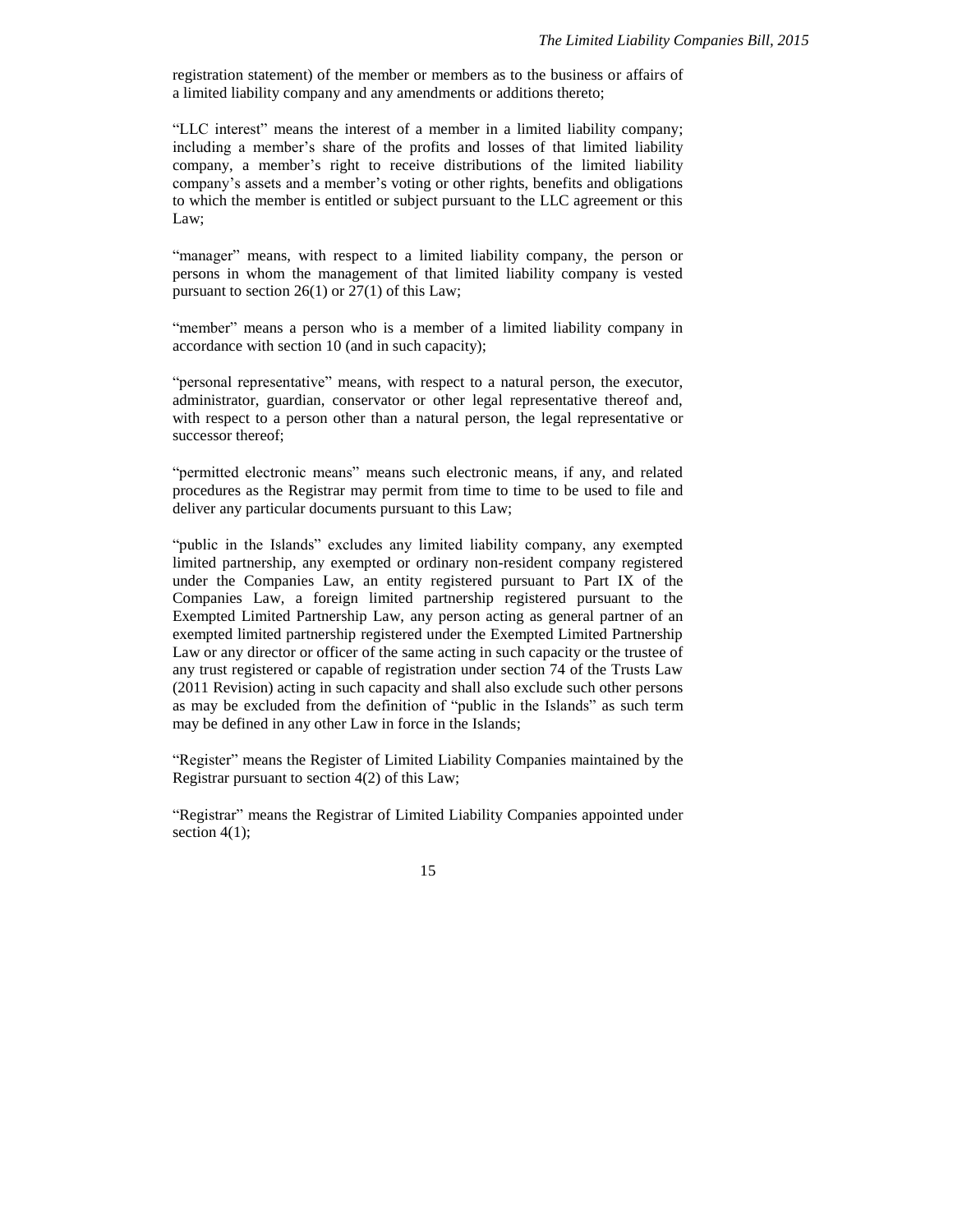"registration statement" means the registration statement referred to in section 5(2), and that statement as amended pursuant to this Law;

"regulatory laws" bears the meaning ascribed to that expression under the Companies Law;

"special economic zone business" means business authorized to be carried on in a special economic zone pursuant to any Law in force in the Islands; and

"translated name" means a translation or transliteration of a limited liability company's dual foreign name into the English language provided by either a person licensed to provide that limited liability company's registered office in the Cayman Islands or a certified translator (together with a statement in the prescribed form as to the foreign language in which such dual foreign name is written).

3. The rules of equity and of common law applicable to companies registered in the Islands, as modified by the Companies Law and any other Laws in force in the Islands applicable to such companies, shall apply to a limited liability company, except in so far as such rules and law or modifications thereto are inconsistent with the express provisions of this Law or the nature of a limited liability company such as - Saving of rules of equity

- (i) not being a company limited by shares or by guarantee but with the liability of its members limited pursuant to the provisions of this Law;
- (ii) having certain characteristics of, and the flexibility to allocate profits and losses to its members in a manner akin to partners in, an exempted limited partnership; and
- (iii) being managed by its members or by one or more managers that are not members, as provided in this Law.

4. (1) The Registrar of Companies appointed under the Companies Law shall be the Registrar of Limited Liability Companies.

(2) The Registrar shall maintain a Register of Limited Liability Companies recording the name of each limited liability company registered under this Law, the date of the registration, any change of name of a limited liability company and the date of the change, the date of deregistration or striking off of a limited liability company and recording any other information in respect of a limited liability company as the Registrar may determine to be necessary or appropriate in the conduct of the Registrar's duties pursuant to this Law or otherwise and a limited liability company's dual foreign name shall only be entered on the Register if its translated name conforms with the provisions of

Registrar and Register of limited liability companies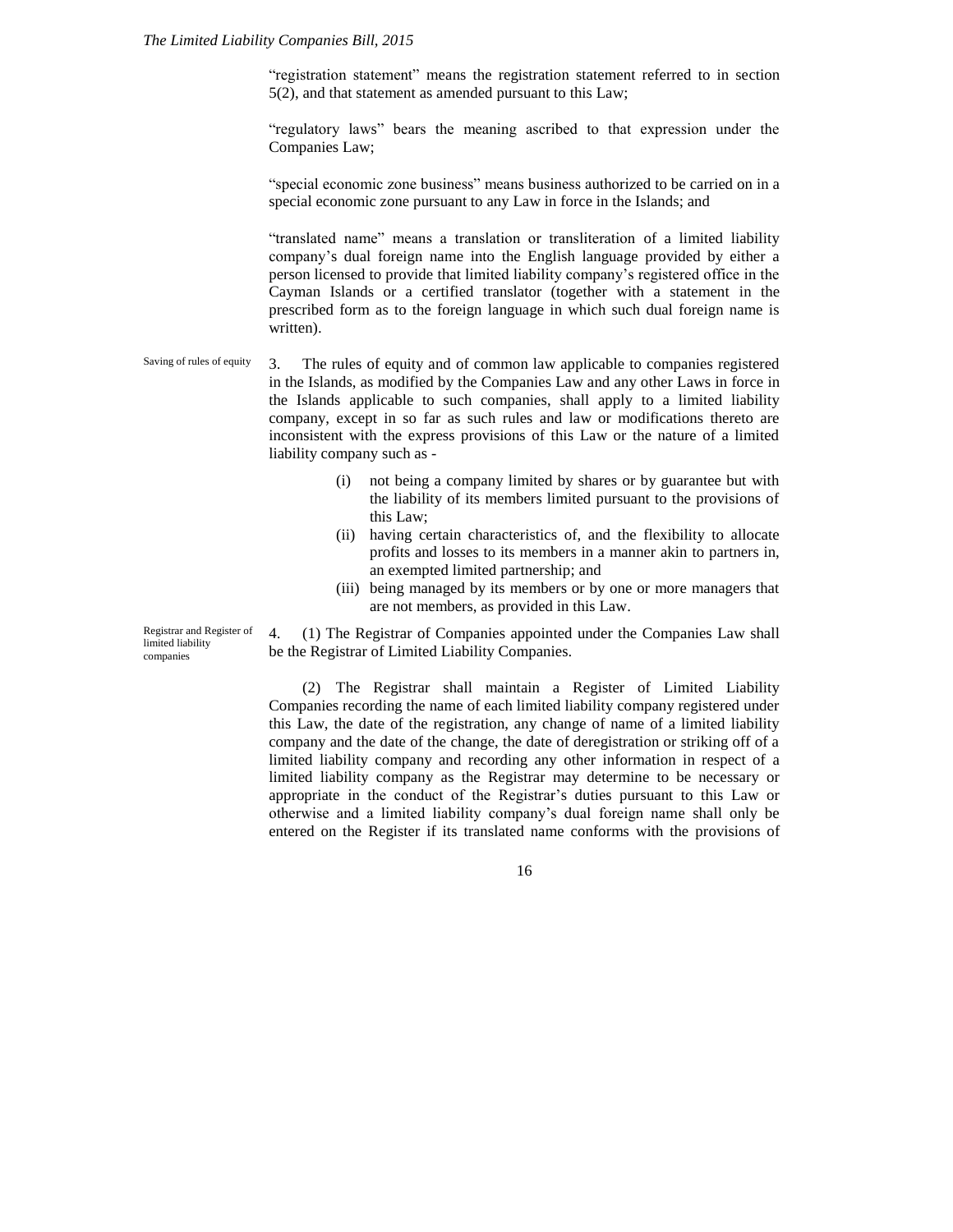section 6 and if it does not so conform then that dual foreign name and that translated name shall not be entered on the Register.

(3) The Registrar shall also maintain a record of all registration statements or other documents filed with the Registrar pursuant to the requirements of this Law.

#### PART 2

## FORMATION AND REGISTRATION

Formation

5. (1) Any one or more persons may form a limited liability company for any lawful business, purpose or activity, whether or not for profit, provided that, subject to section 36, a limited liability company shall at all times have at least one member.

(2) The registration of a limited liability company shall be effected by payment to the Registrar of a registration fee in the amount that the Cabinet shall, from time to time, by regulation prescribe and by filing with the Registrar a registration statement signed by or on behalf of any person forming the limited liability company in accordance with section 5(1), which registration statement shall contain -

- (a) the name of the limited liability company and, if applicable, its dual foreign name together with its translated name;
- (b) the address in the Islands of the registered office of the limited liability company;
- (c) if the limited liability company has not been formed for an unlimited duration, the term, if any, for which a limited liability company is formed; and
- (d) a declaration that the limited liability company shall not undertake business with the public in the Islands other than so far as may be necessary for the carrying on of the business of that limited liability company outside the Islands as contemplated by this Law.

(3) The signed registration statement (or a copy thereof) shall be delivered, if not delivered by permitted electronic means, in duplicate to the Registrar who shall file and retain a copy or, if delivered by permitted electronic means, only a copy of the signed registration statement need be delivered and the Registrar shall file and retain that copy in such manner as the Registrar may determine appropriate and shall return a duplicate thereof marked to evidence receipt.

(4) Upon the filing of the registration statement (or a copy thereof) in accordance with subsection (3), a limited liability company shall be deemed to be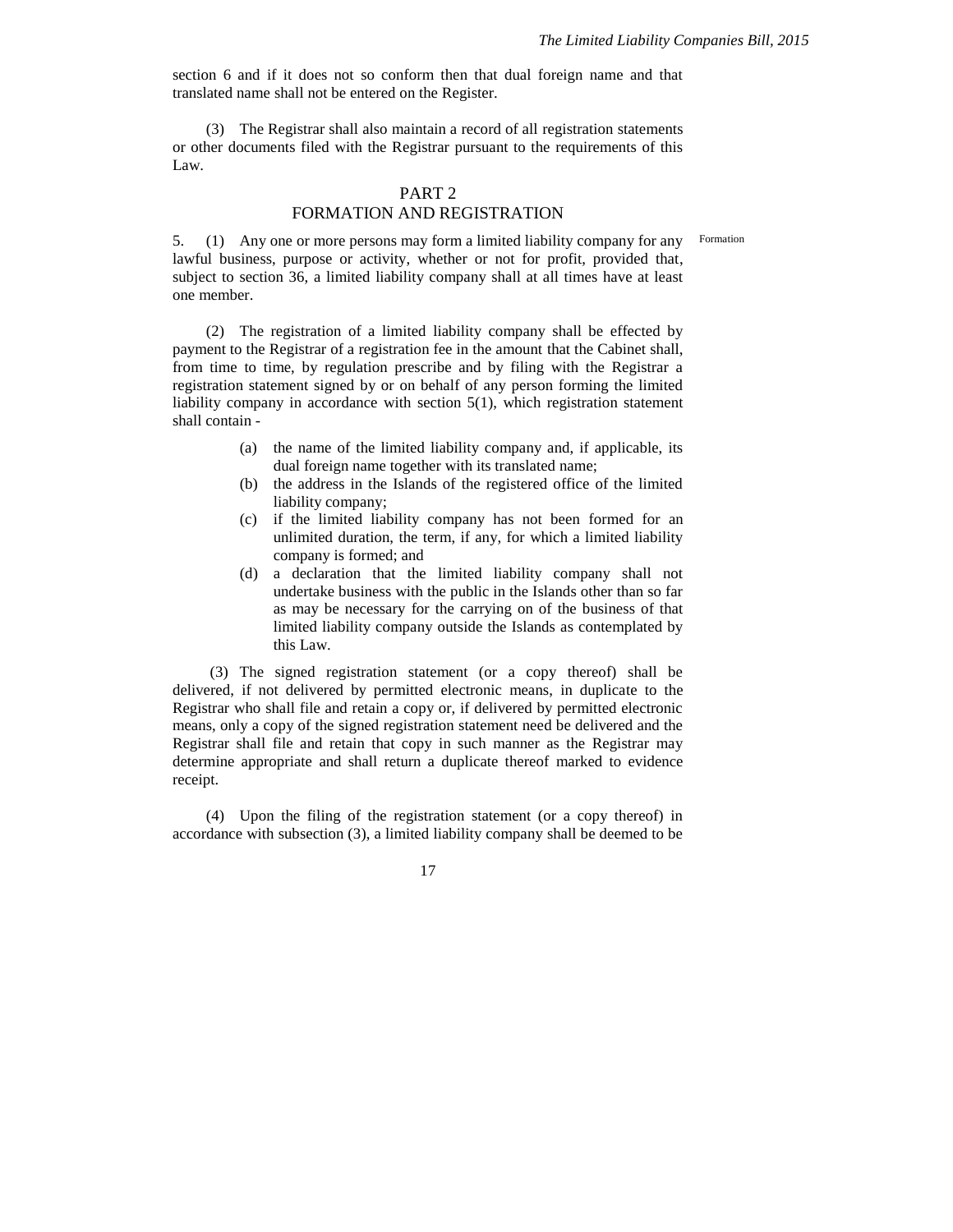Name convention

registered on the date of filing, and the Registrar shall issue a certificate of registration under the Registrar's hand and seal of office that the limited liability company is registered with effect from the date of the filing of the registration statement.

(5) A certificate of registration of a limited liability company issued under this Law shall be conclusive evidence of compliance with all the requirements of this Law in respect of formation and registration.

(6) An LLC agreement may be entered into at any time before, after or at the time of the filing of a registration statement and, if entered into before such filing, shall be deemed effective on the date of registration of the limited liability company.

6. (1) Subject to subsection (2), every limited liability company shall have a name which -

- (a) may, but need not, contain as a suffix the words "Limited Liability Company" or the abbreviation "L.L.C." or "LLC";
- (b) in the case of a limited liability company carrying on special economic zone business, shall include the words "special economic zone" or the letters "SEZ"; and
- (c) may be preceded by or followed with a dual foreign name.

(2) A limited liability company shall not be registered by or have a name which -

- (a) is identical with that by which a limited liability company in existence and registered under this Law or an exempted company is already so registered (except where the limited liability company or exempted company in existence is in the course of being dissolved and has signified its consent in such manner as the Registrar requires) or, in the opinion of the Registrar, so nearly resembles that name as to be likely to mislead;
- (b) without the consent of the Registrar, contains any word or words (other than with respect to subsection (5)) that a company incorporated under the Companies Law would not be permitted to use in its name (either with or without the consent of the Registrar of Companies); or
- (c) in the opinion of the Registrar, suggests that the limited liability company is licensed whether in the Islands or elsewhere to carry on any type or class of business subject to the regulatory laws of the Islands when it is not so licensed or, because of any other reason, is likely to mislead.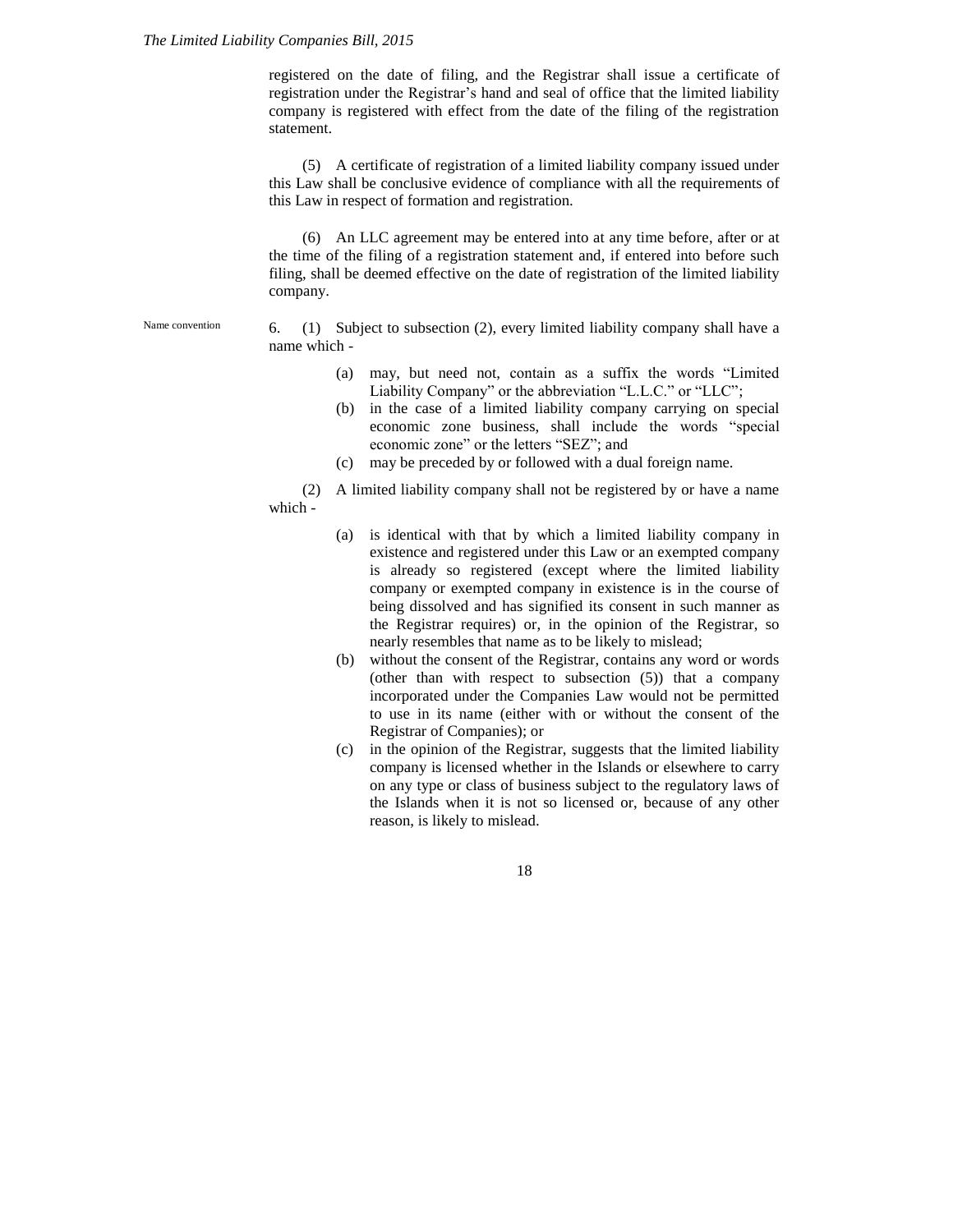- (3) A person may apply to reserve a specified name by
	- (a) filing with the Registrar (including by permitted electronic means) an application executed by the applicant specifying the name to be reserved and the name and address of the applicant; and
	- (b) paying the prescribed application fee,

and if the Registrar finds that the name is available for use by a limited liability company, the Registrar may reserve the name for the exclusive use of the applicant for a period of up to one hundred and twenty days.

(4) On or before the expiry of the period for name reservation under subsection (3) the applicant may make further successive applications pursuant to subsection (3) to reserve the specified name.

(5) Other than a company or entity registered or to be registered pursuant to Part IX of the Companies Law, no company or entity incorporated or registered, or company or entity proposed to be incorporated or registered, under the Companies Law shall be permitted to contain in its name the words "Limited Liability Company" or the abbreviation "L.L.C." or "LLC", which words shall be deemed to be calculated to deceive, and the Registrar of Companies shall not issue a certificate of incorporation, certificate of incorporation on change of name, certificate of registration or certificate of registration on change of name under the Companies Law in respect of any such company or entity or proposed company or entity until such time as its name or proposed name has been amended so as to comply with the provisions of this subsection provided that it shall remain permissible for a company incorporated or registered under the Companies Law prior to the commencement of this Law to continue to contain in its name the words "Limited Liability Company", "L.L.C." or "LLC".

(6) A limited liability company's dual foreign name shall only be entered on the Register if its translated name conforms with the provisions of this section and if it does not so conform then that dual foreign name and that translated name shall not be entered on the Register.

(7) If, through inadvertence or otherwise, a limited liability company on its first registration or on its registration by a new name or new translated name is registered by a name or a translated name which in any way contravenes this section or which, in the opinion of the Registrar, is misleading or undesirable, then the limited liability company may, with the sanction of the Registrar, change its name or its translated name as the case may be and shall, if the Registrar so directs, change its name or translated name within six weeks of the date of such direction or within such longer period as the Registrar may think fit.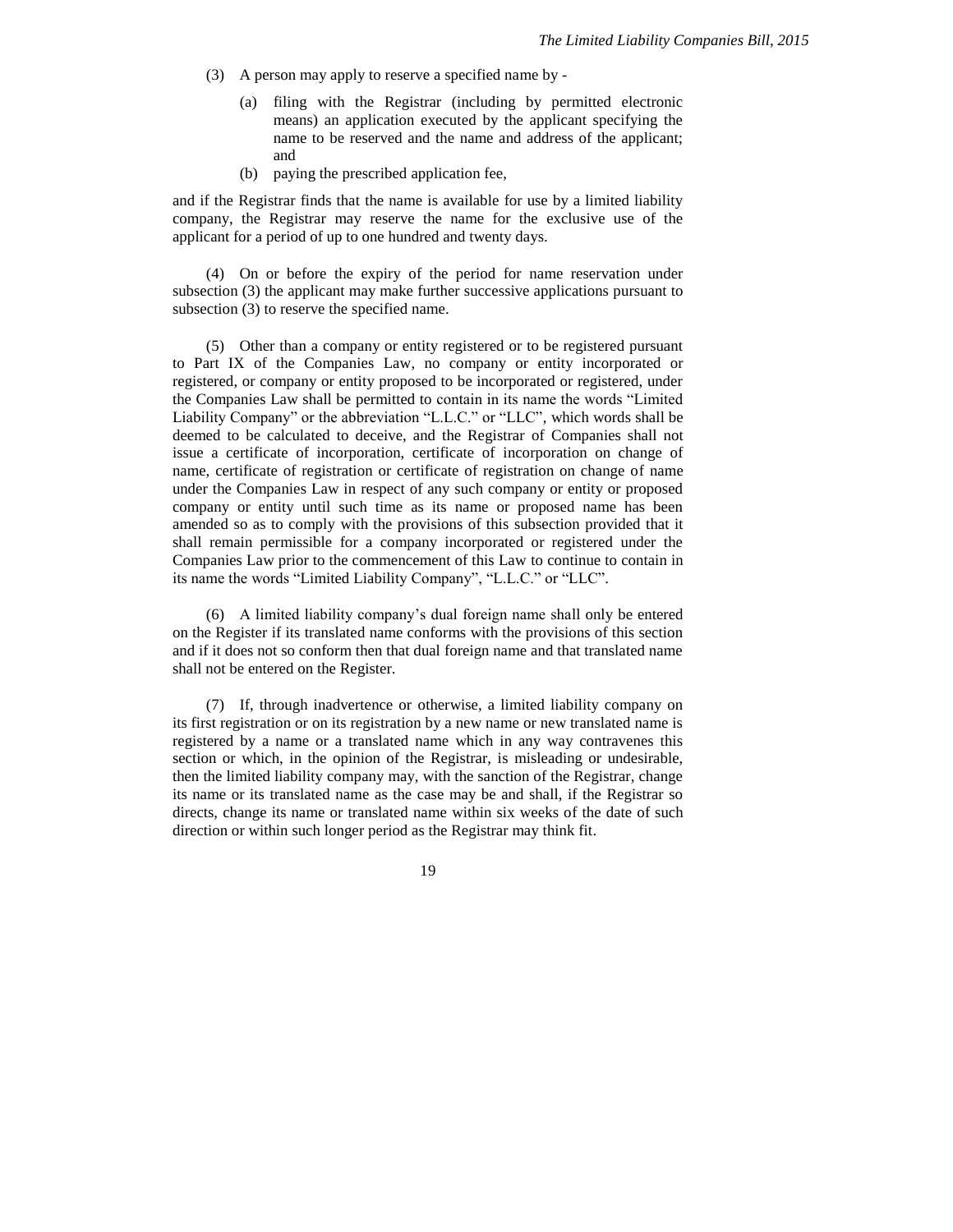(8) A limited liability company which defaults in complying with a direction under subsection (7) is liable to a fine of two hundred dollars for every day during which the default continues.

Registered Office

7. (1) A limited liability company shall have and maintain a registered office in the Islands for the service of process and to which all notices and communications may be addressed.

(2) A limited liability company may, subject to the terms of the LLC agreement, change the address of its registered office to another address in the Islands and shall, within thirty days of that change, file (whether an original, a copy or by permitted electronic means) with the Registrar an amendment to the registration statement specifying the new address of the registered office and by paying the prescribed fee.

(3) The person providing a registered office to a limited liability company may cease to act in that capacity by -

- (a) serving notice on any manager or member of the limited liability company; and
- (b) filing a copy of the notice with the Registrar including by permitted electronic means.

(4) A limited liability company that carries on its business or affairs without having a registered office in the Islands shall incur a penalty of two hundred dollars for every day during which its business or affairs is so carried on, starting on the first business day following the date of the filing of the notice with the Registrar referred to in subsection (3)(b), which penalty shall be a debt due to the Registrar.

(5) A person shall not provide a registered office to a limited liability company unless that person holds an appropriate licence under the Banks and Trust Companies Law (2013 Revision) or the Companies Management Law (2003 Revision) or is licensed as a mutual fund administrator under the Mutual Funds Law (2015 Revision).

(6) A person shall not be appointed by a limited liability company as the limited liability company's registered office provider without that person's prior written consent having been given to the limited liability company in respect of the appointment.

(7) Any member of the public shall be entitled to be informed by the Registrar, on request, of the location of the registered office of any limited liability company registered under this Law.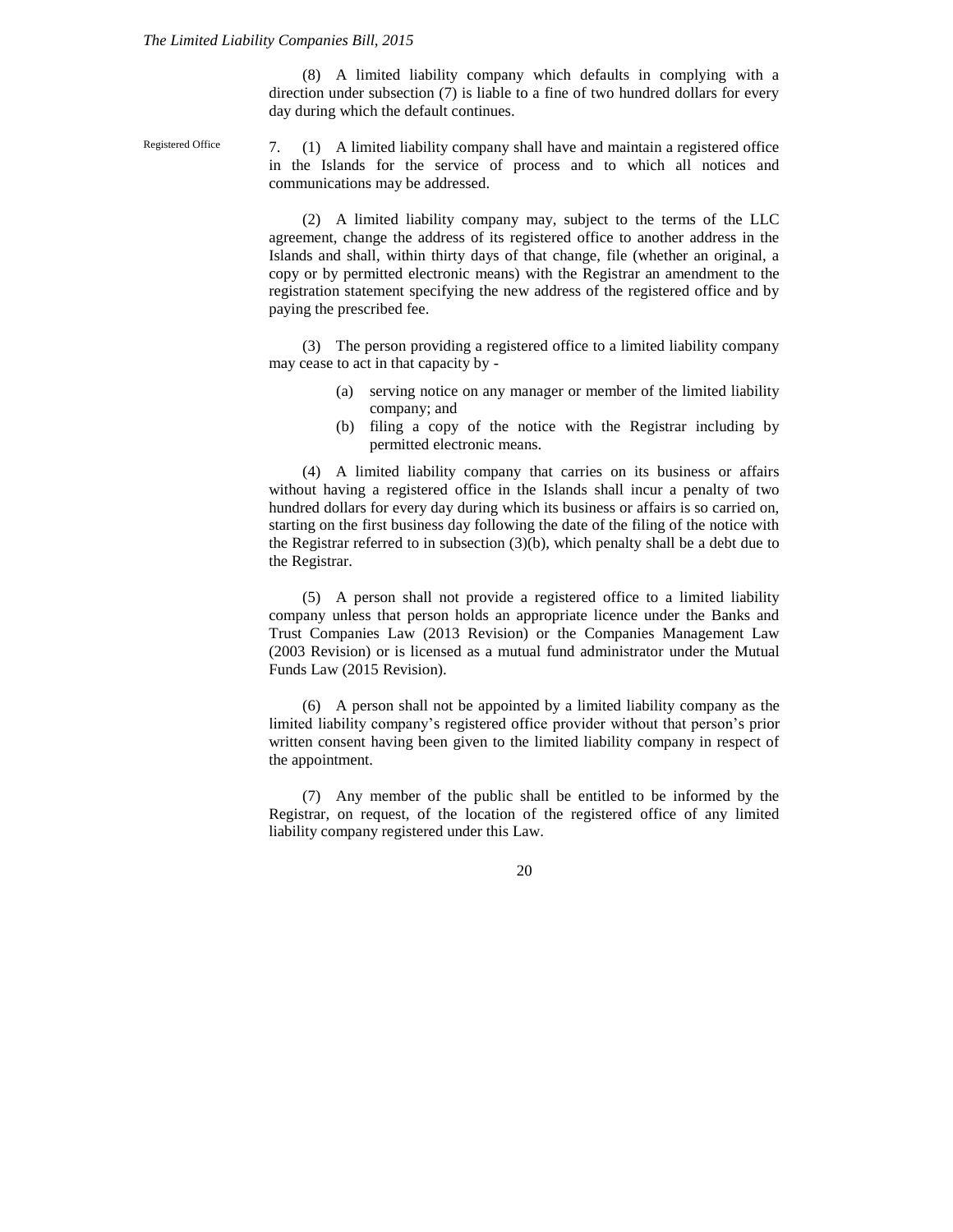8. (1) If a change occurs in any matter specified in a limited liability company's registration statement, the limited liability company shall, within thirty days of that change, file a certificate of amendment to the registration statement (whether an original, a copy or by permitted electronic means) with the Registrar and pay the prescribed filing fee and if a default is made in compliance with this subsection, the limited liability company shall incur a penalty fee of two hundred dollars for each day that such default continues, which penalty shall be a debt due to the Registrar.

- (2) The certificate of amendment shall contain the following
	- (a) the name of the limited liability company; and
	- (b) the amendment to the registration statement.

(3) Where a limited liability company changes its name or its dual foreign name, the Registrar, on receiving an amendment to the registration statement authorizing the change and, in the case of a limited liability company changing its dual foreign name, receiving its translated name, and on being satisfied that the change of name conforms with section 6, shall enter the new name and, if applicable, the new translated name on the Register in place of the former name and shall issue a certificate of registration altered to meet the circumstances of the case.

9. (1) A limited liability company shall not carry on business with the public in the Islands, except in furtherance of the business or affairs of the limited liability company carried on outside the Islands but nothing in this section shall be construed so as to prevent the limited liability company effecting and concluding contracts in the Islands and exercising in the Islands all of its powers necessary for, or ancillary to, the carrying on of its business or affairs outside the Islands.

(2) If a limited liability company carries on any business in the Islands in contravention of subsection (1) then, without prejudice to any other proceedings that may be taken in respect of the contravention, the limited liability company and every manager of the limited liability company who is responsible for the contravention commits an offence and is liable on summary conviction to a fine of five hundred dollars for every day during which the contravention occurs or continues, and the limited liability company shall be liable to be immediately dissolved and removed from the Register in the discretion of the Registrar.

(3) From the date of registration, a limited liability company shall be a body corporate (with legal personality separate from that of its members from time to time) having the name contained in the certificate of registration, capable forthwith of exercising all the functions of a natural person of full capacity

21

Amendment to registration statement

Capacity and separate legal personality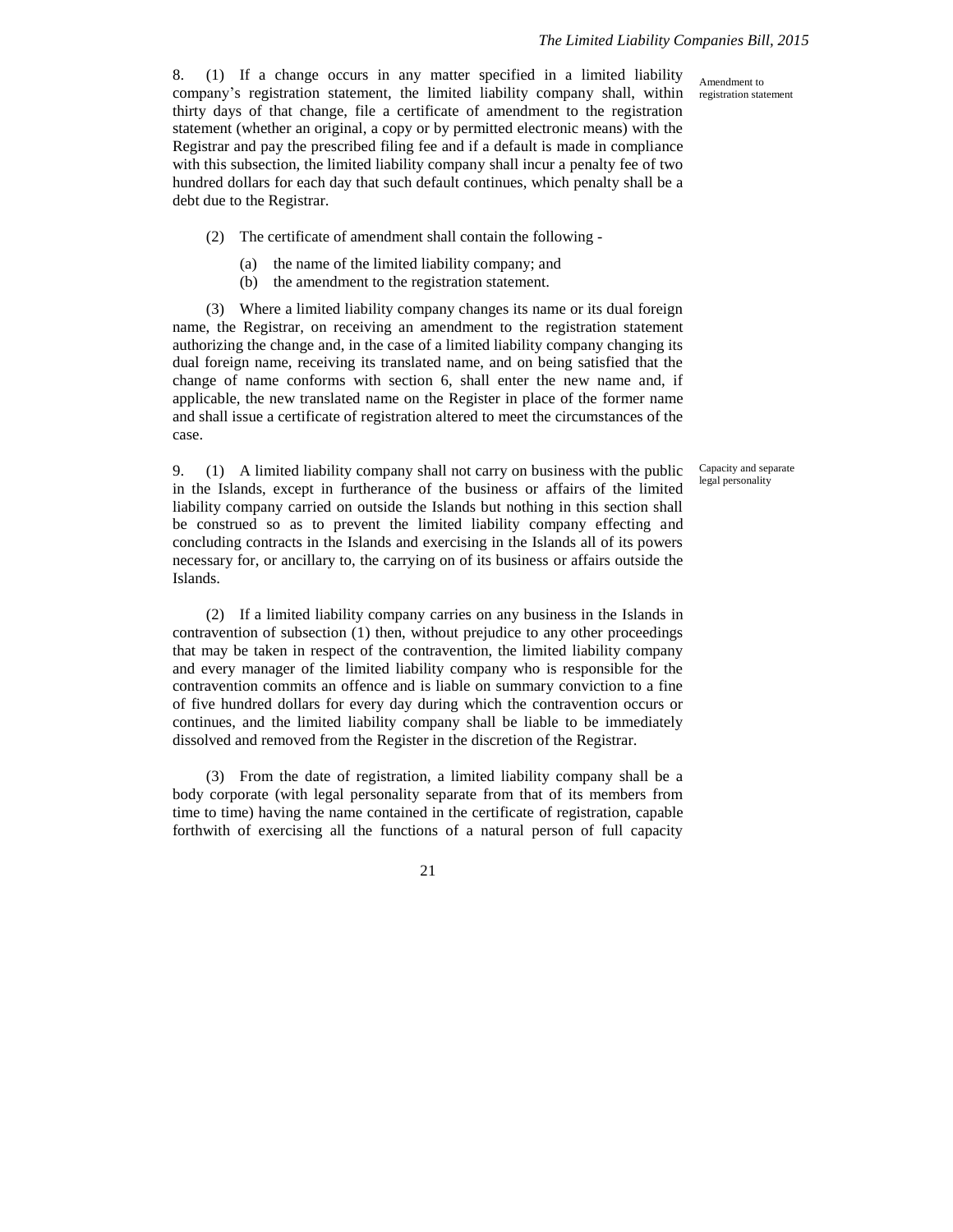irrespective of any questions of corporate benefit and, without limitation, having perpetual succession, the capacity to sue and to be sued, defend legal proceedings in its name, and with power to acquire, hold and dispose of property but with such liability on the part of the members to contribute to the assets of the limited liability company in the event of its being wound up as is provided pursuant to this Law.

(4) Unless its LLC agreement provides otherwise, a limited liability company has the power to do all things necessary or convenient to carry on its business or affairs, including, without limitation, power to -

- (a) purchase, receive, lease, or otherwise acquire, and own, hold, improve, use, and otherwise deal with real or personal property, or any legal or equitable interest in property, wherever located;
- (b) sell, convey, mortgage, charge, grant a security interest in, lease, exchange, and otherwise encumber or dispose of all or any part of its property;
- (c) purchase, receive, subscribe for, or otherwise acquire, own, hold, vote, use, sell, mortgage, lend, grant a security interest in, or otherwise dispose of and deal in and with, shares or other interests in or obligations of any other entity;
- (d) make contracts and guarantees, incur liabilities, borrow money, issue its notes, bonds, and other obligations, which may be convertible into or include the option to purchase other securities of the limited liability company, and secure any of its obligations by a mortgage on, charge over or a security interest in any of its property, franchises, or income;
- (e) lend money, invest and reinvest its funds, and receive and hold real and personal property as security for repayment;
- (f) be a promoter, partner, member, associate, director or manager of any partnership, joint venture, trust, company, limited liability company or other entity or act as a general partner (sole or otherwise) of an exempted limited partnership or of any other limited partnership;
- (g) conduct its business or affairs, locate offices, and exercise the powers granted by this Law within or outside the Islands;
- (h) elect managers and appoint officers, employees, and agents of the limited liability company, define their duties, fix their compensation, and lend them money and provide credit;
- (i) pay pensions and establish pension plans, pension trusts, profit sharing plans, bonus plans, option plans, and benefit or incentive plans for any or all of its current or former members, managers, officers, employees, and agents;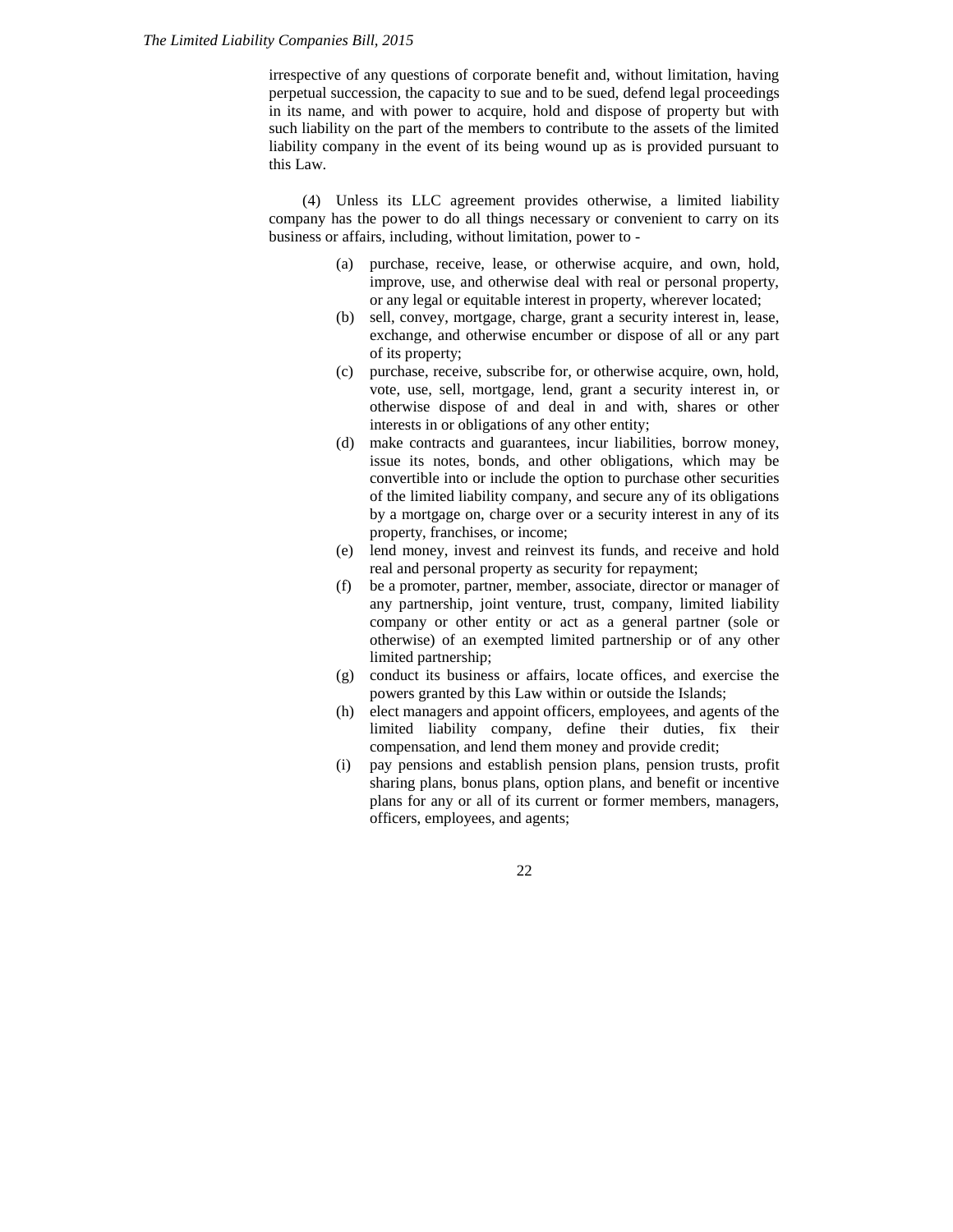- (j) make donations for the public welfare or for charitable, scientific, or educational purposes;
- (k) make payments or donations, or do any other act, not inconsistent with any applicable law, that furthers the purpose of the limited liability company;
- (l) make contracts of guaranty and suretyship, and enter into interest rate, currency, hedge or other swap agreements, or cap, floor, put, call, option, exchange or collar agreements, derivative agreements or other agreements similar to any of the foregoing; and
- (m) subject to the other provisions of this Law, indemnify and hold harmless any member or manager or other person from and against any and all claims and demands.

(5) The existence of a limited liability company as a separate legal person shall continue until cancellation of the limited liability company's certificate of registration pursuant to this Law and the Registrar's recording the deregistration or striking off of the limited liability company from the Register.

#### PART 3

#### MEMBERSHIP

Admission of members

10. (1) In connection with the formation of a limited liability company, a person that is to be admitted as an initial member of the limited liability company shall be admitted upon the registration of the limited liability company.

(2) After the formation of a limited liability company, a person may be admitted as a member of the limited liability company in the following circumstances -

- (a) in the case of a person acquiring an LLC interest from, or being issued with an LLC interest by, the limited liability company, at the time provided in and upon compliance with the LLC agreement provided that, if the LLC agreement does not so provide, then upon -
	- (i) the consent of all members; and
	- (ii) the person's admission being reflected in the records of the limited liability company;
- (b) in the case of a transferee of an LLC interest, as provided in this Law and at the time provided in and upon compliance with the terms of the LLC agreement or, if the LLC agreement does not so provide, when any such person's permitted admission is reflected in the records of the limited liability company;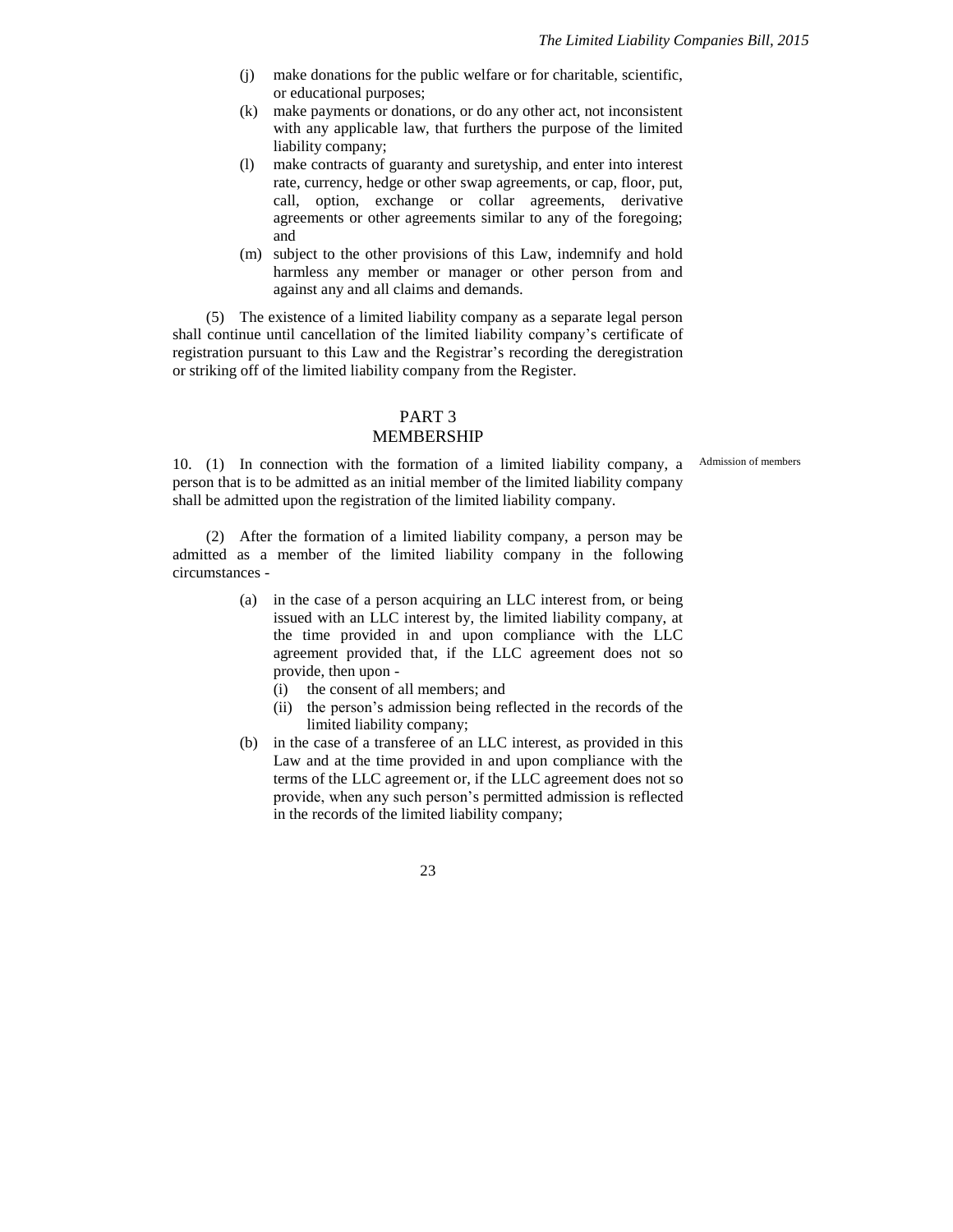- (c) unless otherwise provided in a plan of merger or consolidation, in the case of a person acquiring an LLC interest in a surviving or resulting limited liability company pursuant to a merger or consolidation approved in accordance with this Law, at the time provided in and upon compliance with the terms of the LLC agreement of the surviving or resulting limited liability company or otherwise in accordance with the plan of merger or consolidation; or
- (d) in connection with the continuation of a foreign entity as a limited liability company in the Islands in accordance with this Law or the conversion of an exempted company to a limited liability company in accordance with this Law, a person who is a member (or equivalent) of such foreign entity or a shareholder of such exempted company shall be deemed a member of the limited liability company from the time such continuation or conversion takes effect in accordance with this Law (without prejudice to their legal status as a member (or equivalent) of such foreign entity or as a shareholder of such exempted company prior to the time that such continuation or conversion takes effect).

(3) Provided that any and all requirements for or conditions to an admission contained in the LLC agreement have been complied with in respect of a person (or, to the extent permitted by the LLC agreement, waived), any such person, howsoever admitted, shall without the requirement for any further actions or formalities, be deemed to have become a member and adhered to and agreed to be bound by the terms and conditions of the LLC agreement from that date as if that person and all existing members and any other parties to the LLC agreement had together duly executed and delivered the LLC agreement whether as a deed or otherwise.

(4) Unless otherwise provided in an LLC agreement, a person may be admitted to a limited liability company as a member of the limited liability company and may receive an LLC interest in or be granted other rights in respect of the limited liability company without making a contribution or being obligated to make a contribution to the limited liability company, subject to any provisions of the LLC agreement or this Law requiring amounts to be paid or property to be returned by the member to the limited liability company.

(5) A person may be admitted as the sole member of a limited liability company.

(6) Unless otherwise provided in an LLC agreement or any agreement with the limited liability company, a member shall have no pre-emptive right to

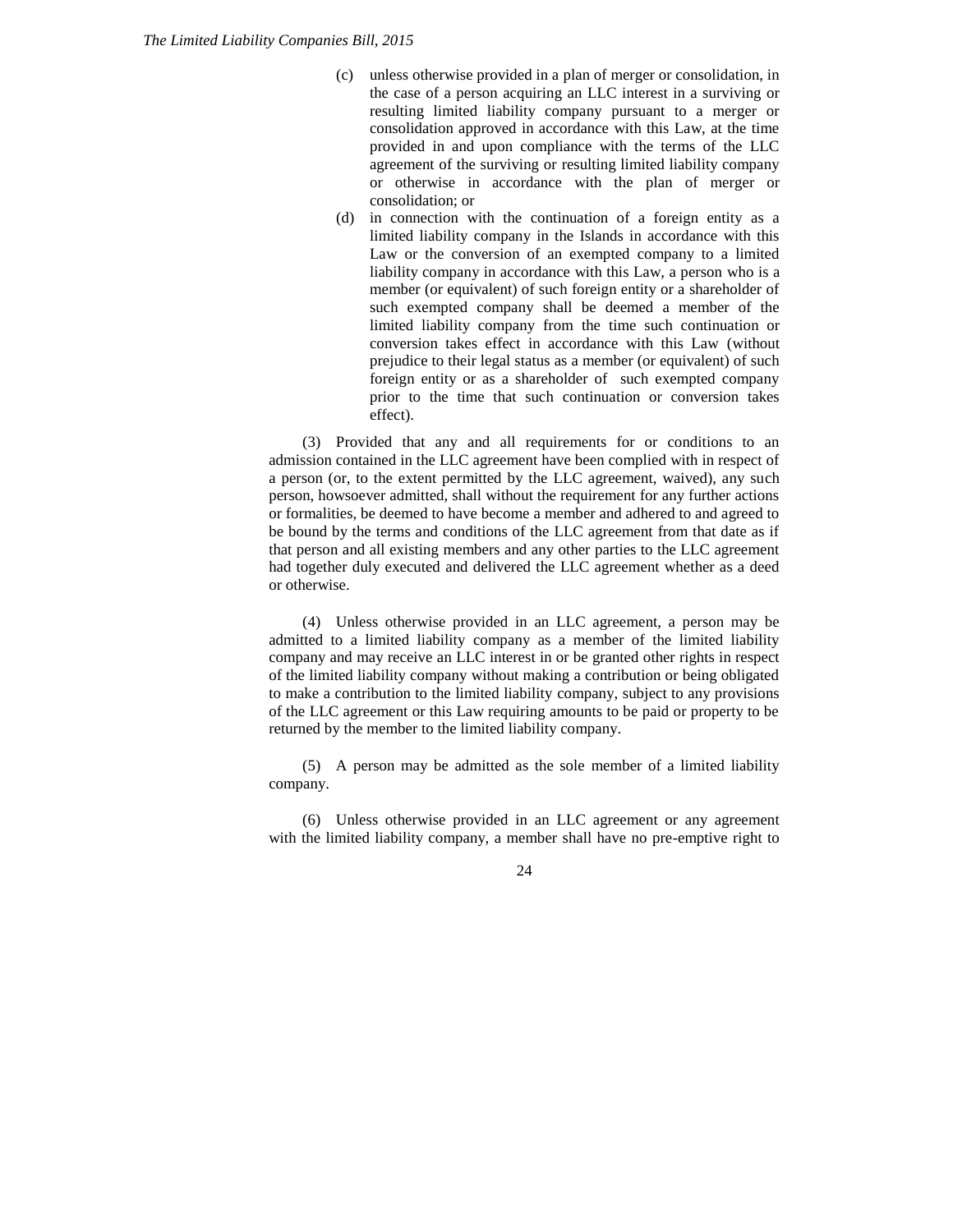subscribe for any issue of LLC interests or for any other interest in a limited liability company.

(7) Unless otherwise provided in an LLC agreement, a member's LLC interest may (but need not) be evidenced by a certificate of LLC interest issued by the limited liability company.

(8) A certificate of LLC interest issued by or on behalf of a limited liability company specifying that a person is a member of that limited liability company (and specifying such additional information, if any, as the limited liability company may determine) and purportedly signed (including by facsimile or other electronically affixed signature) with the express or implied authority of the limited liability company is admissible in evidence as proof of that person's membership of the limited liability company and as proof of that additional information in respect of that member's LLC interest as may have been included in the certificate by the limited liability company.

(9) An LLC interest of a member in a limited liability company is personal estate and not of the nature of real estate.

(10) A member has no interest in any specific property of the limited liability company.

(11) Notwithstanding any other provision of this Law, a limited liability company shall not issue bearer LLC interests, bearer certificates or bearer coupons and any issue or purported issue of such shall be void.

(12) For the purposes of subsection (11), "bearer" means a document that does not record the owner's name and where title to the document or to what the document represents is transferred or purported to be transferred solely by delivery of such document.

> Transfer of a limited liability company interest

11. (1) An LLC interest is, subject to the provisions of subsection 10(11), capable of being transferred in whole or in part as may be expressly permitted in the limited liability company's LLC agreement, provided that any requirements for or conditions to an admission contained in the LLC agreement have been complied with or waived.

(2) An assignee of a member's LLC interest that is not admitted as a member shall have no right to participate in the management of the business or affairs of the limited liability company except as provided in an LLC agreement or otherwise upon -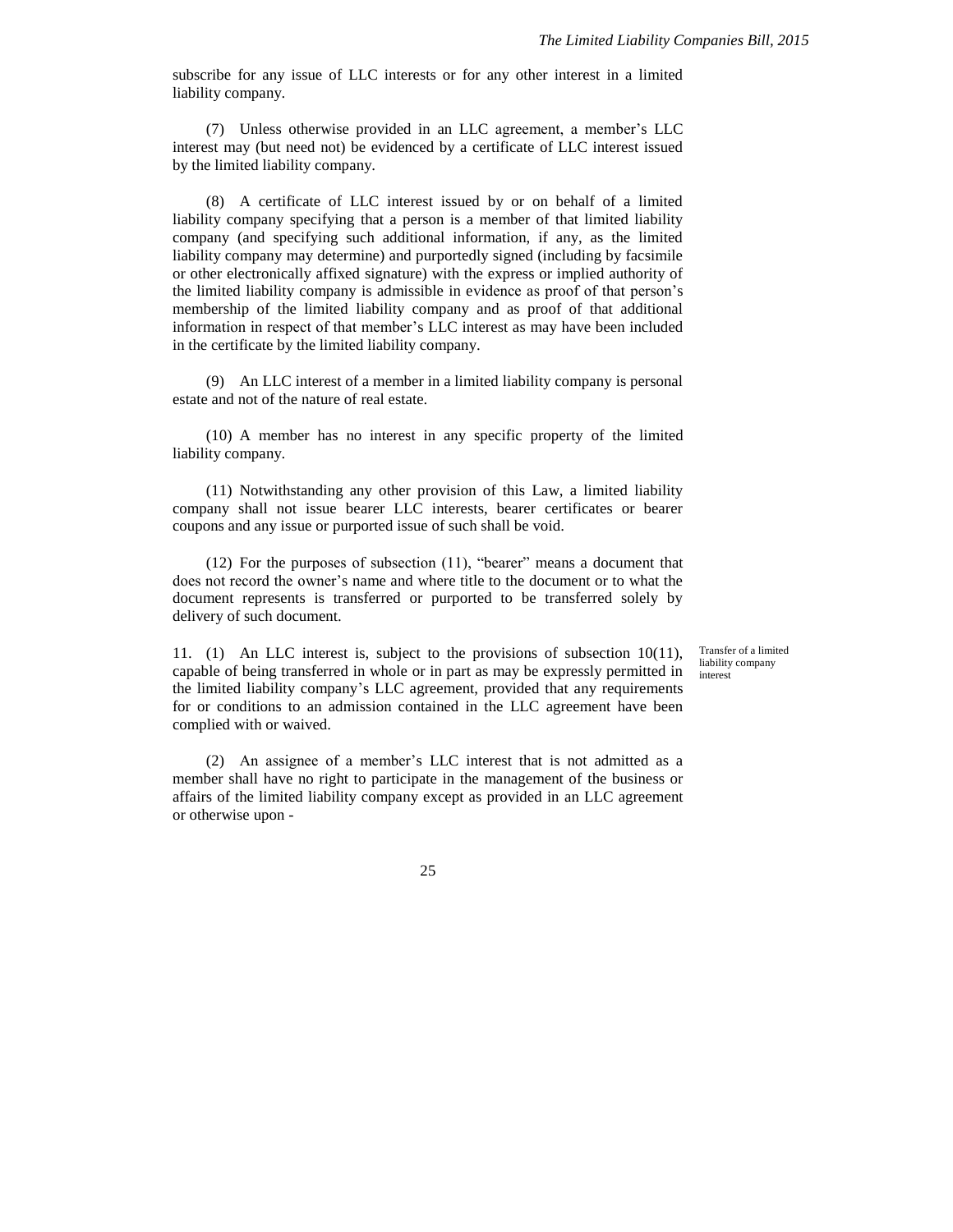- (a) the approval of all of the members of the limited liability company which may be given (including in the LLC agreement) in advance of any transfer either generally or specifically; and
- (b) compliance with the terms of the LLC agreement.

(3) Unless otherwise provided in and subject to the provisions of the LLC agreement -

- (a) a member's rights to receive any payments or distributions in respect of that member's LLC interest are capable of assignment;
- (b) an assignment of all or part of a member's rights to receive any payments or distributions in respect of that member's LLC interest does not entitle the assignee to become, or to exercise any rights (other than the right to receive such payments or distributions to which the assignor was entitled) or powers of, a member;
- (c) a member ceases to be a member and to have the power to exercise any rights or powers of a member upon transfer of all of the member's LLC interest in accordance with the provisions of this Law; and
- (d) a member may grant a security interest to a third party (a "secured party") in respect of any or all of the LLC interest of that member and any such security interest shall not cause the member to cease to be a member or to cease to have the power to exercise any rights or powers of a member (other than those rights or powers the subject of the security interest which security interest has become enforceable and in respect of which the limited liability company has received written notice at its registered office, such notice being signed by each of the secured party and the relevant member) unless that member transfers all of the member's LLC interest to the secured party in accordance with the provisions of this Law.

(4) Unless otherwise provided in an LLC agreement and except to the extent assumed by agreement, unless and until an assignee of an LLC interest becomes a member, the assignee shall have no liability as a member solely as a result of the assignment.

(5) Any security interest over the whole or any part of an LLC interest granted in accordance with subsection (3) shall have priority according to the time that the written notice of such security interest, signed by each of the secured party and the relevant member, is validly served at the registered office of the limited liability company and such notice shall not be validly given unless it specifies the agreement pursuant to which the security interest is granted including the date thereof and the parties thereto, the identity of the grantor and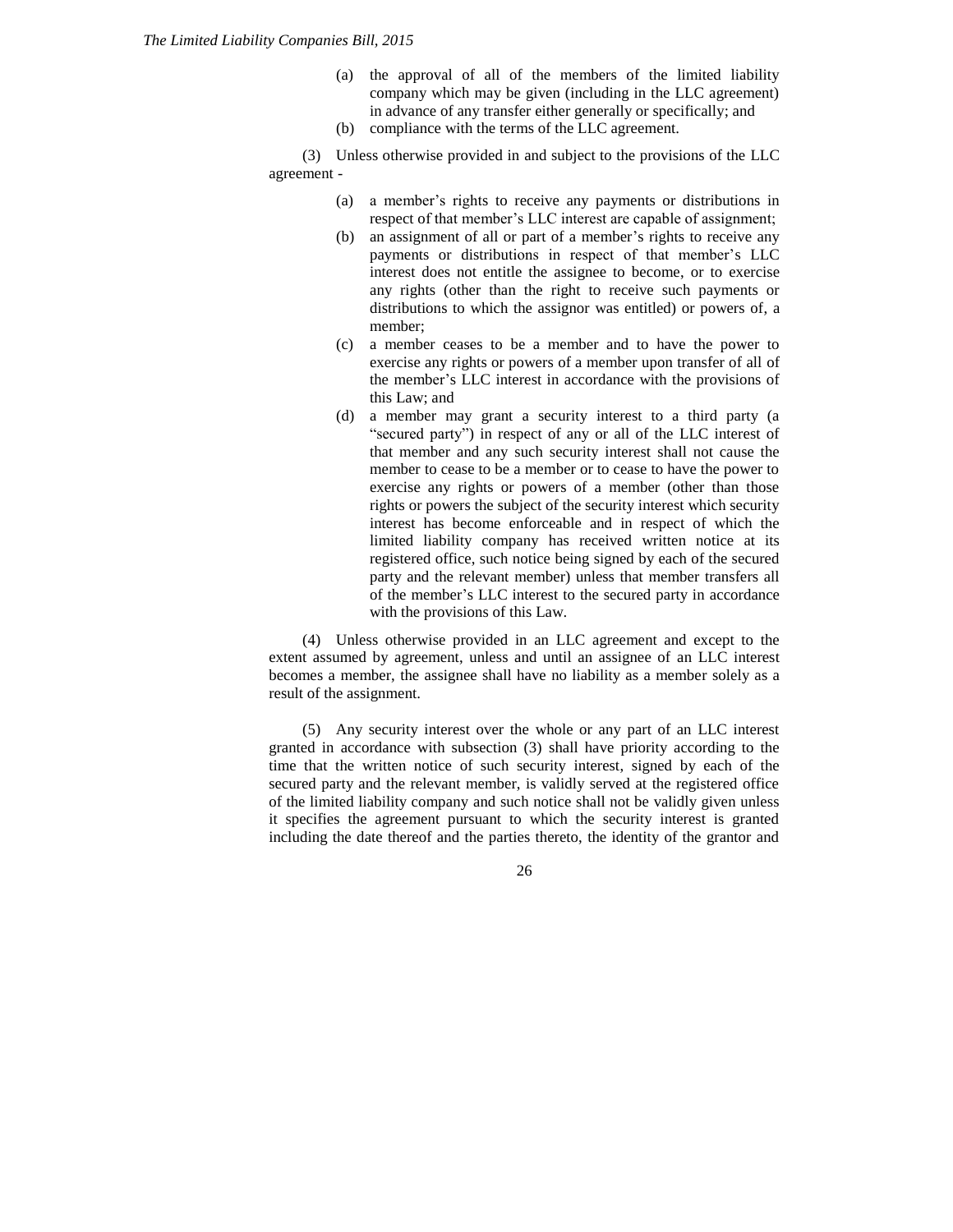the grantee of the security interests and the LLC interest or part thereof that is subject to that security interest.

12. (1) An assignee of all or part of an LLC interest may become a member in respect of the assigned LLC interest -

- (a) if permitted in the LLC agreement and in accordance with the terms of the LLC agreement; or
- (b) with the approval of all of the members of the limited liability company.

(2) An assignee who has become a member has, to the extent assigned and transferred, the rights and powers, and is subject to the restrictions and liabilities, of a member contained in the LLC agreement, this Law and any other applicable law.

(3) Notwithstanding subsection (2), unless otherwise provided in an LLC agreement or in an agreement between the limited liability company and the assignee, an assignee that becomes a member in respect of all or part of an LLC interest -

- (a) is liable for the obligations of the assignor to make contributions as provided for in section  $21(1)(a)$  and (b) in respect of the LLC interest (or part thereof) so transferred; and
- (b) is not liable for any other obligations of the assignor incurred before the assignee is admitted unless otherwise agreed in writing by the assignor and assignee.

(4) Whether or not an assignee of an LLC interest becomes a member, the assignor is not released from liability to a limited liability company under sections  $21(1)(c)$  and  $25(2)$ .

13. (1) A person ceases to be a member of a limited liability company upon the happening of any event provided in the limited liability company's LLC agreement in which the person is to cease to be a member.

Cessation of membership and effect of bankruptcy or death of a member

(2) If a member who is a natural person dies or a court of competent jurisdiction adjudges the member to be incompetent and appoints a personal representative to manage the member's property, then the executor or the member's estate or the member's personal representative, as applicable, may exercise all of the member's rights for the purpose of settling the member's estate or administering the member's property, including exercising any rights of transfer in respect of all or part of the member's LLC interest.

27

Right of assignee to become a member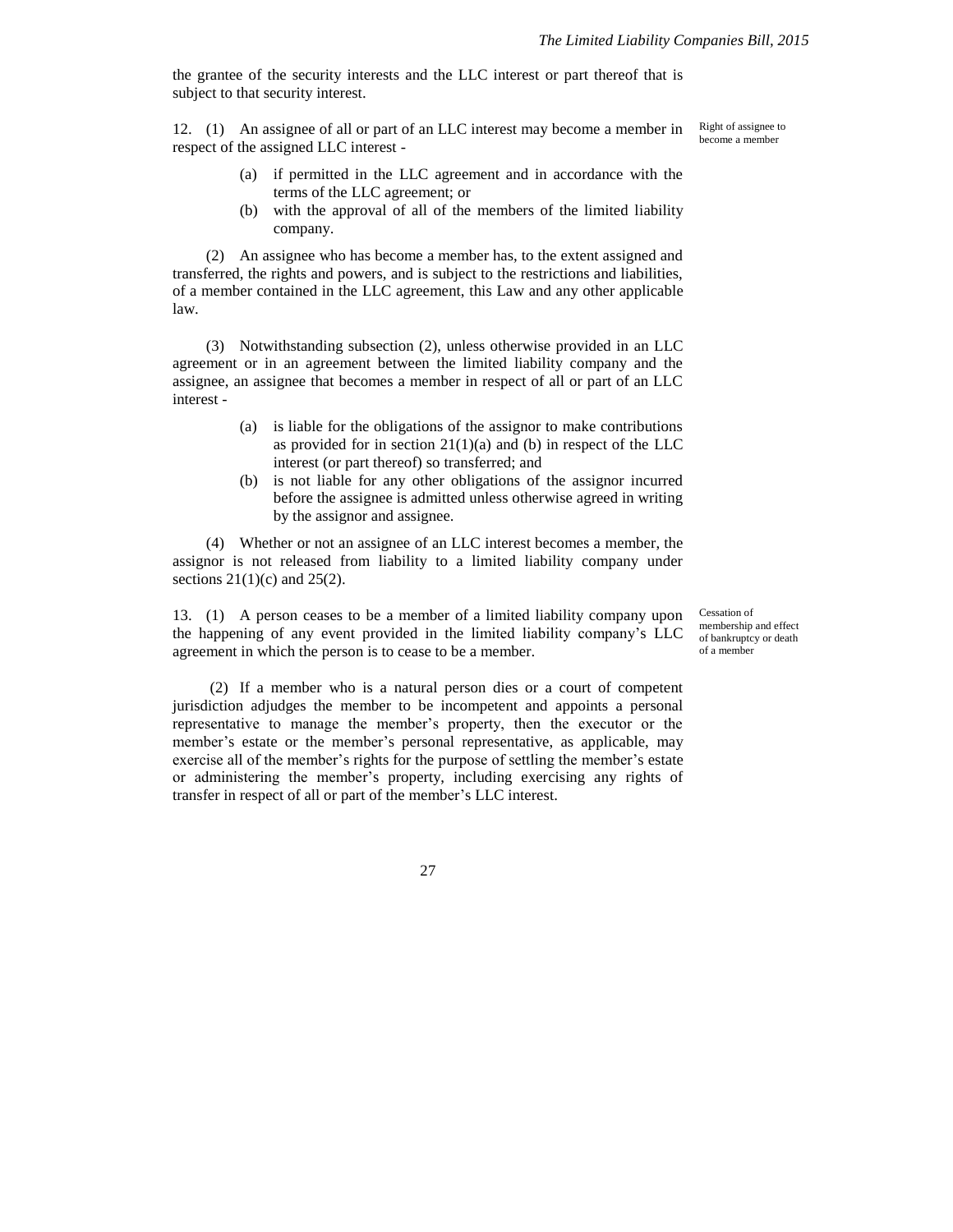(3) If a member is an exempted company, limited liability company, exempted limited partnership, foreign entity or other entity and is being wound up or is dissolved or terminated and has not otherwise ceased to be a member pursuant to subsection (1), then, unless otherwise provided in the LLC agreement, the powers of that member (if any) may be exercised by such person as may be entitled to do so under applicable law.

14. (1) Unless otherwise provided in the LLC agreement, a limited liability company may, for consideration or for no consideration, acquire, by purchase, redemption or otherwise, an LLC interest or other interest of a member in the limited liability company, provided that immediately following that acquisition, the limited liability company shall be able to pay its debts as they fall due in the ordinary course of business.

(2) Unless otherwise provided in the LLC agreement or agreed to by all members, any interest acquired under subsection (1) by the limited liability company shall be deemed cancelled on acquisition.

15. A member may withdraw from and cease to be a member of a limited liability company only at the time or upon the happening of events specified in an LLC agreement and in accordance with the LLC agreement or as otherwise provided in this Law or with the consent of all of the other members. Withdrawal of a member

## PART 4 LIMITED LIABILITY COMPANY AGREEMENT

company agreement

16. (1) The member or members of a limited liability company shall enter into an LLC agreement to regulate the business or affairs of the limited liability company and the conduct of its business or affairs.

(2) Notwithstanding anything to the contrary that might be expressed in the LLC agreement, the LLC agreement shall be governed by Cayman Islands law.

(3) The LLC agreement (other than a registration statement) is not required to be filed or registered with the Registrar.

(4) A limited liability company is not required to execute its LLC agreement but is bound by the terms thereof whether or not signed by the limited liability company.

(5) A limited liability company may, and shall have the power to -

Redemption and repurchase of a limited liability company interest

Limited liability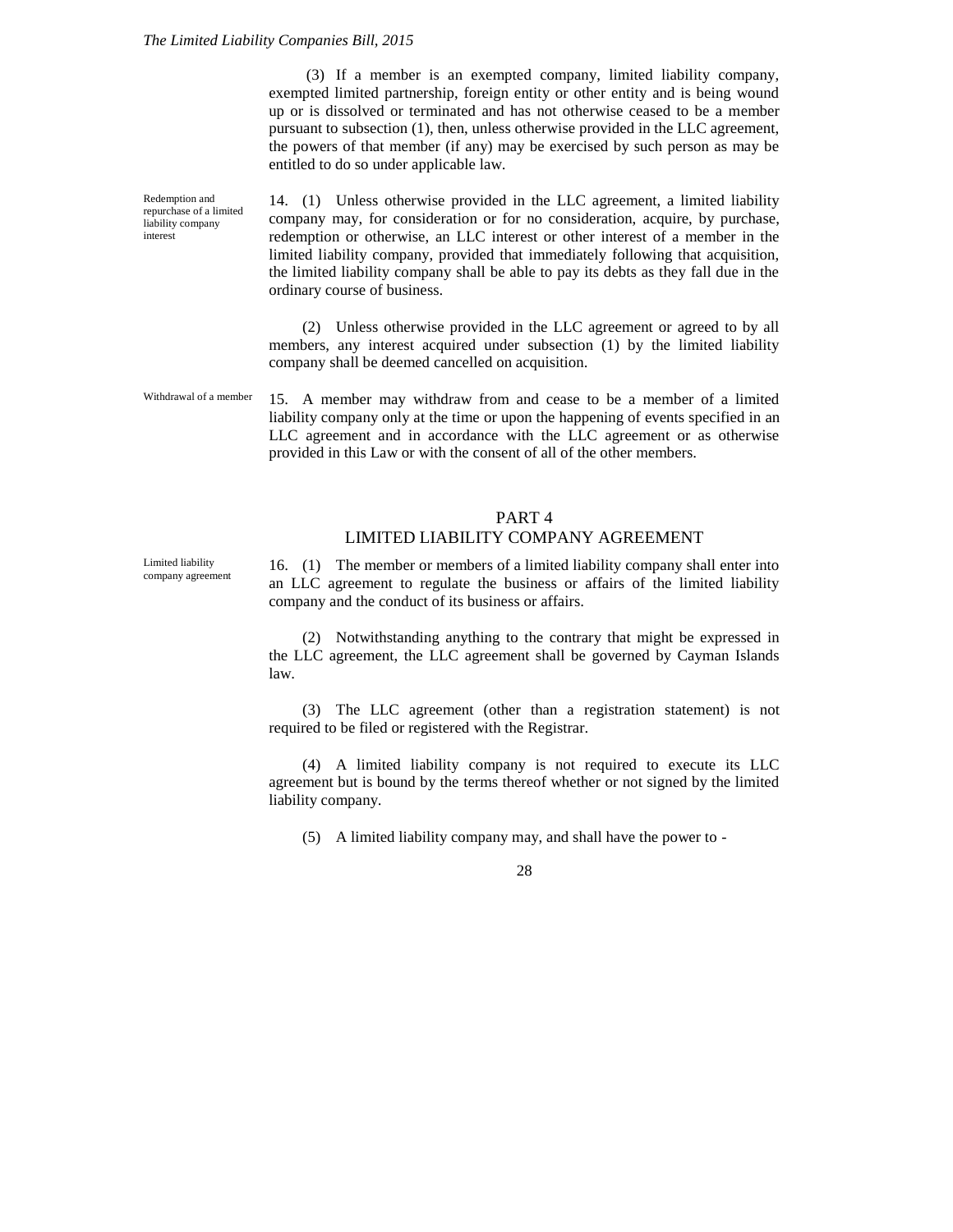- (a) indemnify and hold harmless any member or manager or other person from and against any liability, action, proceeding, claim, demand, costs, damages or expenses, including legal expenses; and
- (b) advance expenses with respect to any indemnity granted by the limited liability company.

17. (1) An LLC agreement may provide that a member or manager who fails to perform in accordance with, or to comply with the terms and conditions of, the LLC agreement shall be subject to specified remedies, sanctions or consequences.

Remedies for breach of a limited liability company agreement

(2) An LLC agreement may provide that upon the happening of an event specified in the LLC agreement, a member or manager shall be subject to specified remedies, sanctions or consequences.

(3) Any specified remedies, sanctions or consequences referred to in this section shall not be unenforceable solely on the basis that they are in the nature of a penalty or forfeiture.

(4) For the purposes of this section, remedies, sanctions or consequences may include, without limitation, any one or more of the following -

- (a) reducing, eliminating or forfeiting the member's LLC interest or any rights of the member under the LLC agreement;
- (b) subordinating the member's LLC interest to the LLC interests of non-defaulting members;
- (c) effecting a forced sale or forfeiture of the member's LLC interest;
- (d) arranging for the lending by other members or other persons to that member of the amount necessary to meet the member's remaining contribution;
- (e) providing for the fixing of the value of the member's LLC interest by appraisal or by a formula or otherwise and the redemption or sale of the member's LLC interest at such value;
- (f) providing for the payment of default interest; or
- (g) exercising any other remedy or consequence specified in the LLC agreement or available under applicable laws.

Lack of capacity or power; ultra vires

18. (1) No act of a limited liability company and no disposition of real or personal property to or by a limited liability company shall be invalid by reason only of the fact that the limited liability company was without capacity or power to perform the act or to dispose of or receive the property, but the lack of capacity or power may be asserted -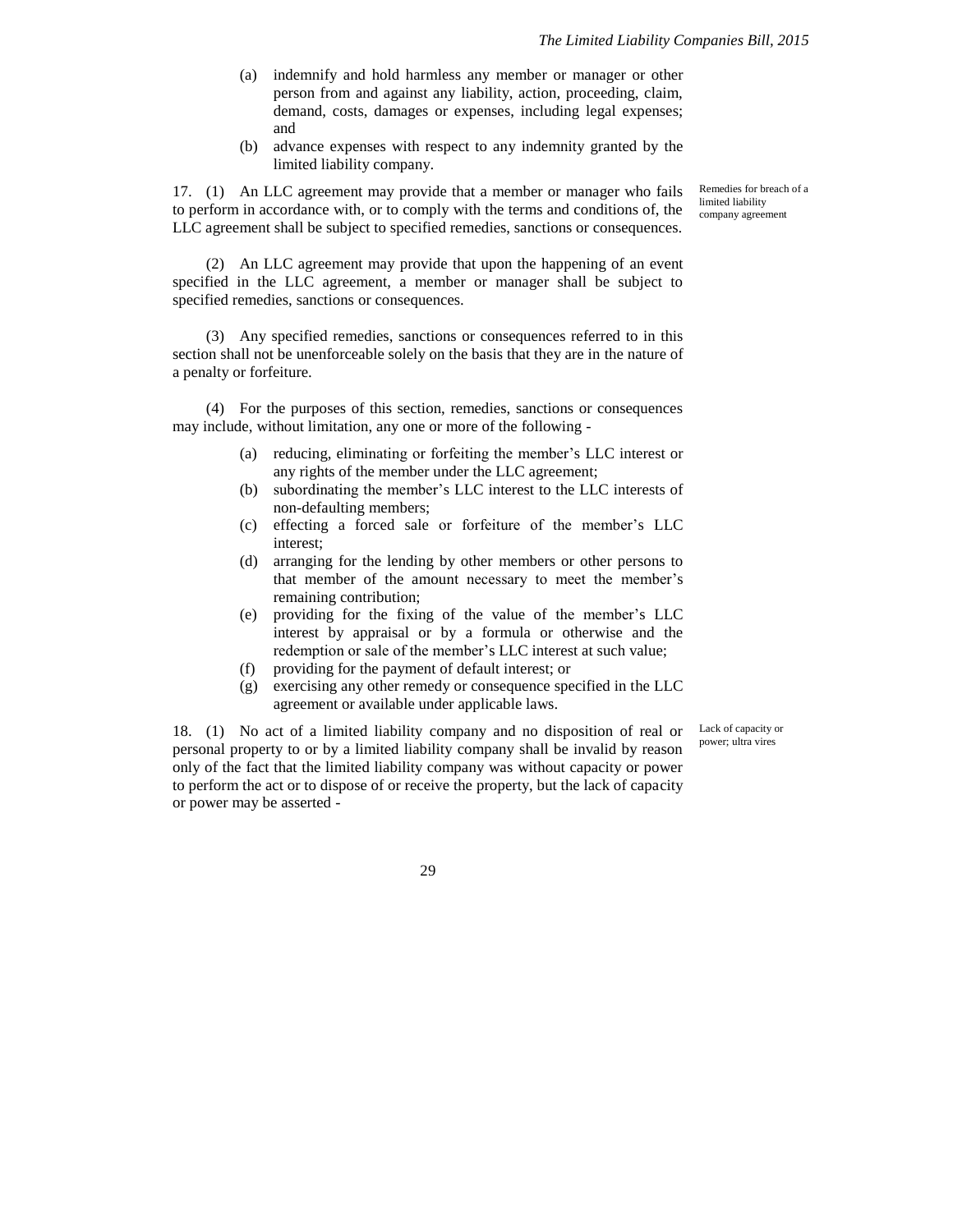- (a) in proceedings by a member or manager against the limited liability company to prohibit the performance of an act, or the disposition of real or personal property by or to the limited liability company; or
- (b) in proceedings by the limited liability company, whether acting directly or through a liquidator or other legal representative or through members or managers of the company in a representative capacity, against the incumbent or former members or managers of the company for loss or damage through their unauthorized act.
- 19. (1) An LLC agreement may, among other things
	- (a) provide for classes of LLC interests or groups of members having such relative rights, powers and duties as the LLC agreement may provide or permit, and may make provision for the future creation in the manner provided in the LLC agreement of classes of LLC interests or groups of members having such relative rights, powers and duties as may from time to time be established, including rights, powers and duties senior to existing classes of LLC interests and groups of members;
	- (b) provide for the taking of an action, including the amendment of the LLC agreement, without the vote or approval of any member or class of LLC interest or group of members, including an action to create under the provisions of the LLC agreement a class of LLC interest or group of members that was not previously outstanding or existing and an LLC agreement may provide that any member or class of LLC interests or group of members shall have no voting rights;
	- (c) grant to all or certain identified members or a specified class of LLC interest or group of members the right to vote separately or with all or any class of LLC interest or group of members or managers, on any matter and voting by members may be on a per capita, number, financial interest, class, group or any other basis; or
	- (d) specify provisions relating to notice of the time, place or purpose of any meeting at which any matter is to be voted on by any members, waiver of any such notice, action by consent without a meeting, the establishment of a record date, quorum requirements, voting in person or by proxy, or any other matter with respect to the exercise of any such right to vote.

(2) Unless otherwise provided in an LLC agreement, on any matter that is to be voted on, consented to or approved by members, the matter may be dealt with without a meeting, without prior notice and without a vote by consent in

30

Classes and voting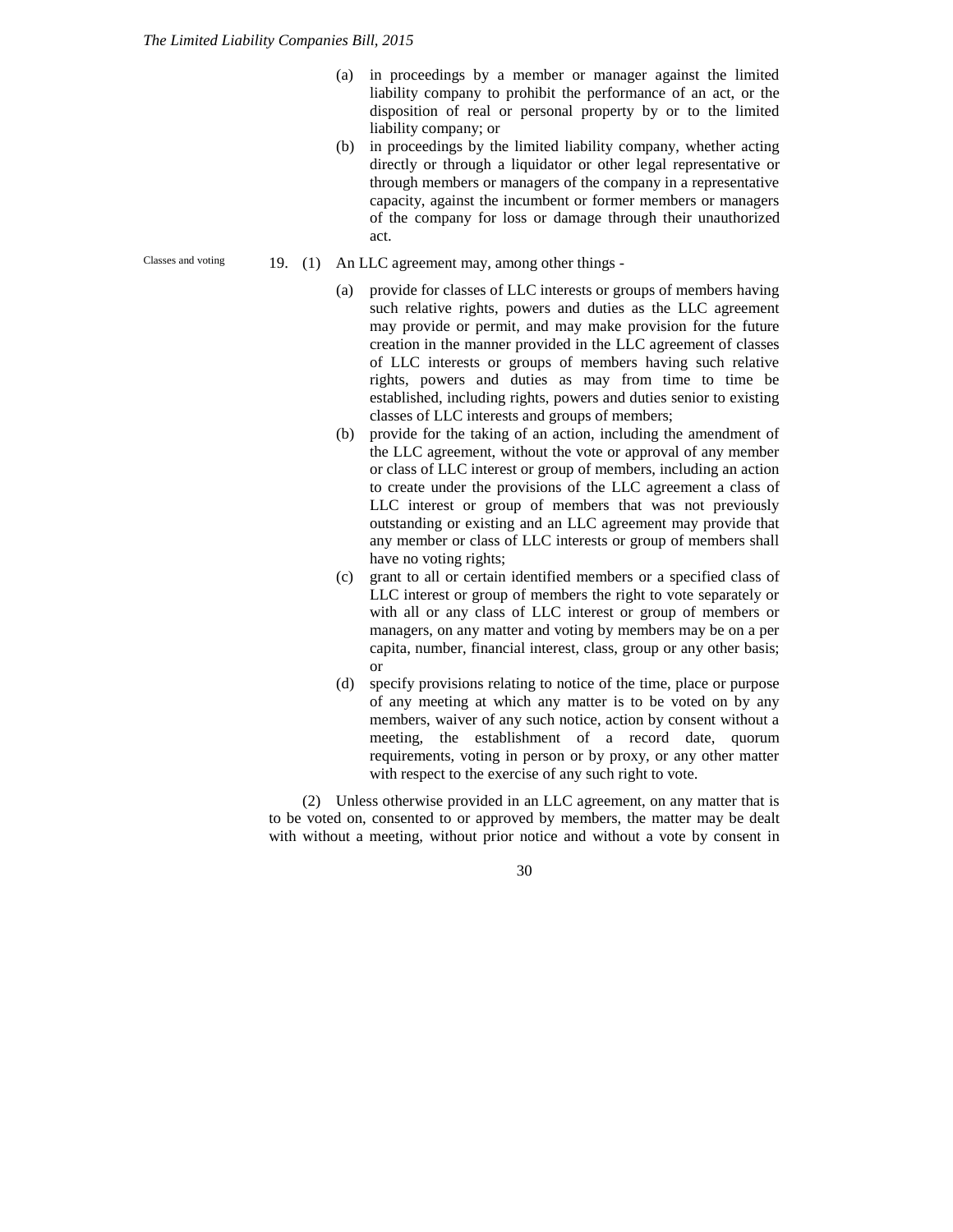writing, signed by the members having not less than the minimum number of votes that would be necessary to authorize or take such action at a meeting at which all members entitled to vote thereon were present and voted.

(3) Unless otherwise provided in an LLC agreement, on any matter that is to be voted on by members, the members may vote in person or by proxy, and such proxy may be granted in writing, by means of electronic transmission or as otherwise permitted by the LLC agreement.

(4) Unless otherwise provided in an LLC agreement, a consent transmitted by electronic transmission by a member or by a person or persons authorized to act for a member shall be deemed to be written and signed for purposes of this subsection.

(5) Where there are no members of a limited liability company with a right, pursuant to its LLC agreement, to vote on or consent to any matter upon which a vote or consent of members is sought or required pursuant to the LLC agreement or this Law, the members of that limited liability company that would (but for this subsection) not otherwise have the right to vote on or consent to such matter shall have the right to vote or consent to such matter by a simple majority in number of those members (until such time as there shall be at least one member of the limited liability company with the right, pursuant to its LLC agreement, to vote on or consent to such matter) and an LLC agreement may disapply the provisions of this subsection or provide for an alternative vote or written consent to be provided.

(6) Unless otherwise provided in an LLC agreement or this Law, any vote of members shall be passed if passed by a simple majority in number of the members entitled to vote on the matter.

(7) An LLC agreement may provide that the vote, consent or approval of a member shall be deemed to have been obtained or given to a matter where -

- (a) the member is given notice, in accordance with the provisions of the LLC agreement, of the matter in respect of which the member's vote, consent or approval is sought;
- (b) the notice sets out in sufficient detail the matter in respect of which the member's vote, consent or approval is sought;
- (c) the LLC agreement requires that, should the member not wish to vote in favour of or otherwise not consent to or approve the matter, the member give notice to the limited liability company of such within a particular period of time; and
- (d) the member does not give notice, in accordance with the provisions of the LLC agreement, to the limited liability

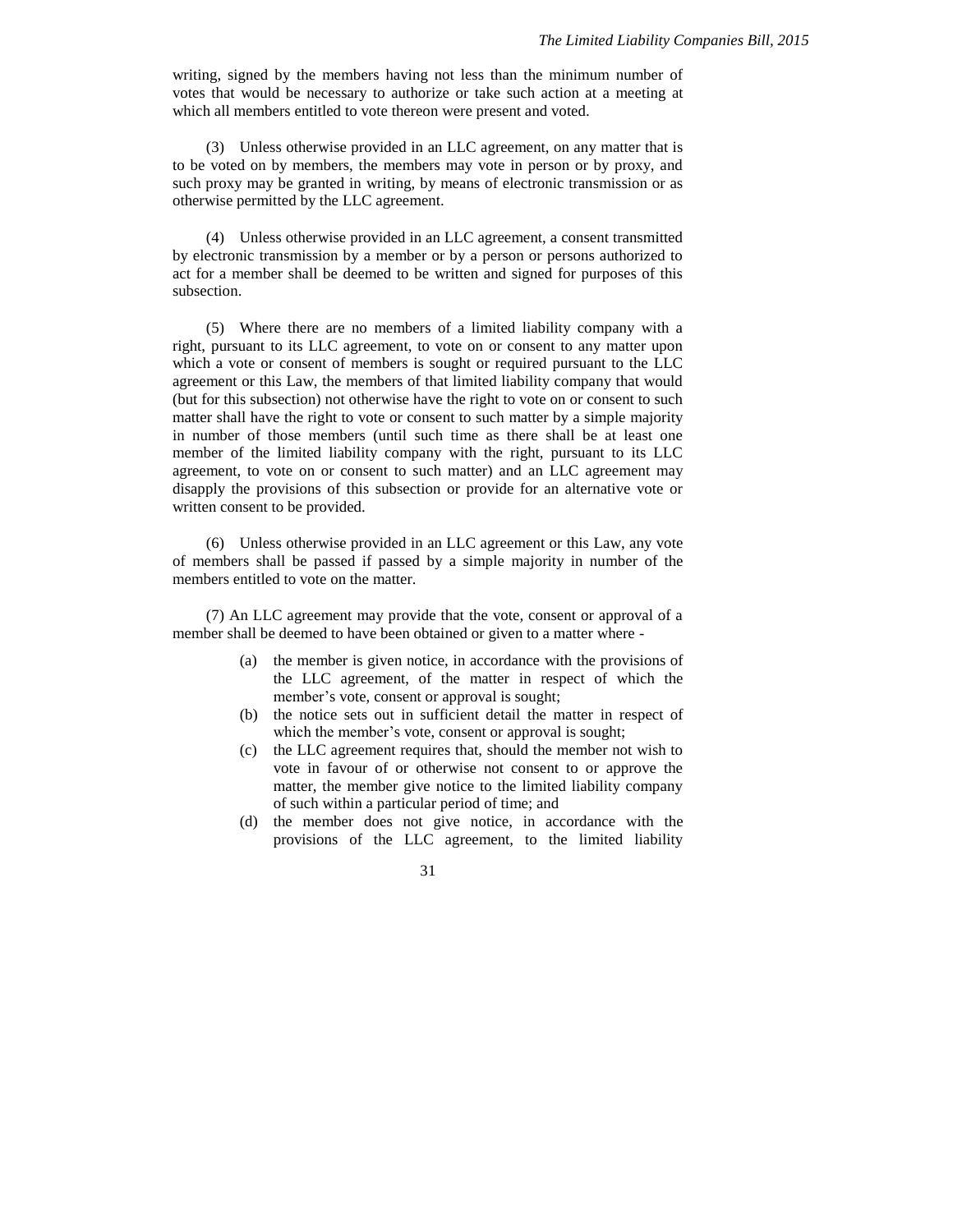company that it does not wish to vote in favour of or otherwise not consent to or approve the matter within the particular period of time.

(8) Any vote, consent or approval of a member deemed to have been obtained or given to a matter pursuant to an LLC agreement and in accordance with subsection (7) shall be as effective as if the member had otherwise voted in favour of or expressly consented to or approved such matter in accordance with the provisions of the LLC agreement and this Law.

(9) Notwithstanding any other provision of this Law, consent or approval of members may be either -

- (a) express; or
- (b) inferred from a course of dealing.

### PART 5

#### LIABILITY TO THIRD PARTIES AND CONTRIBUTIONS

20. (1) Subject to subsection (2), the debts, obligations and liabilities of a limited liability company, whether arising in contract, tort or otherwise, shall be solely the debts, obligations and liabilities of the limited liability company, and no member or manager of a limited liability company shall be obligated personally for any such debt, obligation or liability of the limited liability company solely by reason of being a member or acting as a manager of the limited liability company. Liability to third parties

> (2) Notwithstanding the provisions of subsection (1), under an LLC agreement or under another agreement, a member or manager may agree to be personally liable for any or all of the debts, obligations and liabilities of the limited liability company.

> 21. (1) The liability of a member to contribute to the assets of a limited liability company shall be limited -

- (a) to the amount that the member has undertaken to contribute to the assets of the limited liability company, whether in the LLC agreement or otherwise;
- (b) to making such other payments or performing such services as are expressly set out in the LLC agreement or as have otherwise been agreed between the member and the limited liability company; and
- (c) to such other amounts as may be required to be paid or property required to be returned by the member to the limited liability company pursuant to the LLC agreement or this Law.

32

Contributions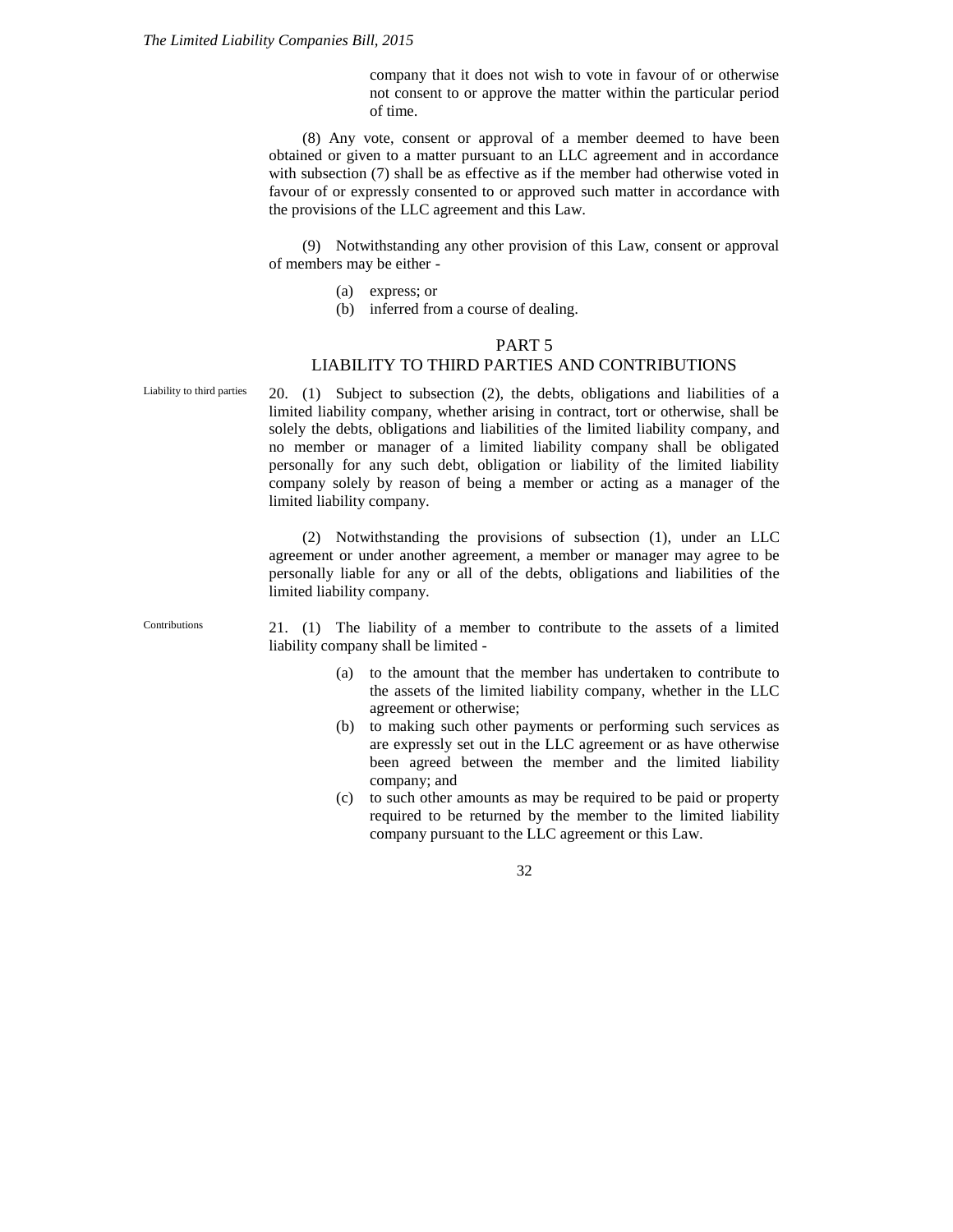(2) Subject to the provisions of the LLC agreement, the contribution of a member to a limited liability company may be in cash, property, other assets, services rendered or an obligation to contribute cash or property or assets or to perform services.

(3) A contribution (other than cash in the functional currency of the limited liability company) may be deemed to have such value in the functional currency of the limited liability company as may be agreed between the member making the contribution and the limited liability company, subject to any provisions in this regard in the LLC agreement and such value shall be recorded in the books and records of the limited liability company.

(4) Unless otherwise provided in an LLC agreement, the obligation of a member to make a contribution or return money or other property paid or distributed in violation of this Law may be compromised only by consent of all the members and only if the limited liability company is able to pay its debts and will remain so immediately following the compromise.

(5) Notwithstanding the compromise, a creditor of a limited liability company who extends credit may enforce the original obligation to the extent that, in extending credit, the creditor reasonably relied on the obligation of a member to make a contribution or return (and the creditor has not otherwise agreed or consented to the compromise).

(6) A conditional obligation of a member to make a contribution or return money or other property to a limited liability company may not be enforced unless the conditions of the obligation have been satisfied or waived as to or by that member.

(7) Conditional obligations include contributions agreed to be paid or made by a member upon the request of a limited liability company prior to the time the request is made.

## PART 6

#### ALLOCATIONS AND DISTRIBUTIONS

22. (1) The profits and losses of a limited liability company shall be allocated among the members, and among classes of LLC interests or groups of members, in the manner provided in its LLC agreement.

Allocation of profits and losses

(2) If the LLC agreement does not so provide, profits and losses shall be allocated on the basis of the agreed value (as stated in the records of the limited liability company) of the contributions made by each member to the extent they have been received by the limited liability company and have not been returned.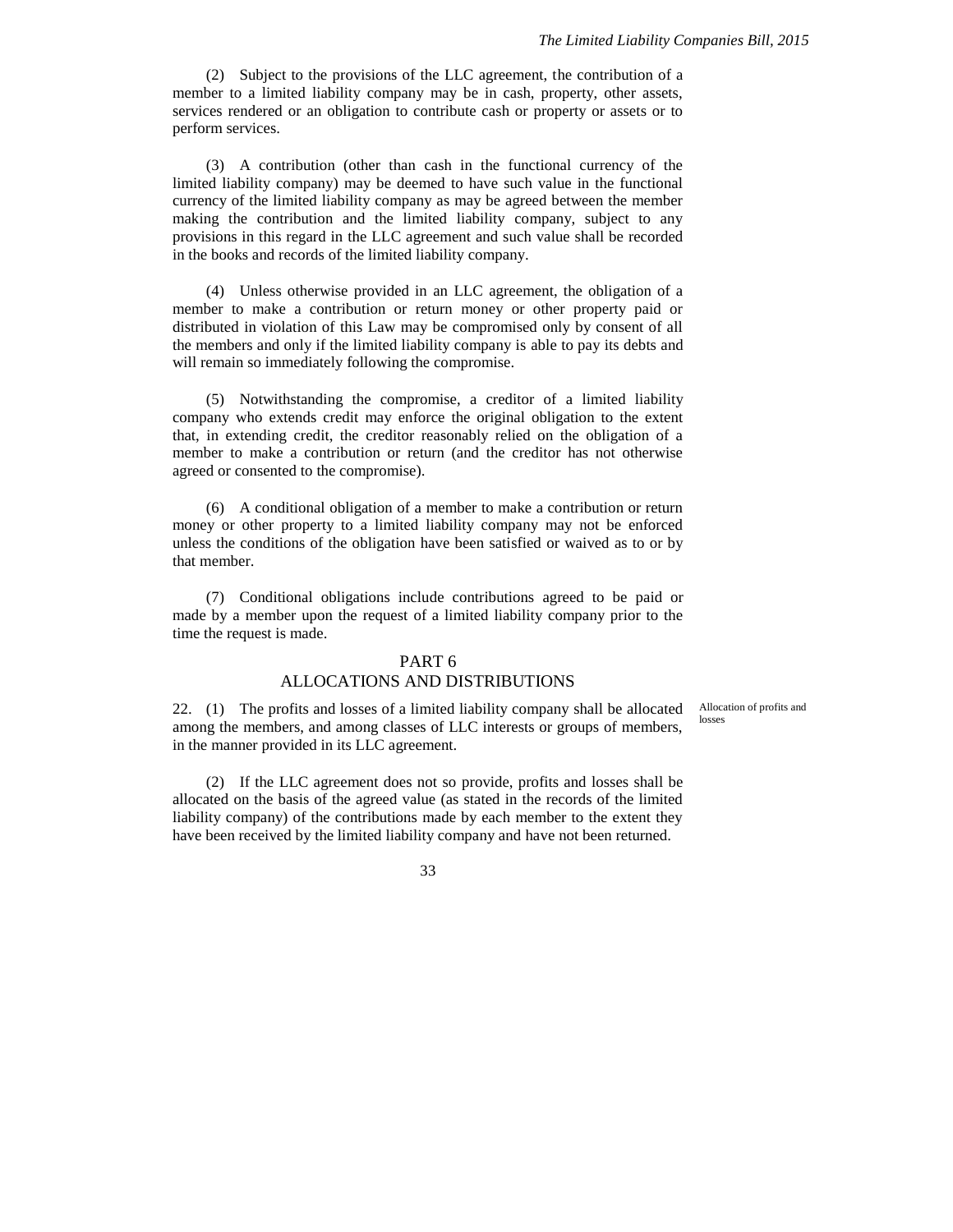23. (1) Distributions of cash or in kind by a limited liability company shall be made or paid among the members, and among classes of LLC interests or groups of members, in the manner provided in its LLC agreement. (2) If the LLC agreement does not so provide, distributions shall be made Allocation of distributions

or paid on the basis of the agreed value (as stated in the records of the limited liability company) of the contributions made by each member to the extent they have been received by the limited liability company and have not been returned.

24. (1) The LLC agreement may provide for the payment of distributions in such manner, time and form as provided therein, including distributions in cash and in kind.

(2) An LLC agreement may provide for the establishment of a record date with respect to allocations and distributions by a limited liability company.

(3) Subject to the provisions of the LLC agreement and except as otherwise provided in this Law, to the extent and at the times or upon the happening of the events specified in an LLC agreement, a member is entitled to receive from a limited liability company distributions before the member's withdrawal from or otherwise ceasing to be a member of the limited liability company and before the dissolution thereof.

(4) Subject to the provisions of the LLC agreement and except as otherwise provided in this Law, upon ceasing to be a member pursuant to section 13 (other than by transfer of an LLC interest), the former member is entitled to receive from the limited liability company -

- (a) any distribution to which such member or former member is entitled under the LLC agreement; and
- (b) if not otherwise provided in the LLC agreement, within a reasonable time after ceasing to be a member, a distribution for an amount equal to the fair value of that former member's LLC interest as of the date of ceasing to be a member, based upon a good faith determination of that former member's right to share in distributions from the limited liability company.

Limitations on distributions

Distributions

- 25. (1) A limited liability company shall not
	- (a) declare, make or pay a distribution to a member (including any distribution to be made or paid with respect to a member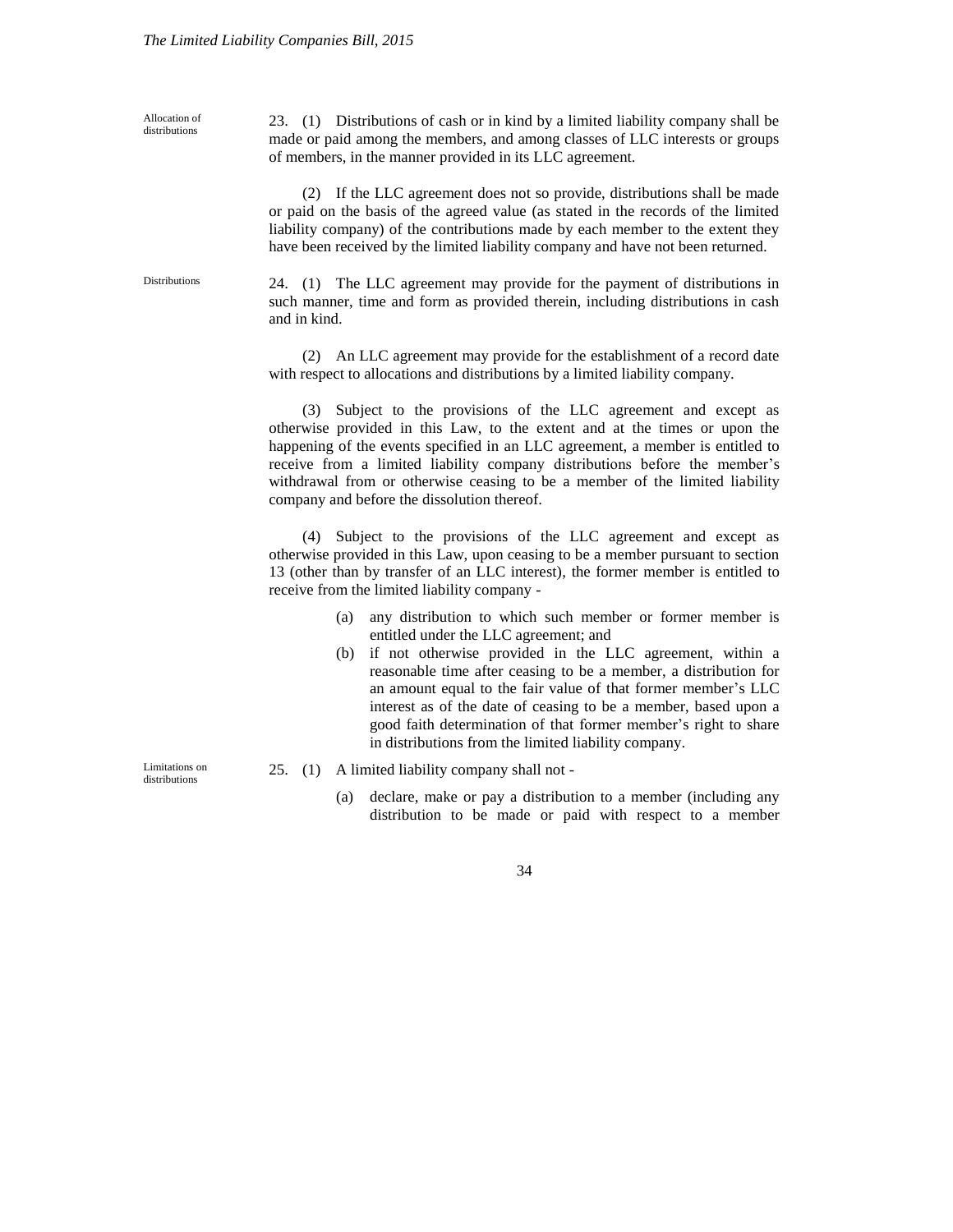withdrawing from or otherwise ceasing to be a member of the limited liability company); or

(b) release a member from any obligation (whether in respect of any obligation to make a contribution or otherwise) to the limited liability company,

to the extent that at the time of such distribution or purported release, the limited liability company is unable to pay its debts as they fall due in the ordinary course of business (including where such distribution or release would cause the limited liability company to be unable to pay its debts as they fall due in the ordinary course of business).

(2) A member who receives a distribution or is purportedly released from an obligation in violation of subsection (1), and who had actual knowledge at the time of the distribution or purported release that the distribution or release violated subsection (1), shall be liable to the limited liability company for the amount of the distribution or for performance of the obligation purportedly released.

(3) Subject to any express provision of the LLC agreement to the contrary, a member who receives a distribution or is released from an obligation in violation of subsection (1) and who did not have actual knowledge at the time of the distribution or release that the distribution or release violated subsection (1) shall, notwithstanding subsection (1), not be liable for the amount of the distribution or for performance of the obligation released.

# PART 7

## MANAGEMENT

Vesting of management powers

26. (1) Unless otherwise provided in an LLC agreement, the management of a limited liability company shall be vested in its members acting by a majority in number; provided however that if an LLC agreement provides for the management, in whole or in part, of a limited liability company by one or more managers, the management of the limited liability company, to the extent so provided, shall be vested in the managers.

(2) Unless otherwise provided in an LLC agreement, the members acting by a majority in number or a manager appointed pursuant to section 27(1) has the authority to bind the limited liability company.

(3) Subject to subsections (4) and (5), the rights and duties of the members and managers in a limited liability company shall, as between themselves, be determined by the LLC agreement.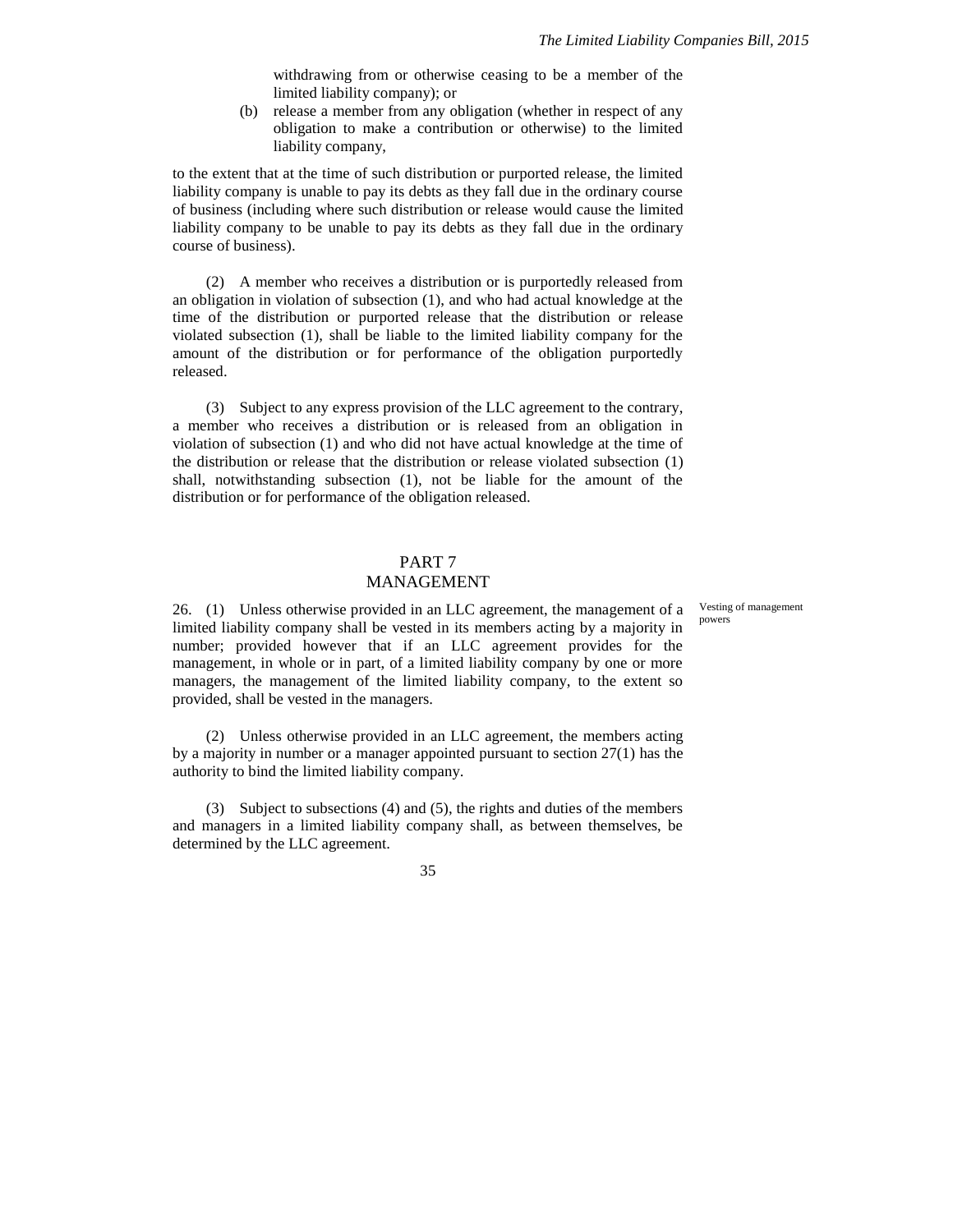(4) Subject to any express provisions of an LLC agreement to the contrary, a manager shall not owe any duty (fiduciary or otherwise) to the limited liability company or any member or other person in respect of the limited liability company other than a duty to act in good faith in respect of the rights, authorities or obligations which are exercised or performed or to which such manager is subject in connection with the management of the limited liability company provided that such duty of good faith may be expanded or restricted by the express provisions of the LLC agreement.

(5) Subject to any express provisions of an LLC agreement to the contrary and subsection (4), a member shall not owe any duty (fiduciary or otherwise) to the limited liability company or any member -

- (a) in exercising any of its rights or authorities in respect of the limited liability company; or
- (b) in performing any of its obligations under the LLC agreement to the limited liability company or to any member,

and where such member is exercising any vote, consent or approval right in respect of its LLC interest it may exercise such vote, consent or approval right in its own best interests and as it sees fit even though it may not be in the best interests of the limited liability company or any other member.

(6) Subject to subsection (4), a person serving on any board or committee (howsoever called) of a limited liability company -

- (a) shall, subject to any express provision of an LLC agreement to the contrary, not owe any duty (fiduciary or otherwise) to the limited liability company or to any member in serving on such board or committee or in exercising or not exercising any of the person's rights or authorities or otherwise with respect to any of the person's obligations with respect to such board or committee; and
- (b) may, if expressly permitted to do so by the LLC agreement, act in a manner which the person believes to be in the best interests of a particular member or members (even though it may not be in the best interests of all members or the limited liability company).

(7) Where an LLC agreement contains provisions for the establishment and regulation of any boards or committees of a limited liability company, its members or managers or any class or category of those members or managers (or representatives of any of such members or managers) including -

- (a) the establishment and constitution of such boards or committees;
- (b) the manner and terms of appointment and removal of the persons serving on such boards or committees;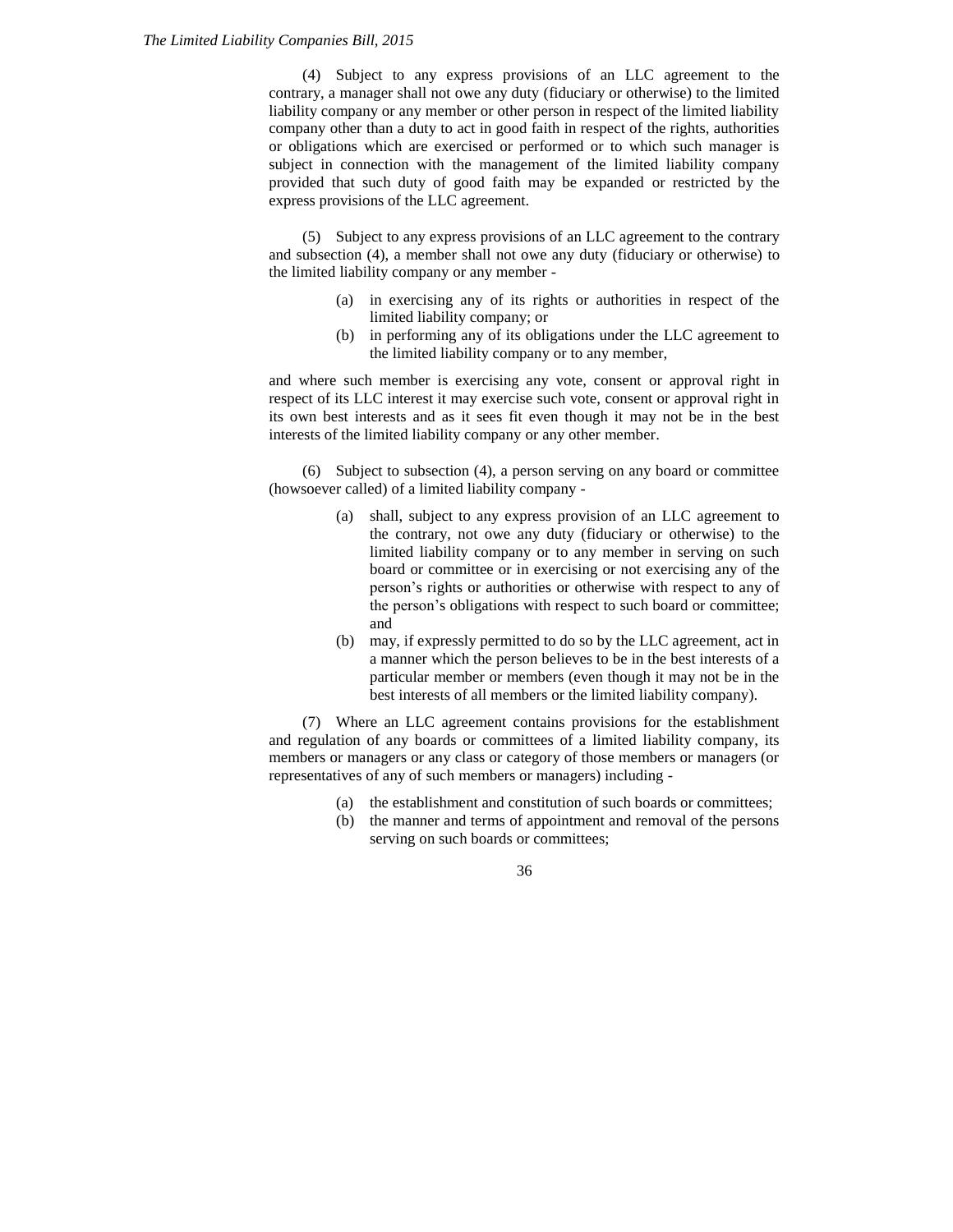- (c) the powers, rights, authorities, obligations and duties of the persons serving on such boards or committees;
- (d) the regulation of the proceedings of such boards or committees; and
- (e) the rights of the persons serving on, or persons who formerly served on, such boards or committees to exculpation or to be indemnified out of the assets of the limited liability company,

then, subject to the express provisions of such LLC agreement, any person duly appointed to serve on any such board or committee in accordance with such provisions shall be deemed to have notice of and shall have the benefit of such provisions which shall not be unenforceable by any such person in that person's own right by reason only that such person is not a party to the LLC agreement.

27. (1) A person, with their agreement, may be named or designated as a manager of the limited liability company in the manner provided in the LLC agreement.

Managers

(2) The manager of a limited liability company shall have the rights, powers and responsibilities afforded to, and whether the manager is a party to the LLC agreement or not a party to the LLC agreement, be subject to the obligations of, such manager specified in, or pursuant to, the LLC agreement.

(3) Subject to section 32, a manager shall cease to be a manager in the manner provided in an LLC agreement, whether the manager is a party to the LLC agreement or not a party to the LLC agreement.

(4) A limited liability company may have more than one manager and any difference among two or more managers arising as to matters connected with the business or affairs of the limited liability company shall be decided by the manager or managers (or majority thereof) as is provided in the LLC agreement.

(5) A manager of a limited liability company may, if permitted by the LLC agreement, also be a member.

(6) A person who is both a manager and a member of a limited liability company has the rights and powers, and is subject to the restrictions and liabilities, of a manager and, except as provided in the LLC agreement, also has the rights and powers, and is subject to the restrictions and liabilities, of a member to the extent of the manager's participation in the limited liability company as a member.

28. (1) An LLC agreement may provide for classes or groups of managers having such relative rights, powers and duties as the LLC agreement may

Classes of manager and voting rights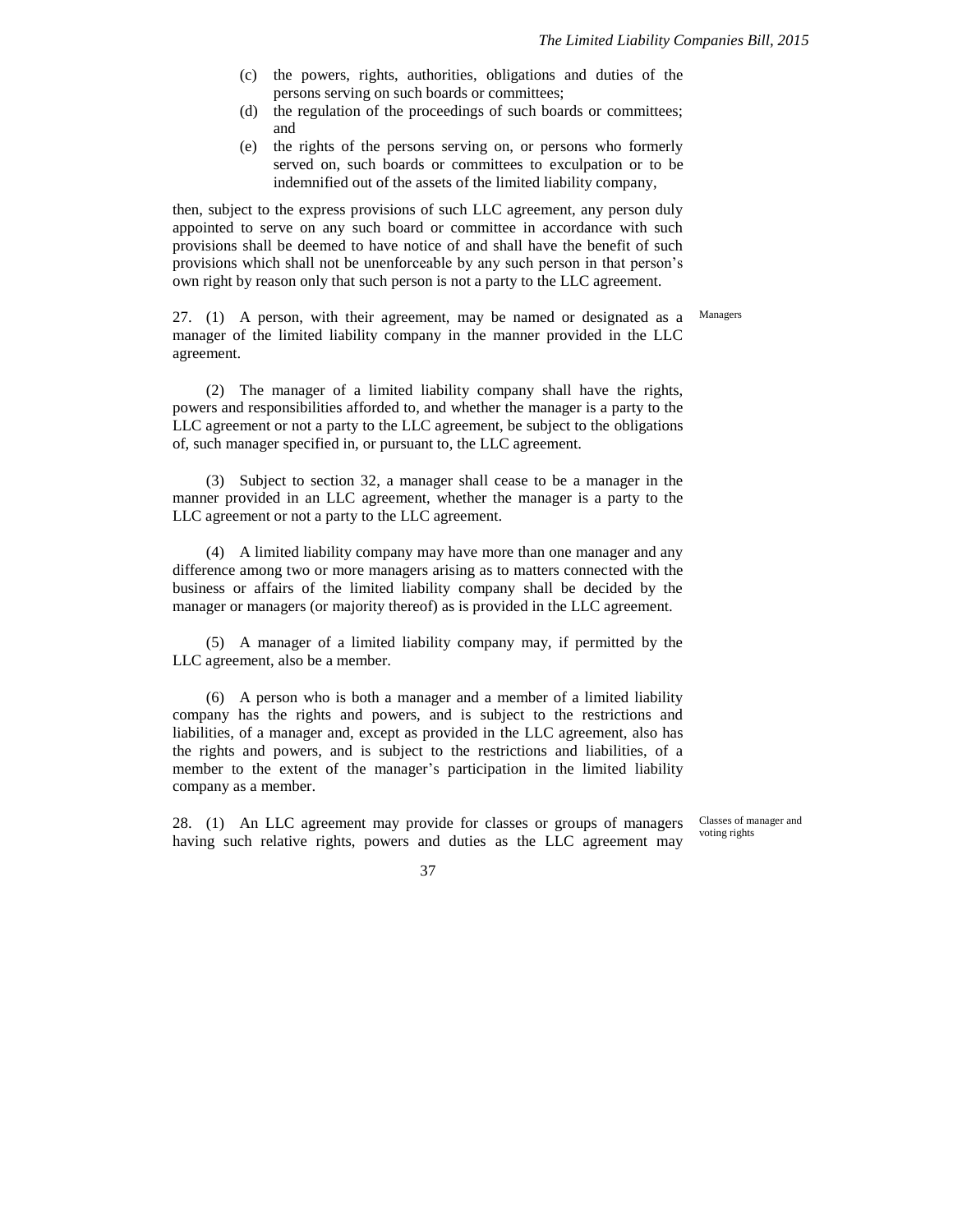provide, and may make provision for the future creation of additional classes or groups of managers having such relative rights, powers and duties as may from time to time be established.

(2) An LLC agreement may provide for the taking of an action, including the amendment of the LLC agreement, without the vote or approval of any manager or class or group of managers, including an action to create under the provisions of the LLC agreement a class or group of LLC interests that was not previously outstanding.

(3) An LLC agreement may grant to all or certain identified managers or a specified class or group of the managers the right to vote, separately or with all or any class or group of managers or members, on any matter.

(4) An LLC agreement may provide that voting by managers shall be on a per capita, number, financial interest, class, group or any other basis.

(5) An LLC agreement may specify provisions relating to notice of the time, place or purpose of any meeting at which any matter is to be voted on by any manager or class or group of managers, waiver of any such notice, action by consent without a meeting, the establishment of a record date, quorum requirements, voting in person or by proxy, or any other matter with respect to the exercise of any such right to vote.

(6) Unless otherwise provided in an LLC agreement, on any matter that is to be voted on, consented to or approved by managers, the matter may be dealt with without a meeting, without prior notice and without a vote by consent in writing signed by the managers having not less than the minimum number of votes that would be necessary to authorize or take such action at a meeting at which all managers entitled to vote thereon were present and voted.

(7) Unless otherwise provided in an LLC agreement, on any matter that is to be voted on by managers, the managers may vote in person or by proxy, and such proxy may be granted in writing, by means of electronic transmission or as otherwise permitted by the limited liability agreement.

(8) Unless otherwise provided in an LLC agreement, a consent transmitted by electronic transmission by a manager or by a person or persons authorized to act for a manager shall be deemed to be written and signed for the purposes of this section.

(9) Where a limited liability company has more than one manager and this Law gives an authority, consent or power (but not an obligation or liability) to the

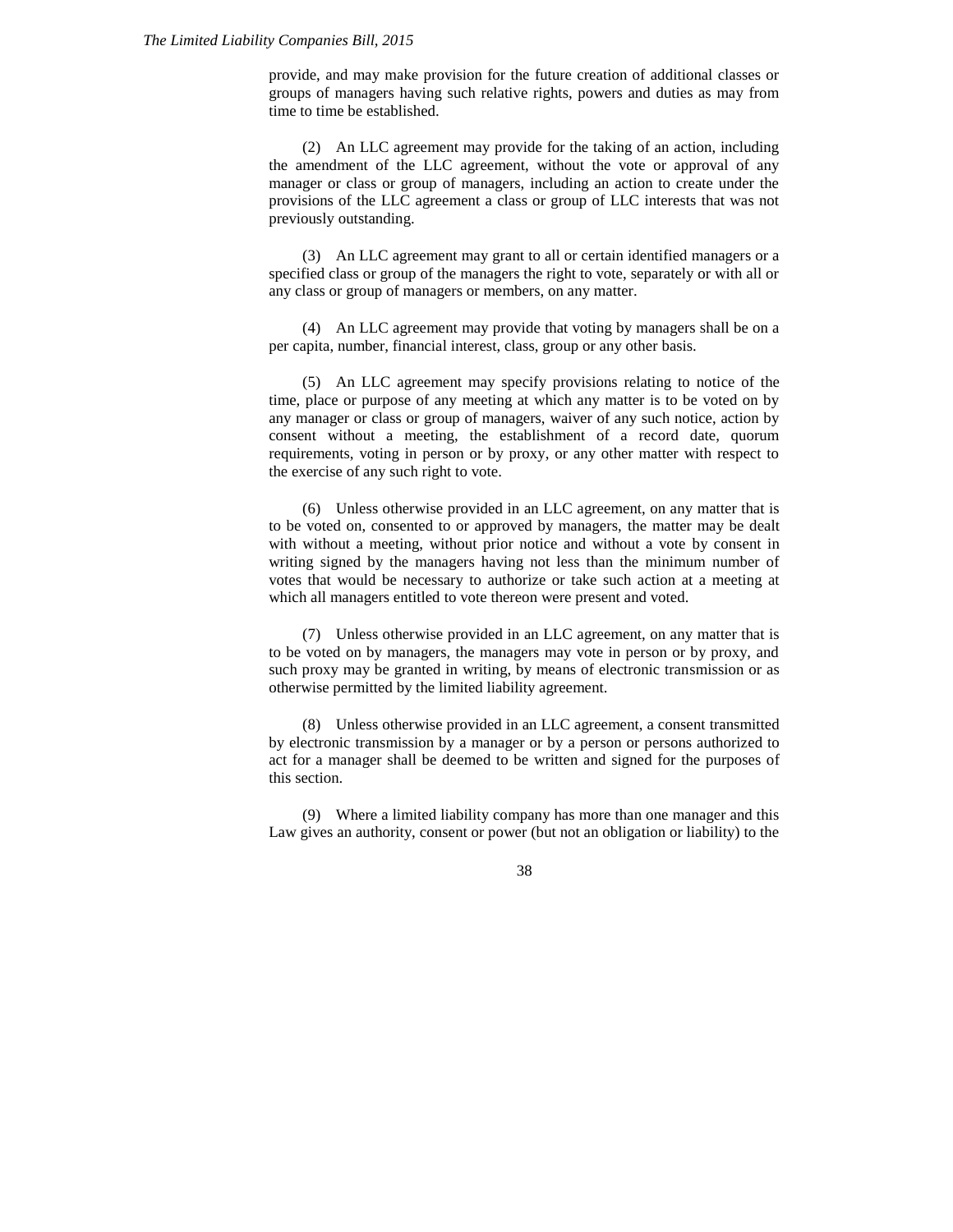manager, the LLC agreement may specify which manager is entitled to exercise such authority, consent or power to the exclusion of any other manager.

29. An LLC agreement may provide that -

- (a) a manager who fails to perform in accordance with, or to comply with the terms and conditions of, the LLC agreement shall be subject to specified consequences; and
- (b) at the time or upon the happening of events specified in the LLC agreement, a manager shall be subject to specified consequences.

30. (1) Unless otherwise provided in the LLC agreement, a manager has the power and authority to delegate to one or more other persons (including a board or committee) the manager's rights and powers to manage and control the business or affairs of the limited liability company, including to delegate to agents, officers and employees of a member or manager or the limited liability company, and to delegate by resolution, a management agreement or another agreement with, or otherwise to, such other persons.

(2) Unless otherwise provided in the LLC agreement, such delegation by a manager shall not cause the manager to cease to be a manager of the limited liability company or cause the person to whom any such rights and powers have been delegated to be a manager of the limited liability company.

31. A manager shall be fully protected in relying in good faith upon the records of the limited liability company and upon such opinions, reports, statements or other information prepared or supplied and presented to the limited liability company by any of its other managers, members, officers, employees or committees of the limited liability company, professional advisers or by any other person, as to matters the manager reasonably believes are within such other person's knowledge or professional or expert competence and who has been selected with reasonable care by or on behalf of the limited liability company, including opinions, reports, statements or other information as to the value and amount of the assets, liabilities, profits or losses of the limited liability company or any other facts pertinent to the existence and amount of assets from which distributions to members might properly be paid.

32. (1) A manager may resign as a manager of a limited liability company -

- (a) at the time and in the manner specified in the LLC agreement (or any other agreement pursuant to which a manager is appointed) and in accordance therewith; or
- (b) with the consent of all of the members.

Remedies for breach of an LLC agreement by manager

Delegation of rights and powers to manage

Reliance on reports and information by manager

Resignation of manager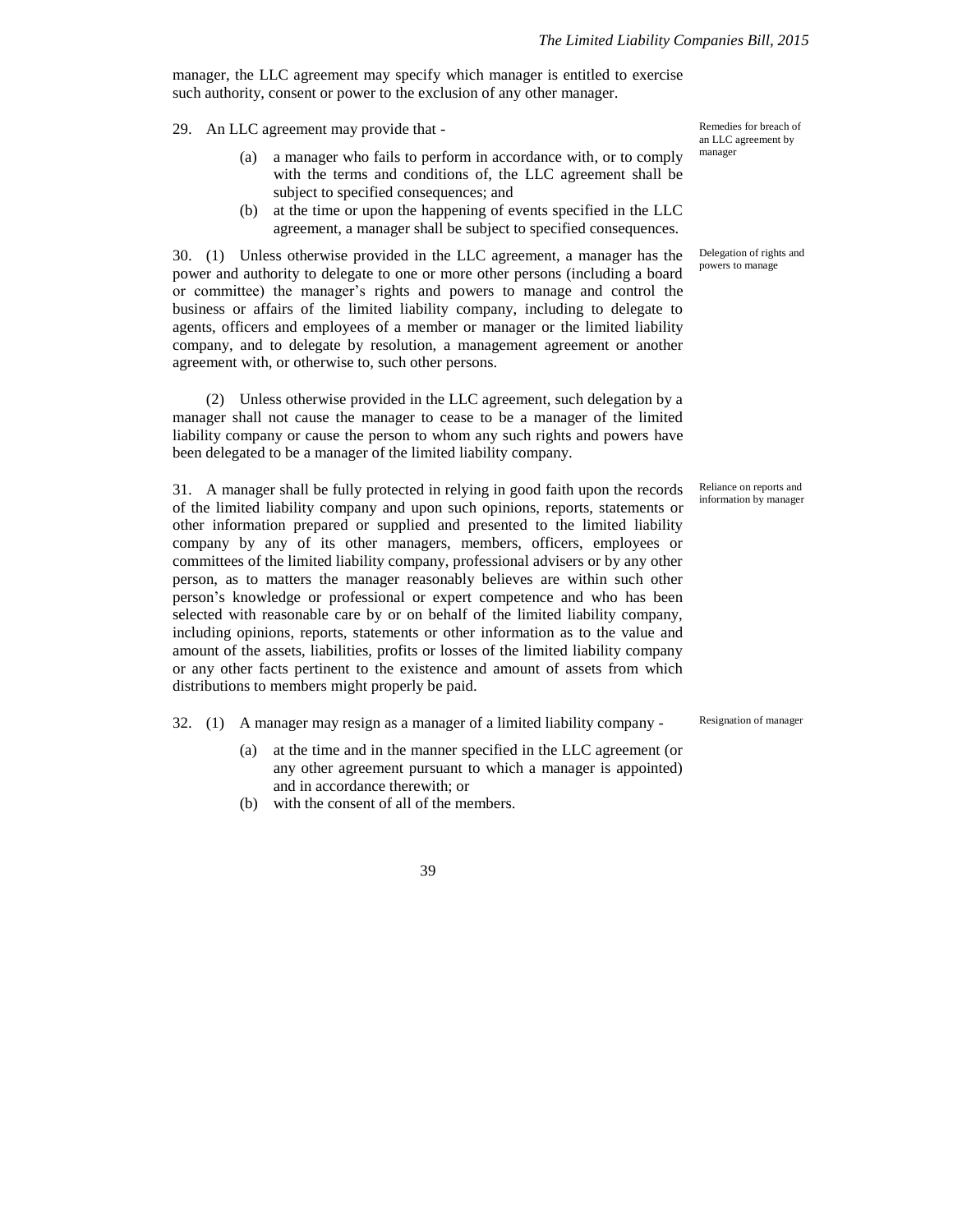(2) Notwithstanding that an LLC agreement (or any other agreement pursuant to which a manager is appointed) provides that a manager does not have the right to resign as a manager of a limited liability company, a manager may resign as a manager of a limited liability company at any time by giving written notice to the limited liability company and to all members and if the resignation of a manager violates an LLC agreement (or any other agreement pursuant to which a manager is appointed), in addition to any remedies otherwise available under applicable law, a limited liability company may seek to recover from the resigning manager damages for breach of the applicable agreement and be entitled to set-off the damages against any amount otherwise payable or distributable to the resigning manager.

Access to and confidentiality of information; records 33. (1) Unless otherwise provided in an LLC agreement, each member of a limited liability company has the right to inspect from time to time for any purpose reasonably related to the member's interest as a member of the limited liability company and within a reasonable period of time from demand made of the limited liability company -

- (a) true and full information regarding the state of the business and financial condition of the limited liability company;
- (b) the name and last known business, residence or mailing address of each manager;
- (c) a copy of the limited liability company's LLC agreement, registration statement, certificate of registration and all amendments thereto; and
- (d) true and full information regarding the amount of cash and a description and statement of the agreed value of any other property or services contributed by such member and which such member has agreed to contribute in the future, and the date on which such member became a member.

(2) Each manager shall have the right to inspect all of the information described in subsection (1) for a purpose reasonably related to the position of manager.

(3) Except as provided in the LLC agreement, the manager of a limited liability company shall have the right to keep confidential from the members or managers of other classes of LLC interests, for such period of time as the manager deems reasonable, any information which the manager reasonably believes to be in the nature of trade secrets or other information the disclosure of which the manager in good faith believes is not in the best interests of the limited liability company to disclose or could damage the limited liability company or its business or affairs by disclosure or which the limited liability company is required by law or by agreement with a third party to keep confidential.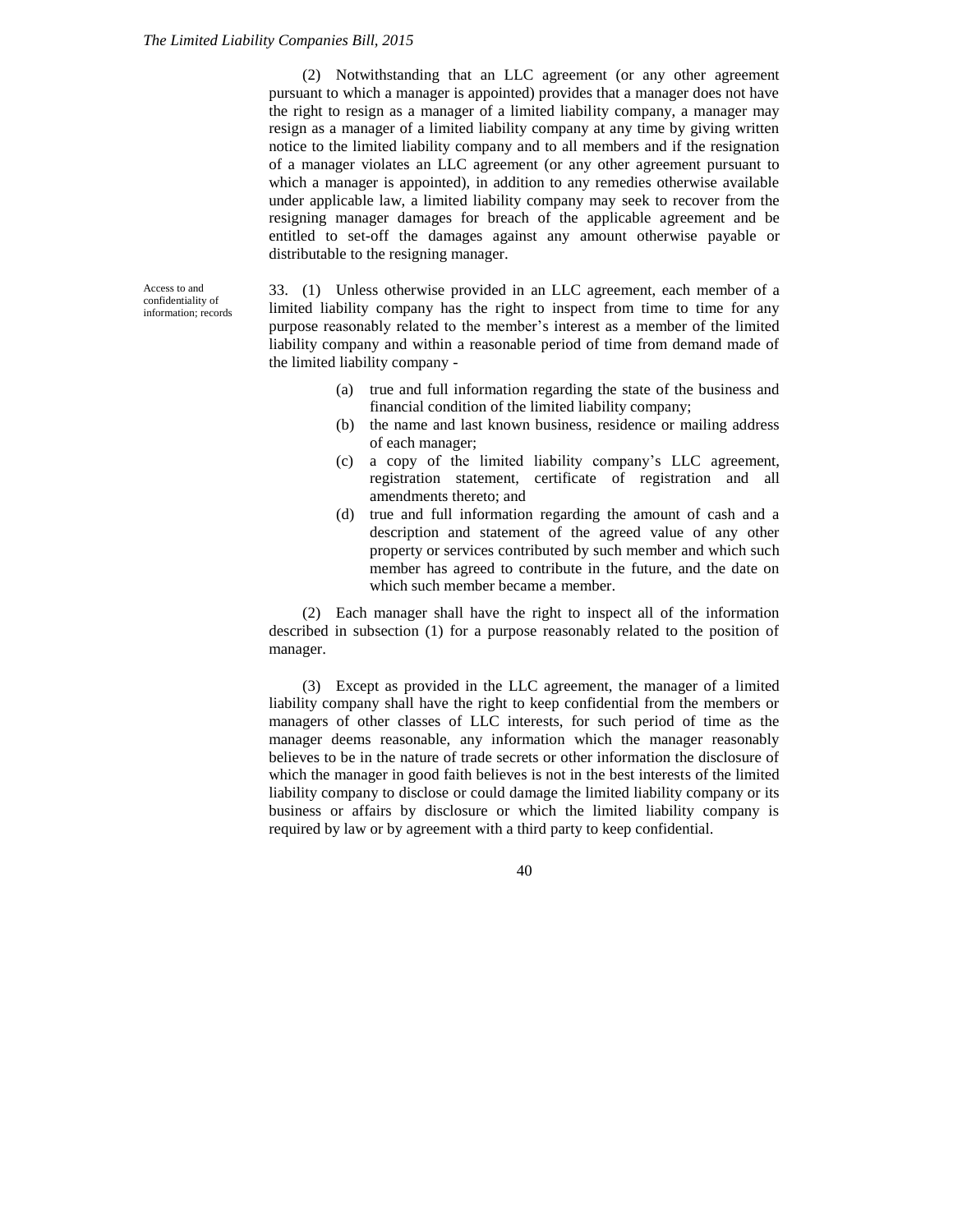(4) A limited liability company may maintain its records in a form otherwise than legible provided that such form is capable of being reproduced in legible form.

(5) Any demand by a member under this section shall be in writing and shall state the purpose of such demand.

(6) The rights of a member or manager to inspect or obtain information as provided in this section may be restricted in the LLC agreement.

34. Except as provided in an LLC agreement, a member or manager may lend to, borrow from, act as a surety, guarantor or endorser for, guarantee or assume one or more obligations of, provide collateral for, and transact other business with, a limited liability company and with or without interest or security as may be agreed, and shall have the same rights and obligations with respect thereto as a person who is not a member or manager.

## PART 8

### WINDING-UP OF A LIMITED LIABILITY COMPANY

35. A limited liability company may be wound up -

- (a) voluntarily;
- (b) compulsorily by the Court; or
- (c) under the supervision of the Court.

36. (1) A limited liability company shall be wound up voluntarily -

- (a) when the term, if any, fixed for the duration of the limited liability company in its LLC agreement expires;
- (b) when an event, if any, specified in the LLC agreement following which the limited liability company is to be wound up, occurs;
- (c) subject to subsections (4) and (5), at any time when the limited liability company has no members; or
- (d) upon the affirmative vote or written consent of at least two-thirds in number of the members of the limited liability company, provided that the LLC agreement may expressly disapply the provisions of this subsection, or provide for an alternative vote or written consent to be provided.

(2) Except to the extent that such provisions are inconsistent with this Law, the provisions of Part V of the Companies Law and the Companies Winding Up Rules as applicable to voluntary liquidation shall apply *mutatis mutandis* to

41

Business transactions of member or manager with the limited liability company

Winding Up

Voluntary winding up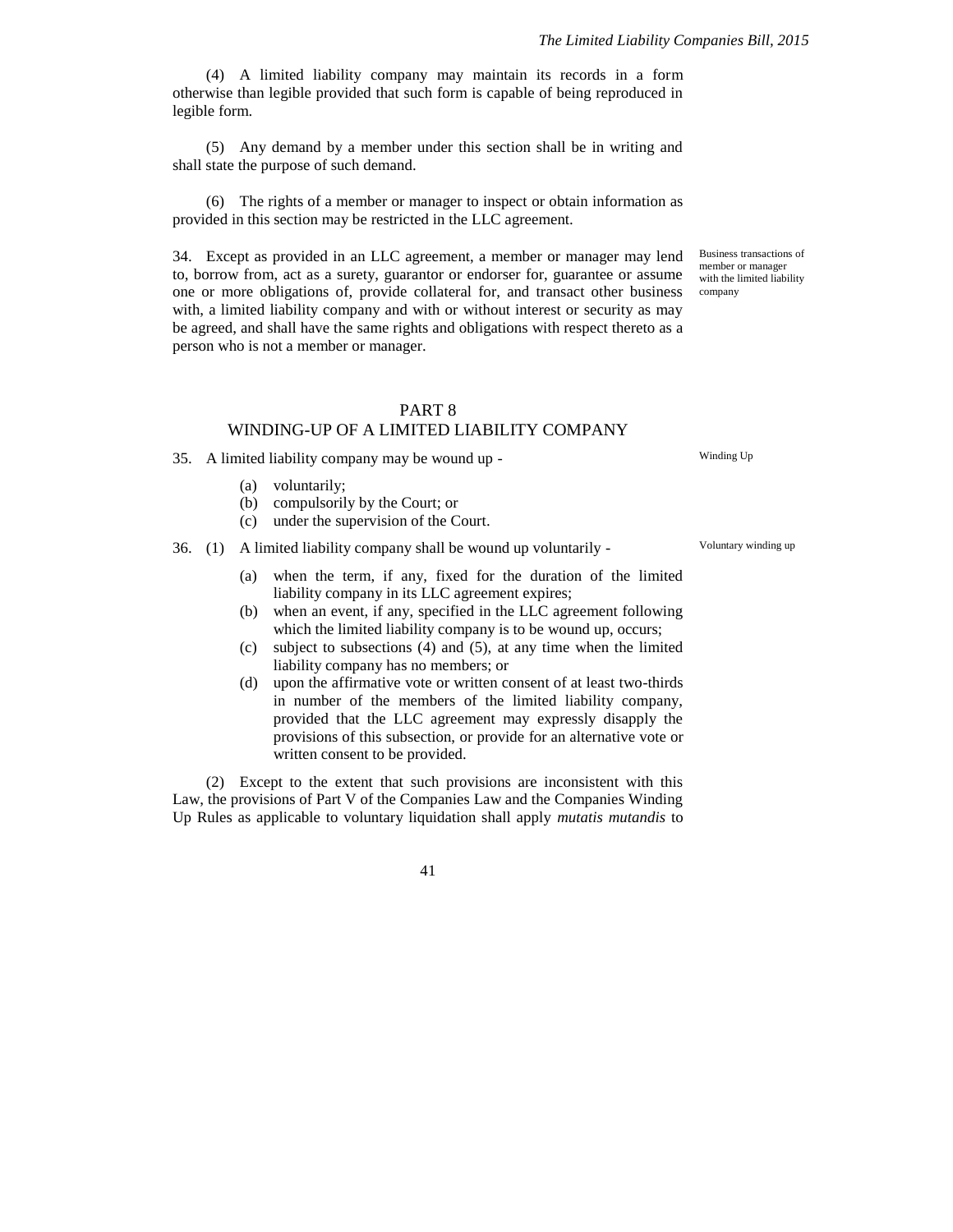the winding up and dissolution of a limited liability company and section  $37(1)(a)$ to (d) of this Law shall apply accordingly.

(3) Subject to subsections (1)(b) and (c), the death, retirement, withdrawal, expulsion, bankruptcy, liquidation or dissolution of any member or the occurrence of any event that terminates the continued membership of any member shall not cause a limited liability company to be voluntarily wound up.

(4) The death of the sole or last member of a limited liability company shall not cause the limited liability company to be wound up pursuant to subsection (1)(c) and the personal representative, executor or other person or persons entitled to exercise the rights of the deceased pursuant to section 13(2) shall be deemed to be a member until the earlier of -

- (a) their ceasing to be the sole or last member; or
- (b) the dissolution of the limited liability company.

(5) Any person may apply to the Court for, and the Court may make, an order, subject to such conditions as the Court considers appropriate, to disapply subsection  $(1)(c)$  to a particular limited liability company in any particular circumstances and for such period of time as the Court may consider appropriate and an order may be applied for up to ninety days after the limited liability company having no member and, if granted, shall be deemed to take effect immediately prior to the limited liability company having no member.

37. (1) A limited liability company shall be compulsorily wound up by the Court or its voluntary winding up brought under the supervision of the Court in the same manner and circumstances as set out in Part V of the Companies Law and the Companies Winding Up Rules which, except to the extent such provisions are inconsistent with this Law, shall apply *mutatis mutandis* to the winding up and dissolution of a limited liability company, including as follows - Winding up by Court

- (a) references in Part V of the Companies Law to a company shall include references to a limited liability company;
- (b) the members shall be treated as if they were shareholders of a company and references to contributories and shares in Part V of the Companies Law shall be construed accordingly;
- (c) references in Part V of the Companies Law to a director or officer of a company shall include references to the manager or managers of a limited liability company or to the extent no manager has been appointed, shall include references to the members of the limited liability company in whom management of the limited liability company is vested;
- (d) references in Part V of the Companies Law to articles of association shall include references to the LLC agreement;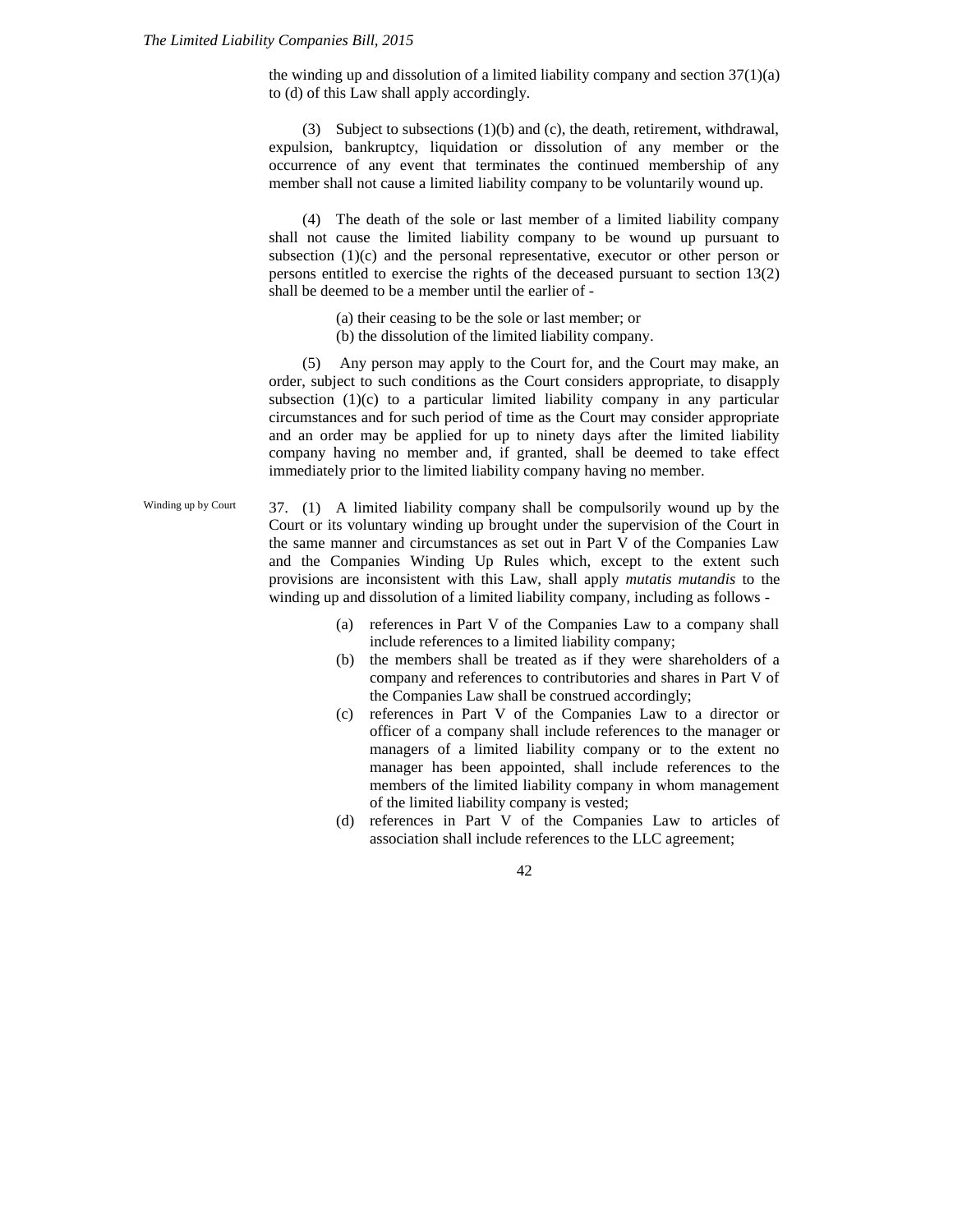- (e) the Insolvency Rules Committee established pursuant to the Companies Law shall have the power to make rules and prescribe forms for the purpose of giving effect to this Part 8 and any such rules made in respect of the winding up of a limited liability company shall then apply in lieu of any equivalent rule in the Companies Winding Up Rules; and
- (f) on application by a member, creditor or liquidator, the Court may make orders and give directions for the winding up and dissolution of a limited liability company as may be just and equitable.

(2) Where expressly provided for in an LLC agreement, a manager or, if no manager has been appointed, a member or members, shall have authority to present a winding up petition on behalf of the limited liability company upon the affirmative vote or written consent of at least two-thirds in number of the members or such other alternative vote or written consent as expressly provided for in the LLC agreement.

(3) Notwithstanding that a winding up order has been made, a creditor who has security over the whole or part of the assets of a limited liability company is entitled to enforce the creditor's security without the leave of the Court and without reference to the liquidator.

(4) Where the liquidator sells assets on behalf of a secured creditor, the liquidator is entitled to deduct from the proceeds of sale a sum by way of remuneration equivalent to that which is or would be payable under section 109 of the Companies Law as if the limited liability company were an exempted company.

Distribution of assets

- 38. (1) Subject to subsection (2), the assets of the limited liability company shall be applied in the following order of priority as between creditors and members in a winding up -
	- (a) first, *pari passu* to creditors whose status as such is not derived from their membership, if any, of the limited liability company; and
	- (b) unless otherwise provided in the LLC agreement
		- (i) secondly, to persons who have become entitled to a distribution from the limited liability company in connection with an LLC interest, in order of priority of the time of such entitlement and to the extent thereof (and pari *passu* where entitlements are of equal priority); and
		- (ii) thirdly, to members in connection with and according to the rights of their LLC interest.

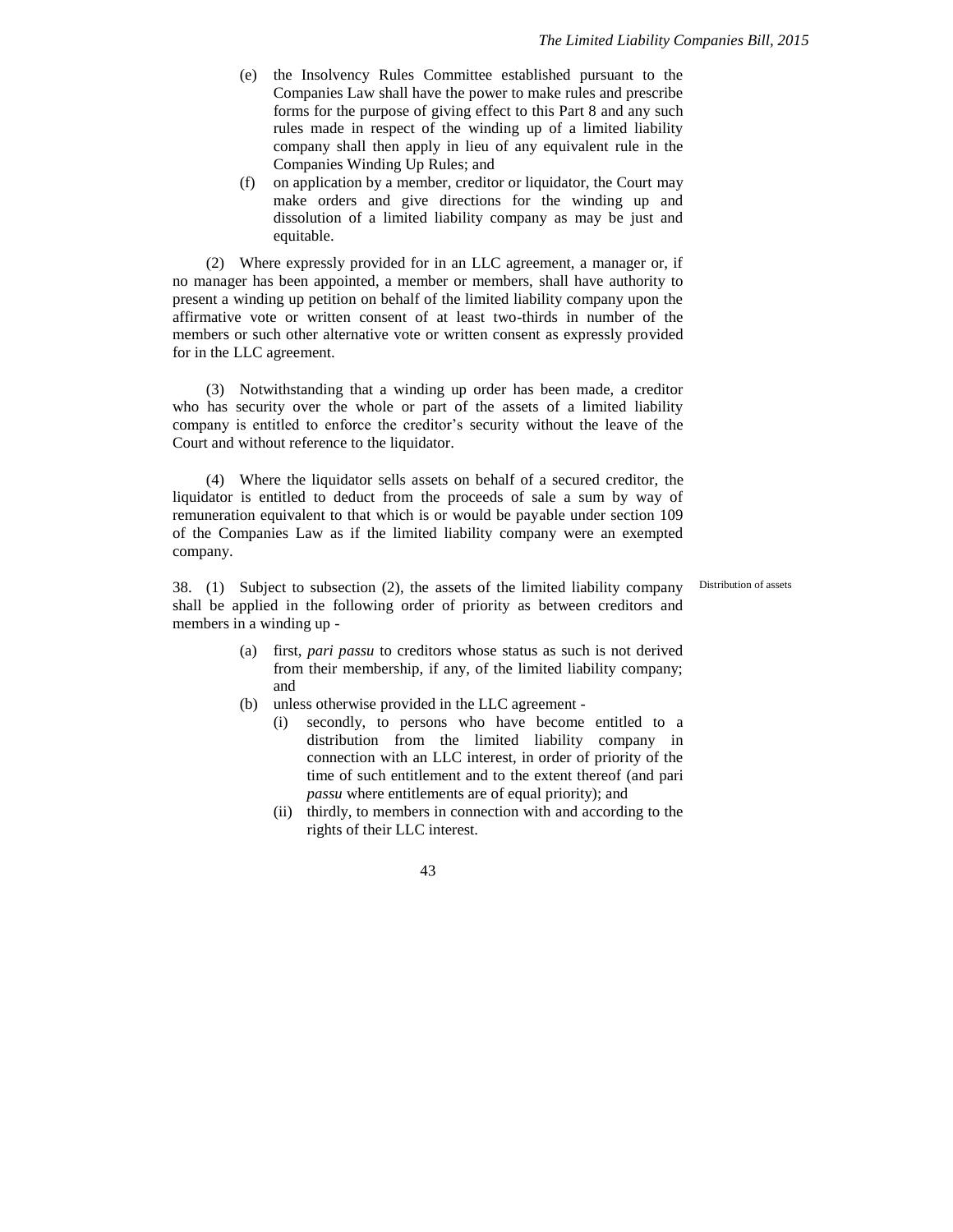(2) The collection in and application of the property of the limited liability company referred to in subsection (1) is without prejudice to and after taking into account and giving effect to the rights of preferred and secured creditors and to any agreement between the limited liability company and any creditors that the claims of such creditors shall be subordinated or otherwise deferred to the claims of any other creditors and to any contractual rights of set-off or netting of claims between the limited liability company and any person or persons (including without limitation any bilateral or any multi-lateral set-off or netting arrangements between the limited liability company and any person or persons) and subject to any agreement between the limited liability company and any person or persons to waive or limit the same.

(3) In the absence of any contractual right of set-off, non-set-off or netting, an account shall be taken of what is due from each party to the other in respect of their mutual dealings and the sums due from one party shall be set-off against the sums due from the other.

39. The Court shall dismiss a winding up petition or adjourn the hearing of a winding up petition on the ground that a petitioner is contractually bound not to present a winding up petition against the limited liability company. Winding up petitions

Removal of defunct limited liability companies

40. The provisions of Part VI of the Companies Law (removal of Defunct Companies) shall apply *mutatis mutandis* to limited liability companies including as follows -

- (a) references to members of a company in Part VI of the Companies Law shall be deemed to include reference to members of a limited liability company;
- (b) references to the Registrar in Part VI of the Companies Law shall be deemed to include the Registrar under this Law; and
- (c) references to directors and officers in Part VI of the Companies Law shall be deemed to include the manager or managers of a limited liability company or, if no manager has been appointed, to the members of the limited liability company in whom management of the limited liability company is vested.
- 41. Any property vested in or belonging to a limited liability company that is removed from the Register pursuant to section 40 of this Law shall thereupon vest in the Financial Secretary and shall be subject to disposition by the Cabinet, or to retention for the benefit of the Islands. Vesting of property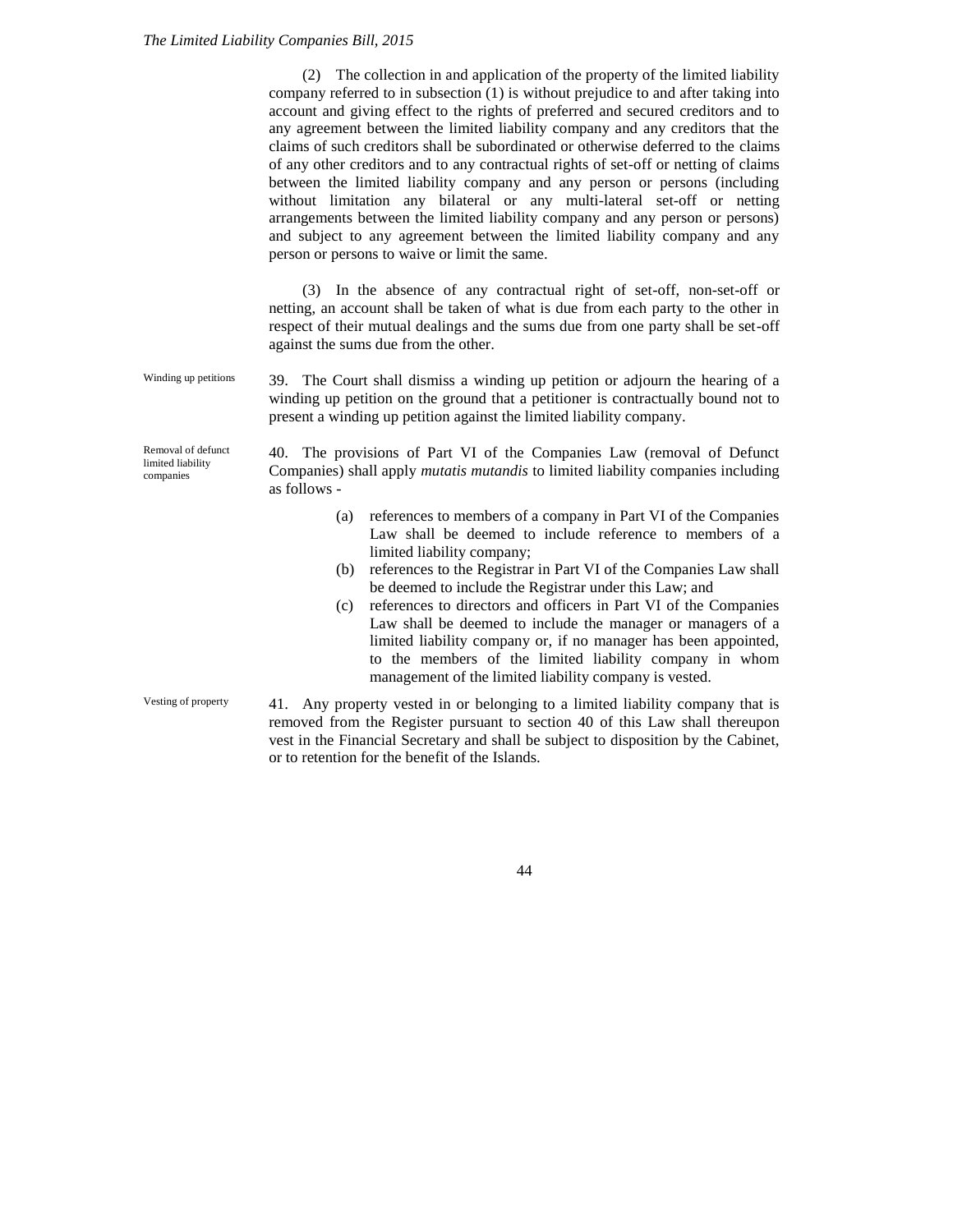# ARRANGEMENTS AND RECONSTRUCTION

42. (1) Where a compromise or arrangement is proposed between a limited liability company and its creditors or any class of them, or between the limited liability company and its members or any class of them, the Court may, on the application of the limited liability company or of any creditor or member of the limited liability company, or where a limited liability company is being wound up, of the liquidator, order a meeting of the creditors or class of creditors, or of the members of the limited liability company or class of members, as the case may be, to be summoned in such manner as the Court directs.

(2) If a majority in number representing seventy-five per cent in value of the creditors or class of creditors, or members or class of members, as the case may be, present and voting either in person or by proxy at the meeting, agree to any compromise or arrangement, the compromise or arrangement shall, if sanctioned by the Court, be binding on all the creditors or the class of creditors, or on the members or class of members, as the case may be, and also on the limited liability company or, where a limited liability company is in the course of being wound up, on the liquidator and contributories of the limited liability company.

(3) An order made under subsection (2) shall have no effect until a copy of the order has been delivered to the Registrar for registration, and a copy of every such order shall be annexed to every copy of the LLC agreement of the limited liability company issued after the order has been made.

(4) If a limited liability company makes default in complying with subsection (3), the limited liability company and every manager of the limited liability company who is in default shall be liable to a fine of two dollars for each copy in respect of which the default is made.

43. (1) Where an application is made to the Court under section 42 for the sanctioning of a compromise or arrangement proposed between a limited liability company and any such persons as are specified in that section, and it is shown to the Court that the compromise or arrangement has been proposed for the purpose of or in connection with a scheme for the reconstruction of any limited liability company or companies or the amalgamation of any two or more companies (including any limited liability company), and that under the scheme the whole or any part of the undertaking or the property of any limited liability company concerned in the scheme (in this section referred to as a "transferor company") is

Provision for facilitating reconstruction and amalgamation of limited liability companies

Power to compromise with creditors and members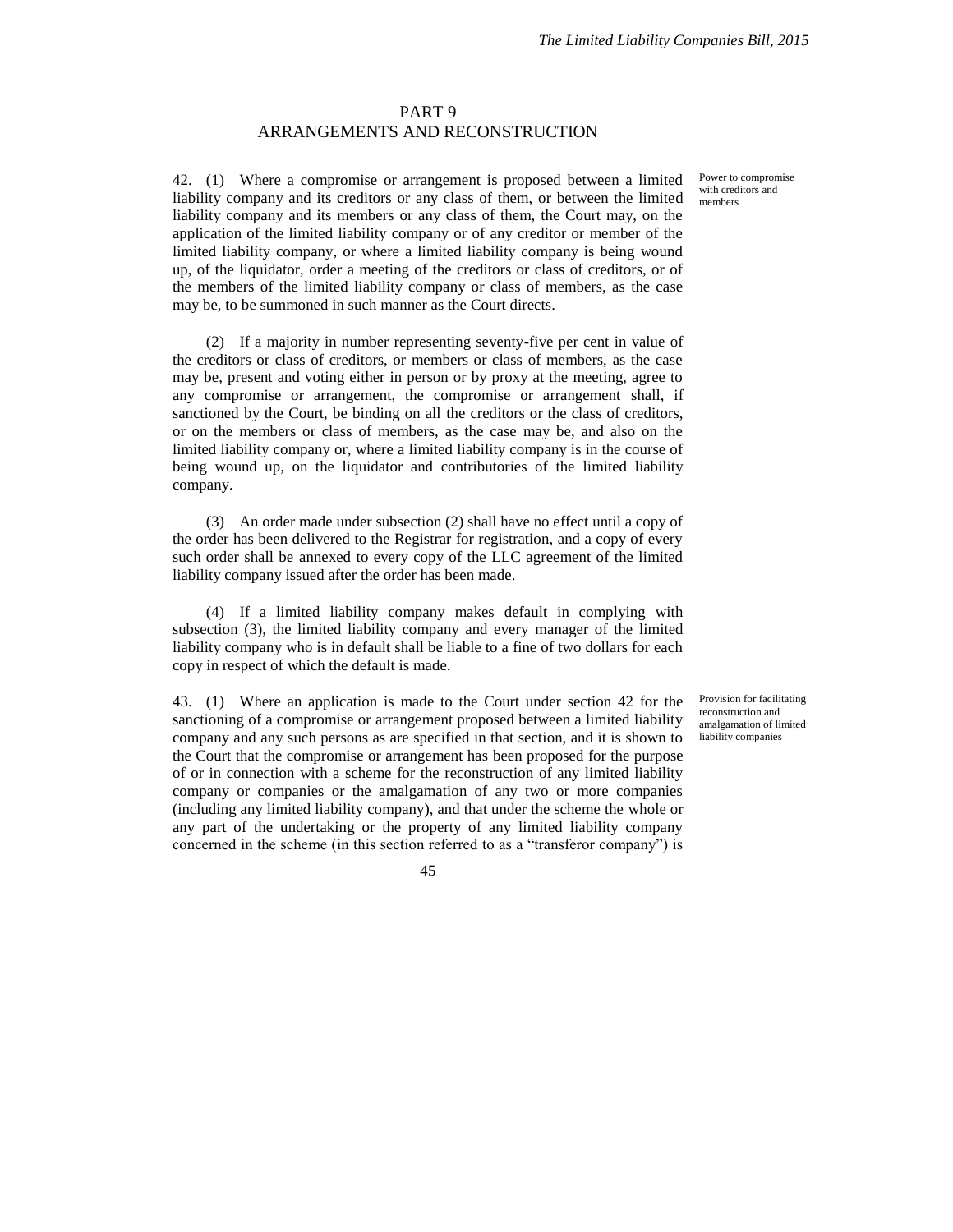to be transferred to another company (including any limited liability company) (in this section referred to as the "transferee company") the Court, may either by the order sanctioning the compromise or arrangement or by any subsequent order make provision for -

- (a) the transfer to the transferee company of the whole or any part of the undertaking and of the property or liabilities of any transferor company;
- (b) the allotting or appropriation by the transferee company of any LLC interests shares, debentures, policies, or other like interest (as applicable) in the transferee company which under the compromise or arrangement are to be allotted or appropriated by the transferee company to or for any person;
- (c) the continuation by or against the transferee company of any legal proceedings pending by or against any transferor company;
- (d) the dissolution, without winding up, of any transferor company;
- (e) the provisions to be made for any person who within such time and in such manner as the Court directs dissent from the compromise or arrangement; and
- (f) such incidental, consequential and supplemental matters as are necessary to secure that the reconstruction or amalgamation is fully and effectively carried out.

(2) Where an order under this section provides for the transfer of property or liabilities, that property shall, by virtue of the order, be transferred to and vest in, and those liabilities shall, by virtue of the order, be transferred to and become the liabilities of, the transferee company, and any such property shall, if the order so directs, be freed from any charge which is, by virtue of the compromise or arrangement, to cease to have effect.

(3) Where an order is made under this section, every limited liability company in relation to which the order is made shall cause a copy thereof to be delivered to the Registrar for registration within seven days after the making of the order, and if default is made in complying with this subsection, the limited liability company and every manager of the limited liability company who is in default shall be liable to a fine of two hundred dollars for each day that such default continues, which penalty shall be a debt due to the Registrar.

(4) In this section -

"property" includes property, rights and powers of every description;

"liabilities" includes duties; and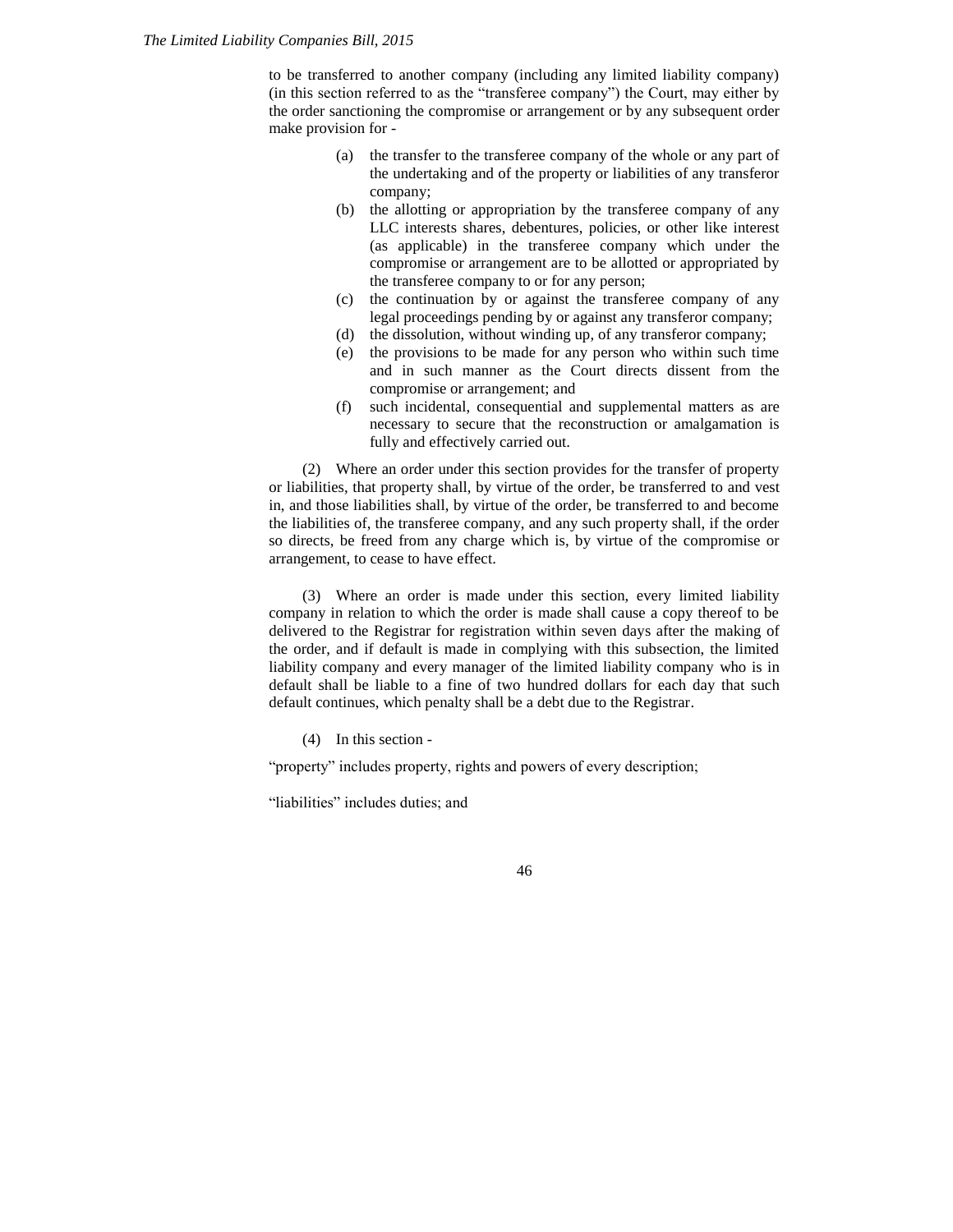"transferee company" means any limited liability company or body corporate established in the Islands or in any other jurisdiction.

44. (1) Where a scheme or contract involving the transfer of LLC interests or any class of LLC interests in a limited liability company (in this section referred to as the "transferor company" ) to any company, whether a limited liability company within the meaning of this Law or not (in this section referred to as the "transferee company") has, within four months after the making of the offer in that behalf by the transferee company, been approved by the holders of not less than ninety per cent in value of the LLC interests affected (or such other threshold as may be specified in the LLC agreement), the transferee company may, at any time within two months after the expiration of the said four months, give notice in the prescribed manner to any dissenting members that it desires to acquire the member's LLC interest, and where such notice is given the transferee company shall, unless on an application made by the dissenting member within one month from the date on which the notice was given, the Court thinks fit to order otherwise, be entitled and bound to acquire that LLC interest on the terms on which under the scheme or contract the LLC interests of the approving members are to be transferred to the transferee company.

(2) Where a notice has been given by the transferee company under this section and the Court has not, on an application made by the dissenting members ordered to the contrary, the transferee company shall, on the expiration of one month from the date on which the notice has been given or, if an application to the Court by the dissenting members is then pending, after that application has been disposed of, transmit a copy of the notice to the transferor company and pay or transfer to the transferor company the amount or other consideration representing the price payable by the transferee company for the LLC interests which by virtue of this section that company is entitled to acquire, and the transferor company shall thereupon register the transferee company as the member in respect of those LLC interests.

(3) Any sums received by the transferor company under this section shall be paid into a separate bank account and any such sums and any other consideration so received shall be held by the transferor company on trust for the several persons entitled to the LLC interests in respect of which the said sum or other consideration were respectively received.

(4) In this section "dissenting member" includes a member who has not assented to the scheme or contract and any member who has failed or refused to transfer that member's LLC interest to the transferee company, in accordance with the scheme or contract.

47

Power to acquire LLC interests of dissentient members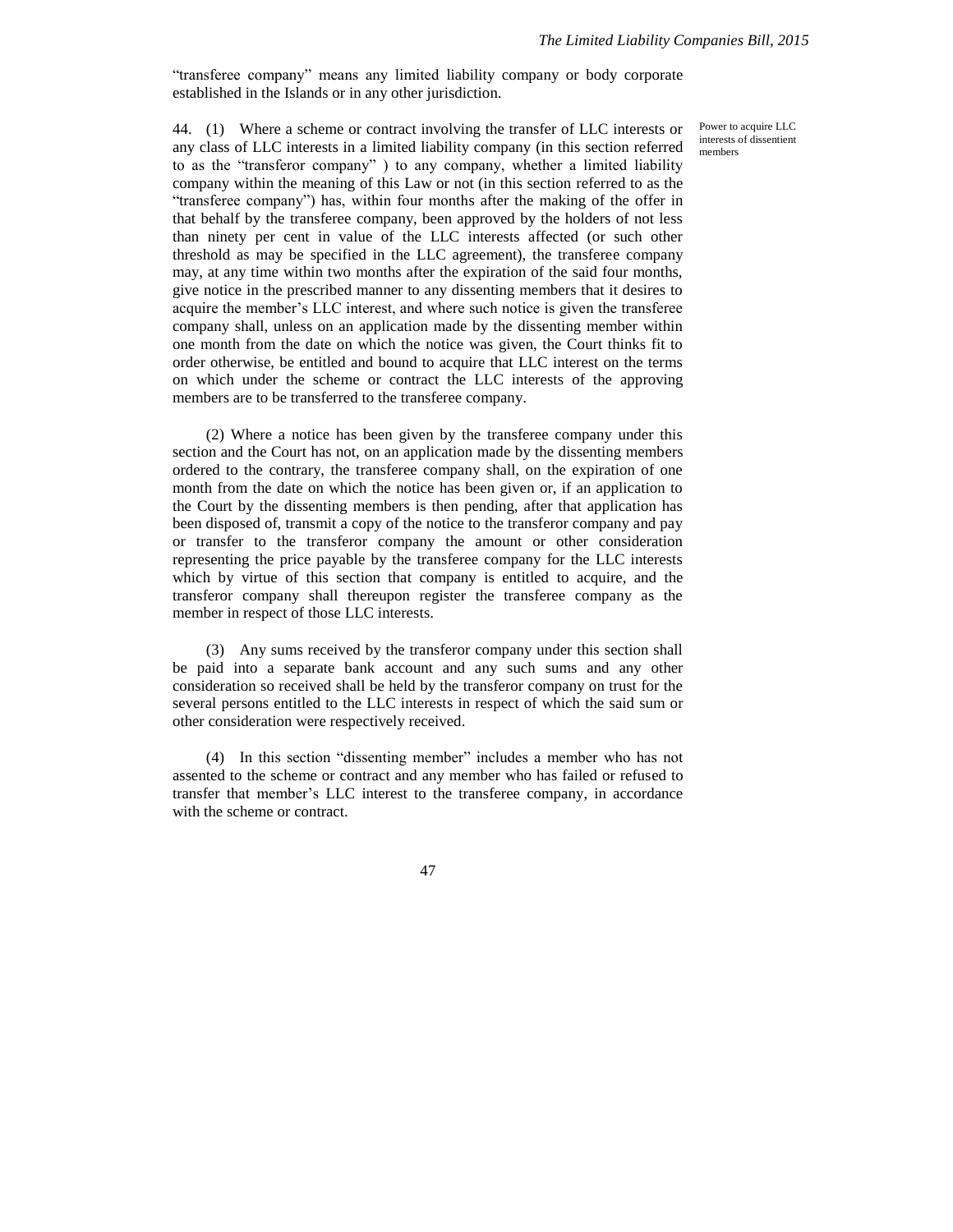*The Limited Liability Companies Bill, 2015*

(5) The provisions of subsections (1), (2), (3) and (4) may be disapplied in respect of a limited liability company if expressed to be disapplied in the limited liability company's LLC agreement.

### PART 10 MERGER, CONSOLIDATION, DISCONTINUANCE AND **CONVERSION**

45. In this Part - Definitions in this Part

> "consolidated entity" means the new entity that results from the consolidation of two or more constituent entities;

> "consolidation" means the combination of two or more constituent entities into a consolidated entity and the vesting of the undertaking, property and liabilities of such constituent entities in the consolidated entity;

> "constituent limited liability company" or "constituent entity" means a limited liability company or other entity that is participating in a merger or consolidation with one or more other entities;

"entity" means

- (a) an exempted company;
- (b) a limited liability company; or
- (c) a foreign entity provided that such foreign entity has separate legal personality;

"merger" means the merging of two or more constituent entities and the vesting of their undertaking, property and liabilities in one of such constituent entities as the surviving entity;

"parent entity" means, with respect to another entity, an entity that holds issued equity interests that together represent at least ninety per cent of the issued voting equity interests of that other entity;

"subsidiary entity" means, with respect to another entity, an entity of which that other entity is the parent entity; and

"surviving entity" means the sole remaining constituent entity into which one or more other constituent entities are merged.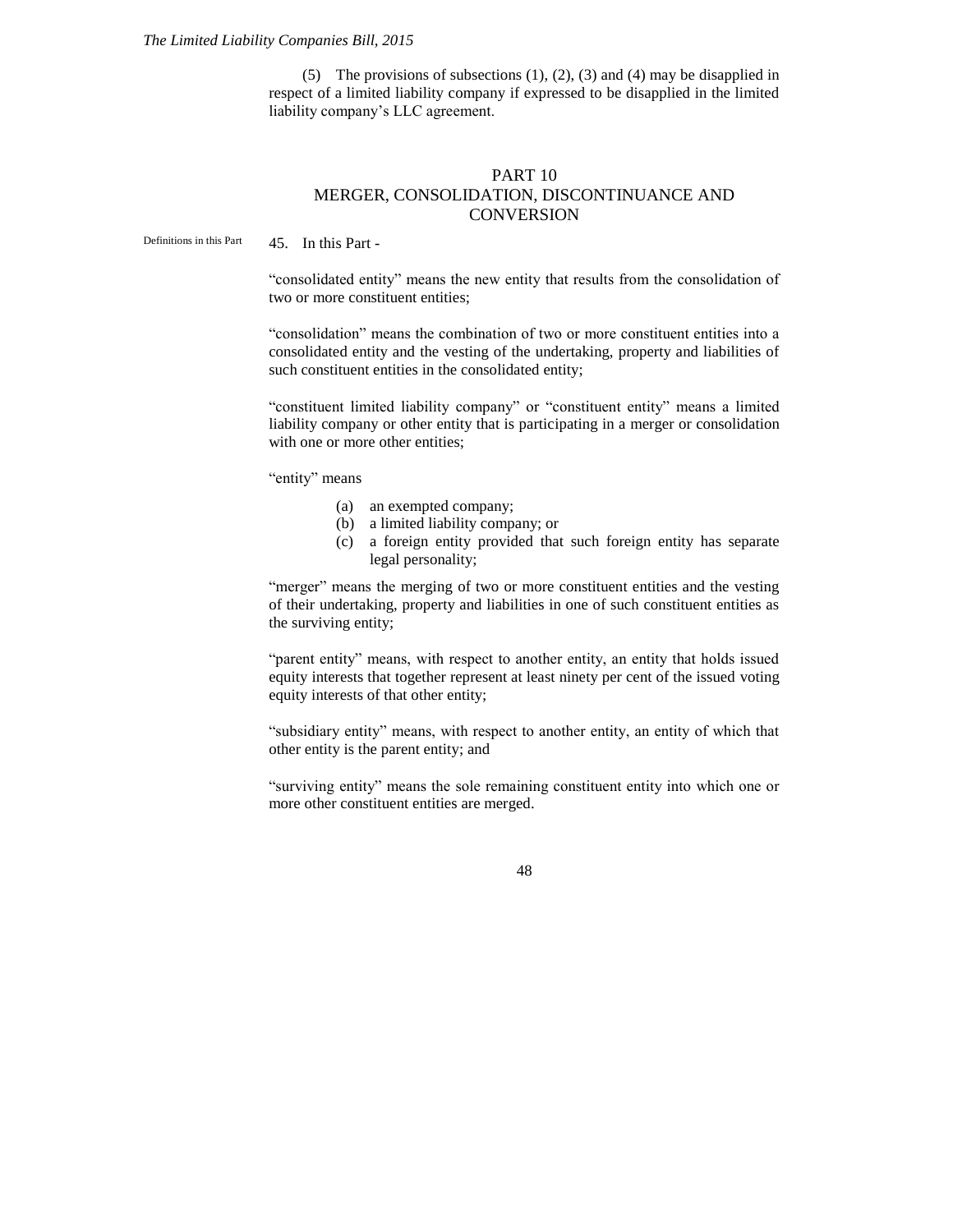Merger and consolidation

46. (1) Two or more limited liability companies registered under this Law, may, subject to any express provisions to the contrary in the LLC agreement of any of such limited liability companies, merge or consolidate in accordance with subsections  $(3)$  to  $(15)$ .

(2) Nothing in this Part shall derogate from the Authority's powers in relation to any constituent limited liability company that is a licensee under the regulatory laws and that proposes to participate in a merger or consolidation, or from a constituent limited liability company's obligations under the regulatory laws.

(3) The managers of each constituent limited liability company that proposes to participate in a merger or consolidation shall on behalf of the constituent limited liability company of which they are managers approve a written plan of merger or consolidation.

(4) The plan referred to in subsection (3) shall give particulars of the following matters -

- (a) the name of each constituent limited liability company and the name of the surviving or consolidated entity;
- (b) the registered office of each constituent limited liability company;
- (c) in respect of each constituent limited liability company, the designation of each class of its LLC interests;
- (d) the date on which it is intended that the merger or consolidation is to take effect, if it is intended to take effect in accordance with section 47, and not in accordance with subsection (13);
- (e) the terms and conditions of the proposed merger or consolidation, including where applicable, the manner and basis of converting LLC interests in each constituent limited liability company into interests in the consolidated or surviving entity or into other property as provided in subsection (5);
- (f) in respect of a merger, any proposed amendments to the registration statement of the surviving entity, or if none are proposed, a statement that the registration statement of the surviving entity immediately prior to the merger shall be its registration statement after the merger;
- (g) in respect of a consolidation, the proposed new registration statement of the consolidated entity;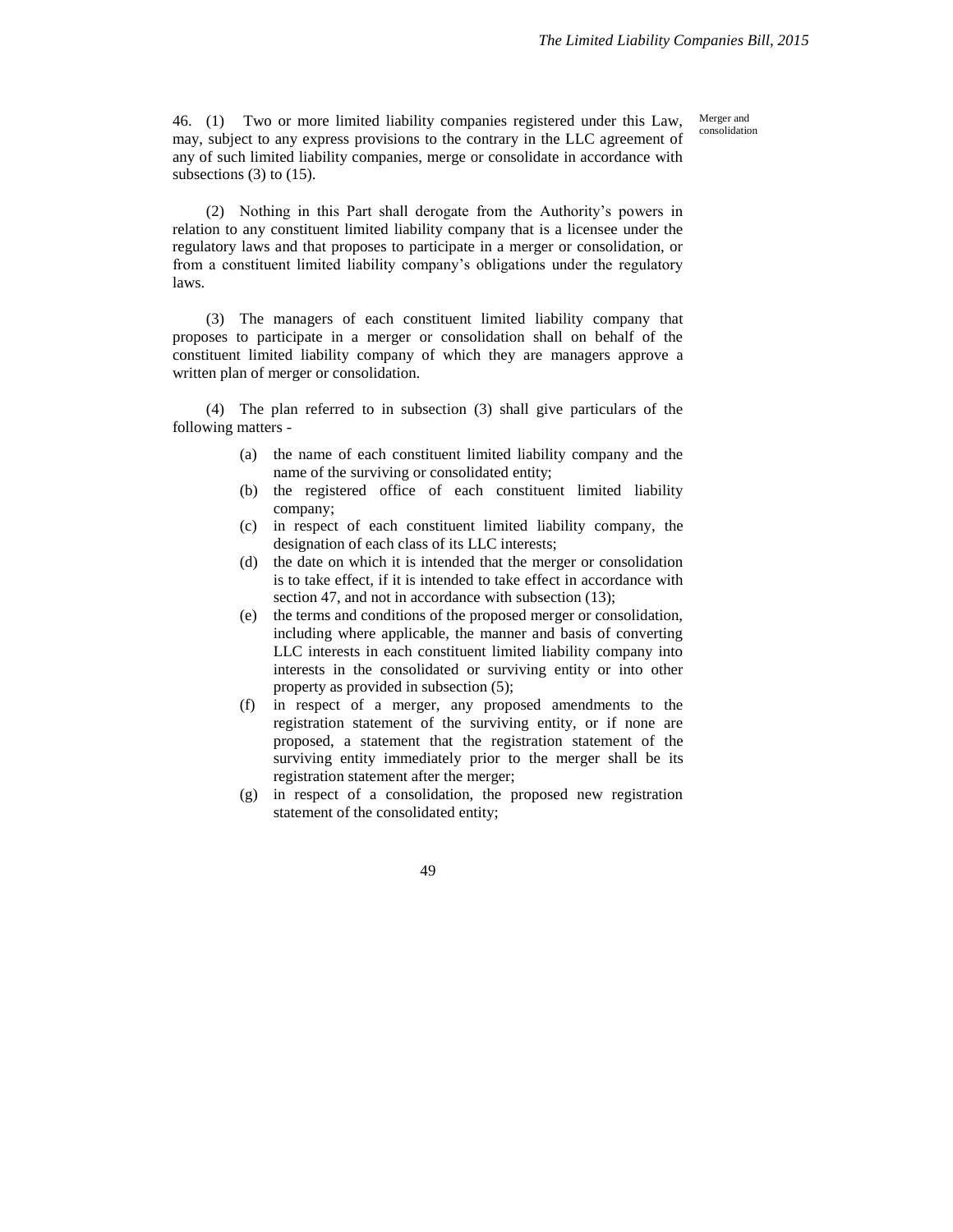- (h) any amount or benefit paid or payable to any manager of a constituent limited liability company, a consolidated entity or a surviving entity consequent upon the merger or consolidation;
- (i) the name and address of any secured creditor of a constituent limited liability company and of the nature of the secured interest held; and
- (j) the names and addresses of the managers of the surviving or consolidated entity.

(5) Some or all of the LLC interests, whether of different classes or of the same class in each constituent limited liability company, may be converted into or exchanged for different types of property (consisting of interests, debt obligations or other securities in the surviving entity or consolidated entity or any other corporate entity, or money or other property, or a combination thereof) as provided in the plan of merger or consolidation.

(6) A plan of merger or consolidation shall be authorized by each constituent limited liability company by way of -

- (a) the approval of a two thirds majority in number of the members of each such constituent limited liability company or in the case of a particular constituent limited liability company, such higher or lower threshold for approval as may be set out in its LLC agreement; and
- (b) such other authorization, if any, as may be specified in such constituent limited liability company's LLC agreement.

(7) Notwithstanding subsection (6)(a), if a parent entity registered under this Law is seeking to merge with one or more of its subsidiary entities registered under this Law, an approval under that subsection of the members of the constituent limited liability companies is not required if a copy of the plan of merger is given to every member of each such subsidiary entity to be merged unless the parent entity agrees otherwise.

(8) The consent of each holder of a fixed or floating security interest of a constituent limited liability company in a proposed merger or consolidation shall be obtained but, if the secured creditor does not grant its consent, the Court may, upon application of the constituent limited liability company that has granted the security interest, waive the requirement for that consent upon such terms as to security to be issued by the surviving or consolidated entity or otherwise as the Court considers reasonable.

(9) After obtaining any authorizations and consents under subsections (6) and (8), the plan of merger or consolidation shall be signed by a manager on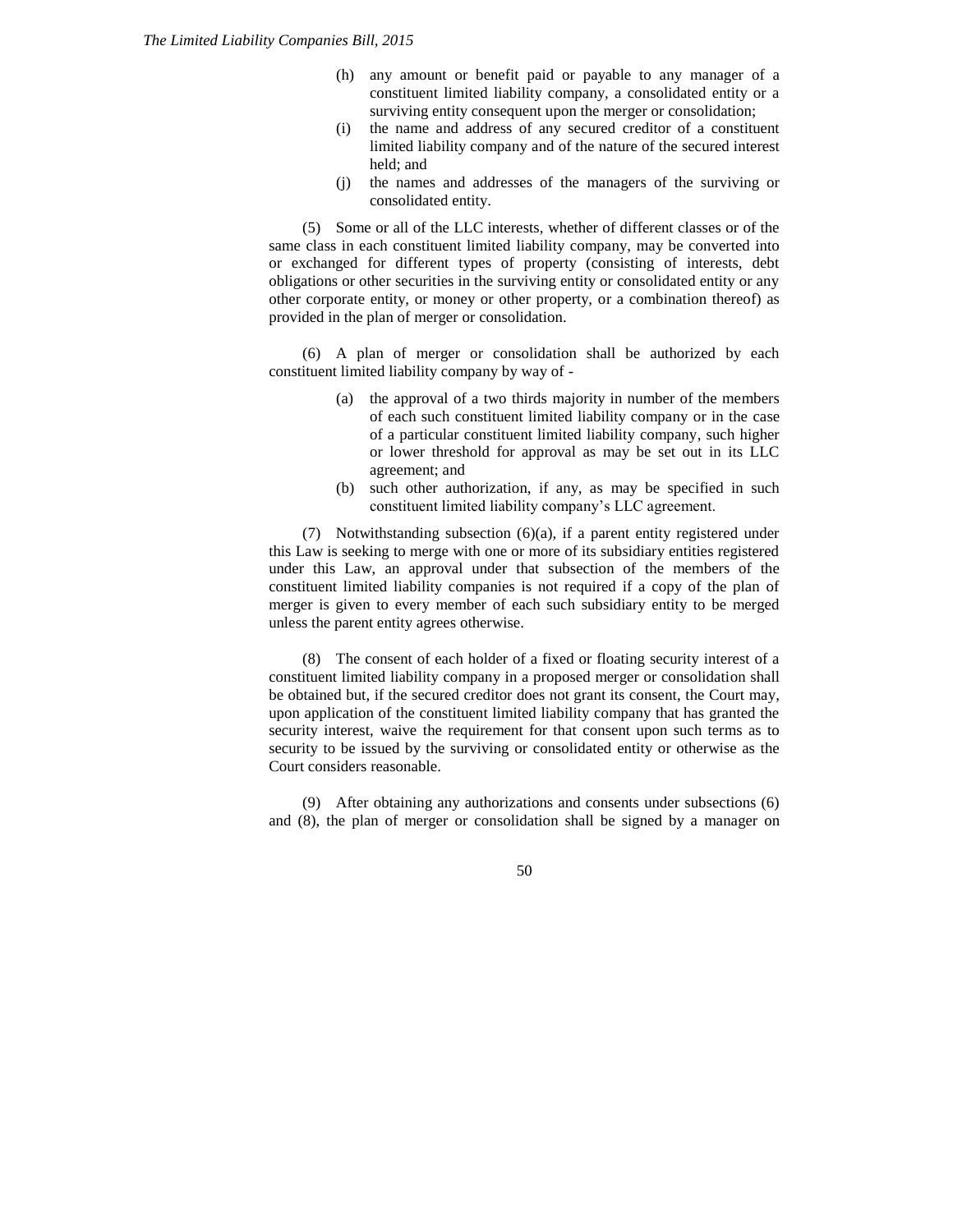behalf of each constituent limited liability company and filed with the Registrar together with, in relation to each constituent limited liability company -

- (a) a certificate of good standing;
- (b) a manager's declaration that the constituent limited liability company is, and the surviving or consolidated entity will be, immediately after merger or consolidation, able to pay its debts as they fall due;
- (c) a manager's declaration that the merger or consolidation is *bona fide* and not intended to defraud unsecured creditors of the constituent limited liability companies;
- (d) a manager's declaration that
	- (i) no petition or other similar proceeding has been filed and remains outstanding, and that no order has been made or resolution adopted to wind up the constituent limited liability company in any jurisdiction;
	- (ii) no receiver, trustee, liquidator or administrator or other similar person has been appointed in any jurisdiction and is acting in respect of the constituent limited liability company, its affairs, or its property or any part thereof; and
	- (iii) no scheme, order, compromise or other similar arrangement has been entered into or made in any jurisdiction whereby the rights of creditors of the constituent limited liability company are, and continue to be, suspended or restricted;
- (e) a manager's declaration of the assets and liabilities of the constituent limited liability company made up to the latest practicable date before the making of the declaration;
- (f) an undertaking that a copy of the certificate of merger or consolidation under subsection (11) will be given to the members and creditors of the constituent limited liability company and that notification of the merger or consolidation will be published in the Gazette; and
- (g) a manager's declaration, where relevant, that the constituent limited liability company has complied with any applicable requirements under the regulatory laws.

(10) A manager's declaration under subsection (9) shall be in writing, signed by, and shall include the full name and address of, the manager making the declaration.

(11) Upon payment of the applicable fees under this Law and upon the Registrar being satisfied that the requirements of subsection (9) in respect of the merger or consolidation have been complied with and that the name of the surviving or consolidated entity complies with section 6, the Registrar shall register the plan of merger or consolidation including a new or amended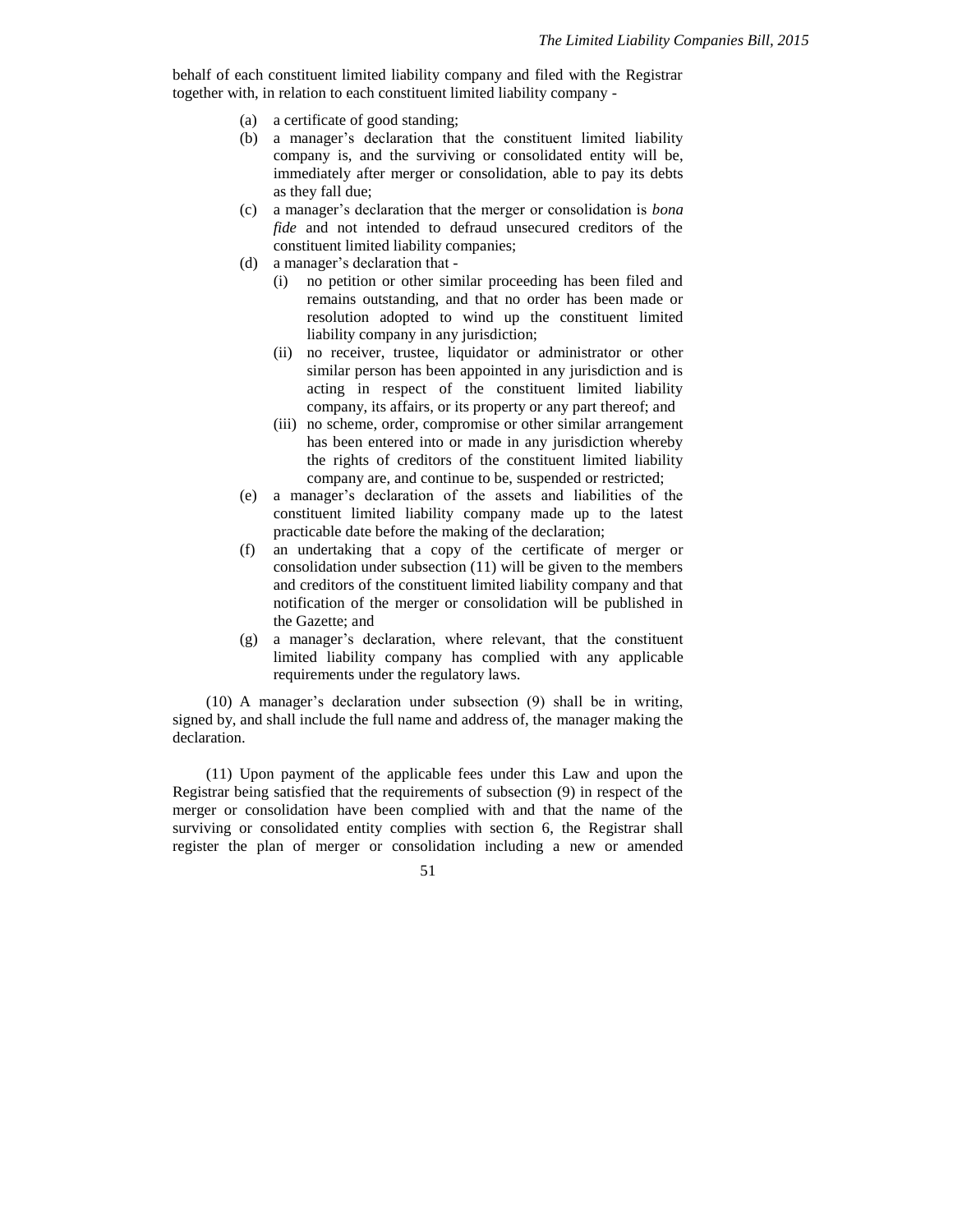#### *The Limited Liability Companies Bill, 2015*

registration statement and issue a certificate of merger or consolidation under the Registrar's hand and seal of office, and in the case of a consolidation section 5(4) shall apply in relation to the consolidated entity.

(12) A certificate of merger or consolidation issued by the Registrar shall be prima facie evidence of compliance with all requirements of this Law in respect of the merger or consolidation.

(13) Subject to section 47, a merger or consolidation shall be effective on the date the plan of merger or consolidation is registered by the Registrar.

(14) A person who, being a manager, makes a false declaration under subsection (9) commits an offence and is liable on summary conviction to a fine of twenty thousand dollars or to imprisonment for a term of five years, or both.

(15) In any proceedings for an offence under subsection (14) it shall be a defence for the person charged to prove that that person took all reasonable precautions and exercised all due diligence to avoid the commission of such an offence by that person or any person under that person's control.

(16) Any manager's declaration pursuant to this section may be given in the form of a declaration or an affidavit, as the manager may determine.

(17) A plan of merger or consolidation approved in accordance with this section may -

- (a) effect any amendment to the LLC agreement; or
- (b) effect the adoption of a new LLC agreement for a limited liability company if it is the surviving or consolidated entity.

(18) Subject to section 47, any amendment to an LLC agreement or adoption of a new LLC agreement made pursuant to subsection (17) shall be effective at the effective time or date of the merger or consolidation.

Delay of effective date

47. A plan of merger or consolidation may provide that such merger or consolidation shall not become effective until a specified date or until the date of the occurrence of a specified event subsequent to the date on which the plan of merger or consolidation is registered by the Registrar, but such date shall not be a date later than the ninetieth day after the date of such registration.

48. (1) A plan of merger or consolidation may contain a provision that at any time prior to the date that the plan becomes effective it may be -

> (a) terminated by the managers of any constituent limited liability company; or

> > 52

Termination or amendment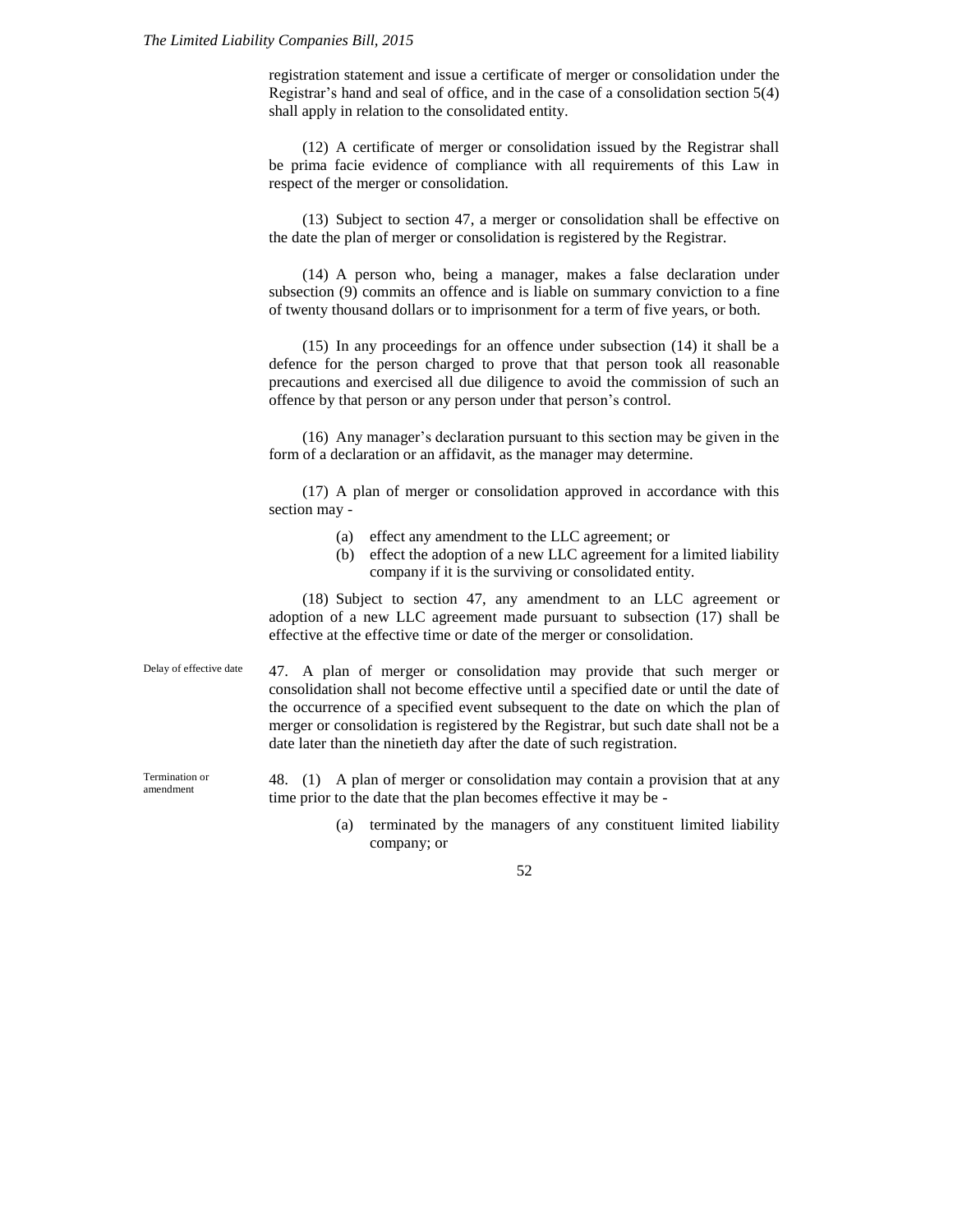- (b) amended by the managers of the constituent limited liability companies to-
	- (i) change the name of the consolidated entity;
	- (ii) change the effective date of the merger or consolidation, provided that the new effective date complies with section 47; or
	- (iii) effect any other changes to the plan as the plan may expressly authorize the managers to effect in their discretion.

(2) If the plan of merger or consolidation is terminated or amended after it has been filed with the Registrar but before it has become effective, notice of termination or amendment of the plan shall be filed with the Registrar, and shall have effect on the date of registration by the Registrar after the Registrar has been satisfied in accordance with section 46 (11).

(3) A copy of the notice under subsection (2) shall be sent to any person entitled to vote on, consent to or be notified of the plan of merger or consolidation in accordance with section 46.

(4) The notice of termination or amendment filed in accordance with subsection (2) shall identify the plan of merger or consolidation that is to be terminated or amended and shall state that the plan has been terminated or state the amendments made and in the former case, the Registrar shall issue a certificate of termination.

49. (1) As soon as a merger or consolidation becomes effective -

Effect of merger or consolidation

- (a) in the case of a consolidation, the new registration statement filed with the plan of consolidation will be the registration statement of the consolidated entity;
- (b) the rights, the property of every description including choses in action, and the business, undertaking, goodwill, benefits, immunities and privileges of each of the constituent limited liability companies, shall immediately vest in the surviving or consolidated entity; and
- (c) subject to any specific arrangements entered into by the relevant parties, the surviving or consolidated entity shall be liable for and subject, in the same manner as the constituent limited liability companies, to all mortgages, charges or security interests, and all contracts, obligations, claims, debts, and liabilities of each of the constituent limited liability companies.
- (2) Where a merger or consolidation occurs -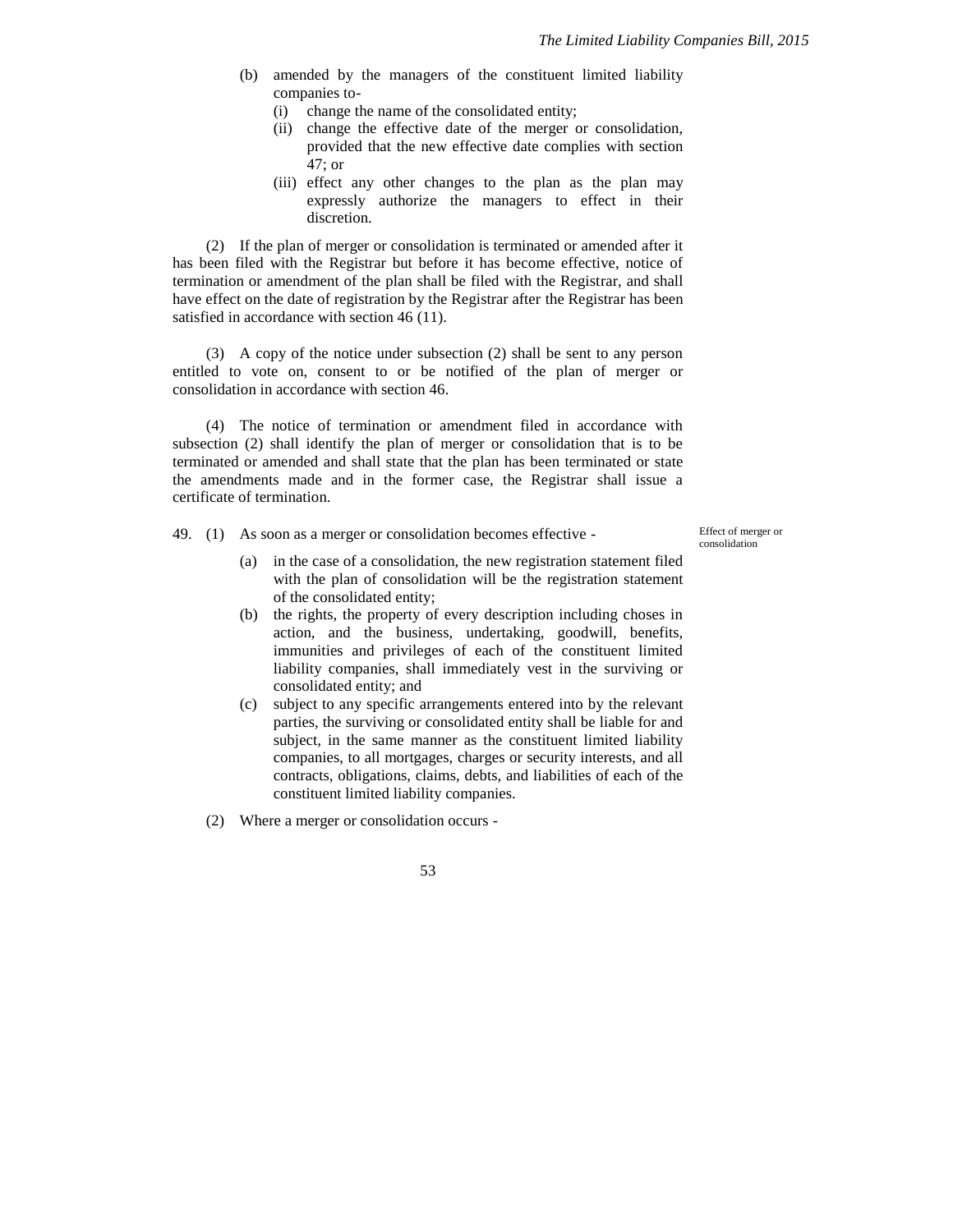- (a) an existing claim, cause or proceeding, whether civil (including arbitration) or criminal, pending at the time of the merger or consolidation by or against a constituent limited liability company, shall not be abated or discontinued by the merger or consolidation but shall be continued by or against the surviving or consolidated entity; and
- (b) a conviction, judgment, ruling, order or claim, due or to become due, against a constituent limited liability company, shall not be released or impaired by the merger or consolidation, but shall apply to the surviving or consolidated entity instead of to the constituent limited liability company.

(3) Upon a merger or consolidation becoming effective, the Registrar shall strike off the Register -

- (a) a constituent limited liability company that is not the surviving entity in a merger; or
- (b) a constituent limited liability company that participates in a consolidation,

and section 158 of the Companies Law shall apply *mutatis mutandis*.

(4) The cessation of a constituent limited liability company that participates in a consolidation or that is not the surviving entity in a merger shall not be a winding up for the purposes of this Law or within Part V of the Companies Law.

Merger or consolidation with exempted companies

50. (1) One or more limited liability companies may merge or consolidate with one or more exempted companies, provided that the -

- (a) constituent limited liability companies must comply with section 46(3) to (10) of this Law;
- (b) constituent exempted companies must comply with section 233(3) to (10) of the Companies Law; and
- (c) no constituent exempted company may be a segregated portfolio company.

(2) Where the surviving or consolidated entity is to be established under this Law, upon payment of the applicable fees under this Law and upon the Registrar being satisfied that the requirements of subsection (1) in respect of the merger or consolidation have been complied with and that the name of the consolidated entity complies with section 6, the Registrar shall register the plan of merger or consolidation and issue a certificate of merger or consolidation under the Registrar's hand and seal of office, and in the case of a consolidation section 5(4) shall apply in relation to the consolidated entity.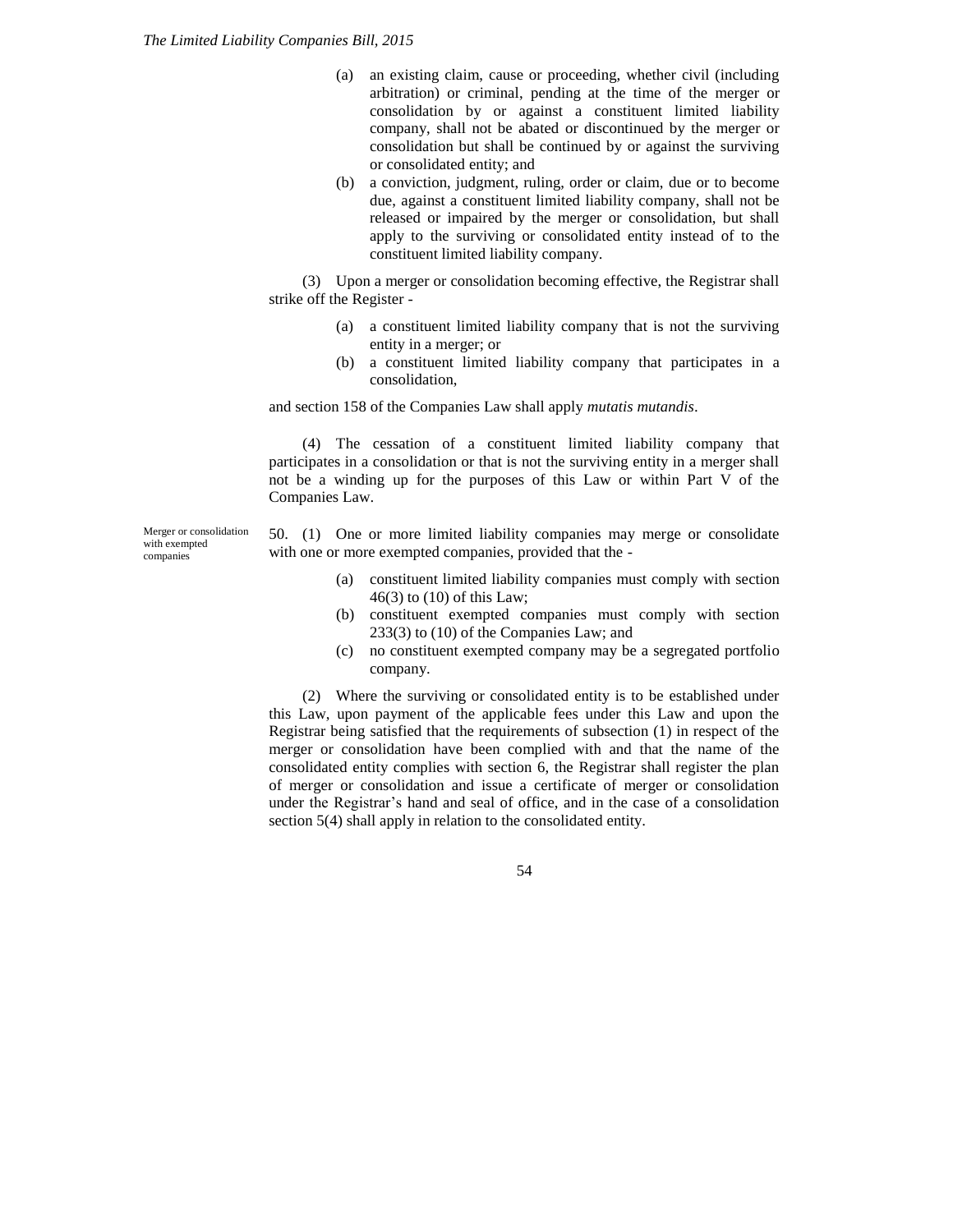(3) Where the surviving or consolidated entity is to be established as an exempted company, upon payment of the applicable fees under this Law and upon the Registrar being satisfied that the requirements of subsection (1) in respect of the merger or consolidation have been complied with, the Registrar shall, where the exempted company is the surviving or consolidated entity, strike off the constituent limited liability companies from the Register and issue a certificate of strike off by way of merger or consolidation with an exempted company, and section 158 of the Companies Law shall apply to the constituent limited liability companies so struck off *mutatis mutandis*.

51. (1) One or more limited liability companies may merge or consolidate with one or more foreign entities in accordance with subsections (2) to (17) provided that each such foreign entity has separate legal personality.

(2) Where the surviving or consolidated entity is to be a limited liability company, in addition to compliance by each constituent limited liability company with section 46 (3) to (10), the Registrar is required to be satisfied in respect of any constituent foreign entity that -

- (a) the merger or consolidation is permitted or not prohibited by the constitutional documents of the constituent foreign entity and by the laws of the jurisdiction in which the constituent foreign entity is existing, and that those laws and any requirements of those constitutional documents have been or will be complied with;
- (b) no petition or other similar proceeding has been filed and remains outstanding, and no order has been made or resolution adopted to wind up or liquidate the constituent overseas entity in the jurisdiction in which the constituent foreign entity is existing;
- (c) no receiver, trustee, liquidator or administrator or other similar person has been appointed in any jurisdiction and is acting in respect of the constituent foreign entity, its affairs or its property or any part thereof;
- (d) no scheme, order, compromise or other similar arrangement has been entered into or made in any jurisdiction whereby the rights of creditors of the constituent foreign entity are and continue to be suspended or restricted;
- (e) the constituent foreign entity is able to pay its debts as they fall due and the merger or consolidation is *bona fide* and not intended to defraud unsecured creditors of the constituent foreign entity;
- (f) in respect of the transfer of any security interest granted by the constituent foreign entity to the surviving or consolidated entity -
	- (i) consent or approval to the transfer has been obtained, released or waived;

55

Merger or consolidation with foreign companies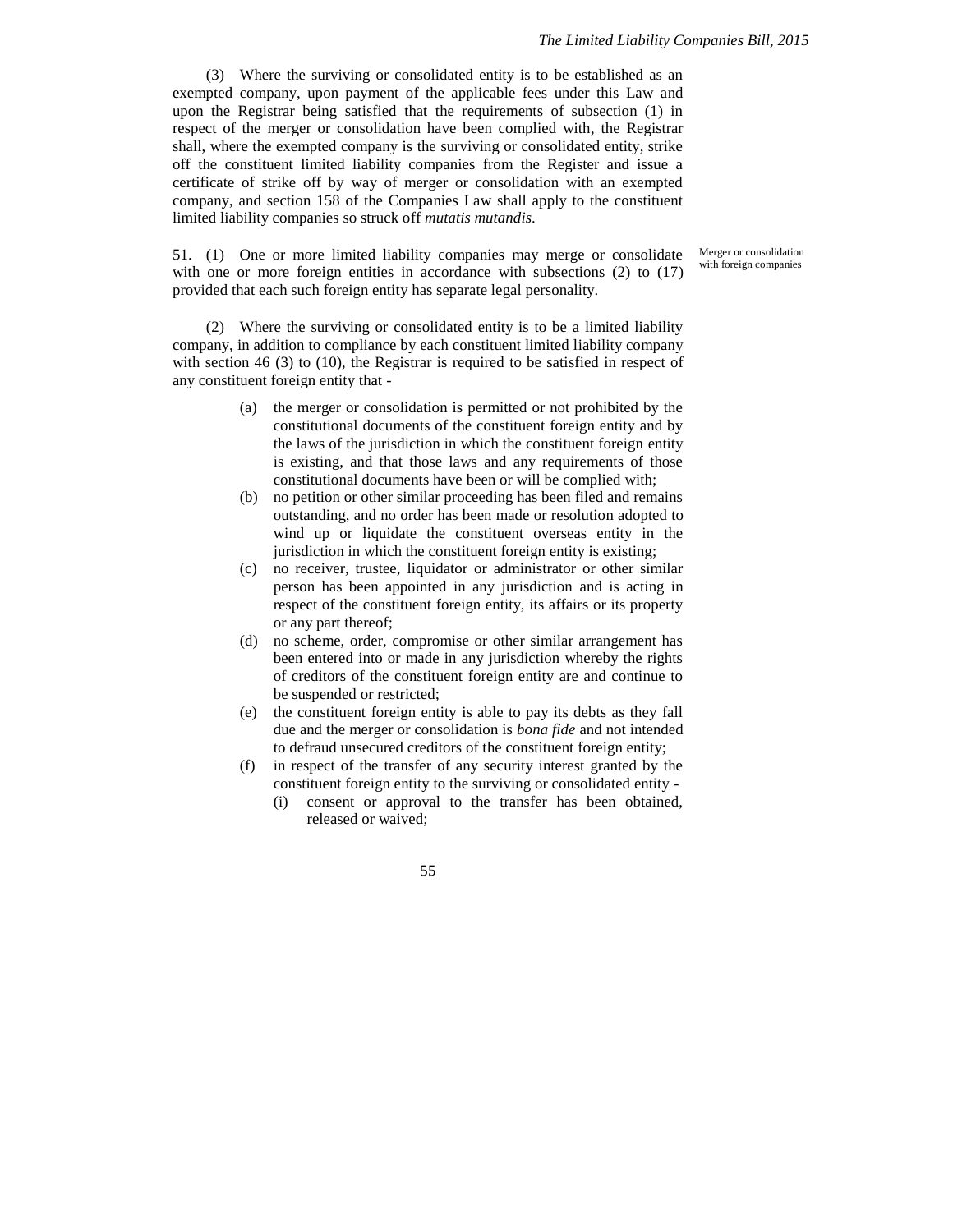- (ii) the transfer is permitted by and has been approved in accordance with the constitutional documents of the constituent foreign entity; and
- (iii) the laws of the jurisdiction of the constituent foreign entity with respect to the transfer have been or will be complied with;
- (g) the constituent foreign entity will, upon the merger or consolidation becoming effective, cease to be incorporated, registered or exist under the laws of the relevant foreign jurisdiction; and
- (h) there is no other reason why it would be against the public interest to permit the merger or consolidation.

(3) Subsection (2)(a) to (g) shall be satisfied by filing with the Registrar a declaration of a manager of the surviving or consolidated entity to the effect that, having made due enquiry, the manager is of the opinion that the requirements of those paragraphs have been met and -

- (a) the declaration shall include a statement of the assets and liabilities of the constituent foreign entity made up to the latest practicable date before making the declaration; and
- (b) a manager of the surviving or consolidated entity shall be deemed to have made due enquiry for the purposes of subsection (2)(a) to (g) and this subsection if such manager has obtained from a manager (or equivalent) of the constituent foreign entity a declaration that the requirements of subsection  $(2)(a)$  to  $(g)$  have been met with respect to such constituent foreign entity.

(4) A person who, being a manager, makes a false declaration under subsection (3) commits an offence and is liable on summary conviction to a fine of twenty thousand dollars or to imprisonment for a term of five years, or both.

(5) In any proceedings for an offence under subsection (4), it shall be a defence for the person charged to prove that that person took all reasonable precautions and exercised all due diligence to avoid the commission of such an offence by that person or any person under that person's control.

(6) Where the surviving or consolidated entity is to be established under this Law, upon payment of the applicable fees under this Law and upon the Registrar being satisfied that the requirements of subsection (2) in respect of the merger or consolidation have been complied with and that the name of the consolidated entity complies with section 6, the Registrar shall register the plan of merger or consolidation including any new or amended registration statement and issue a certificate of merger or consolidation under the Registrar's hand and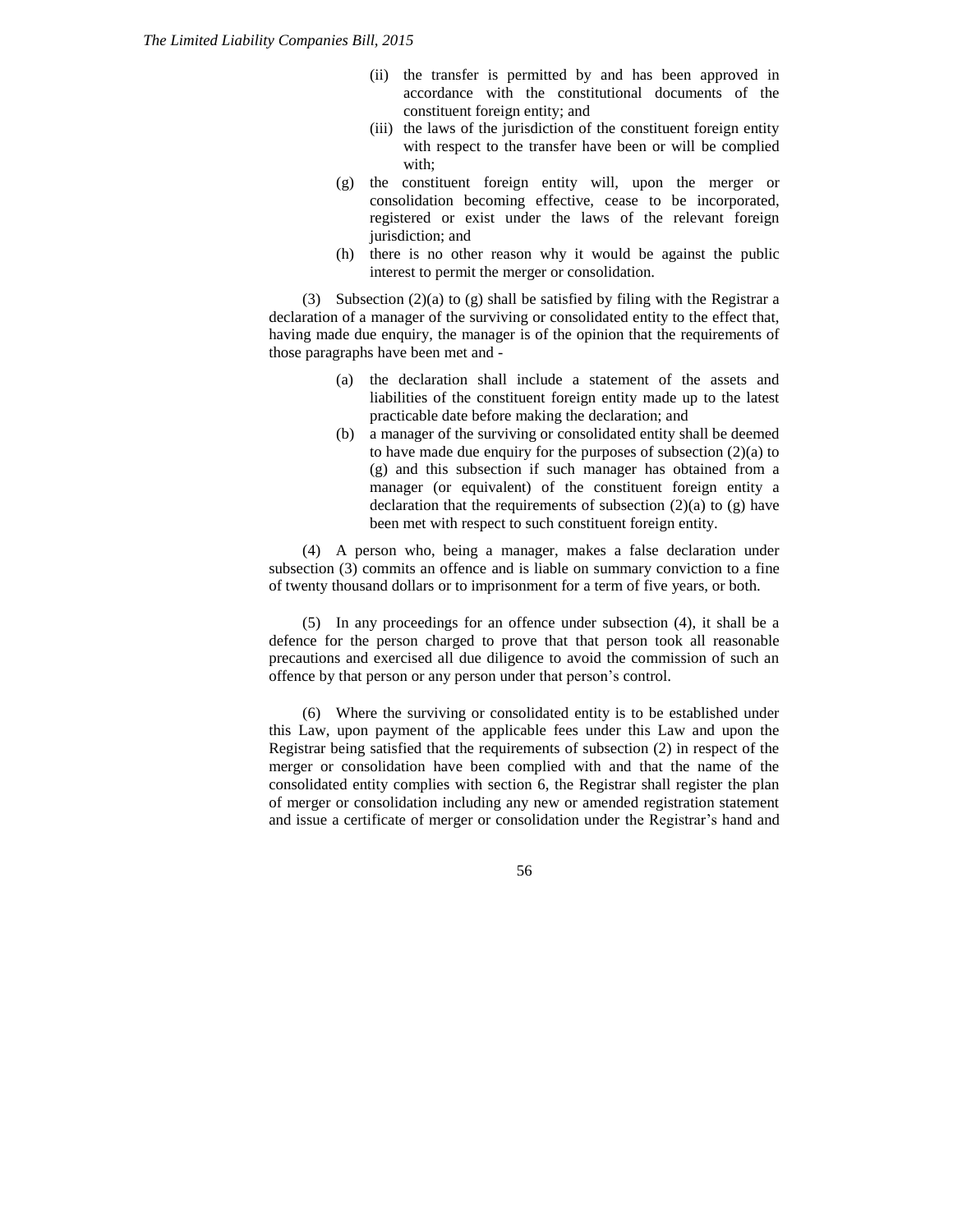seal of office, and in the case of a consolidation, section 5(4) shall apply in relation to the consolidated entity.

(7) Where the surviving or consolidated entity is to be a foreign entity the Registrar is required to be satisfied, in addition to compliance with section 46 (2) to  $(10)$  (excluding section  $46(9)(f)$ ), by each constituent limited liability company, that -

- (a) the merger or consolidation is permitted or not prohibited by the constitutional documents of the constituent foreign entity and by the laws of the jurisdiction in which the constituent foreign entity is existing, and that those laws and any requirements of those constitutional documents have been or will be complied with;
- (b) no petition or other similar proceeding has been filed and remains outstanding, and no order has been made or resolution adopted to wind up or liquidate the constituent foreign entity in any jurisdiction;
- (c) no receiver, trustee, liquidator or administrator or other similar person has been appointed in any jurisdiction and is acting in respect of the surviving entity, its affairs or its property or any part thereof;
- (d) no scheme, order, compromise or other similar arrangement has been entered into or made in any jurisdiction whereby the rights of creditors of the surviving entity are suspended or restricted; and
- (e) there are no reasons why it would be against the public interest to allow the merger or consolidation.

(8) Subsection  $(7)(a)$  to (d) shall be satisfied by filing with the Registrar a declaration of a manager of each constituent limited liability company to the effect that, having made due enquiry, the manager is of the opinion that the requirements of those paragraphs have been met and a manager of each constituent limited liability company shall be deemed to have made due enquiry for the purposes of this subsection and subsection  $(7)(a)$  to  $(d)$  if such manager has obtained from a manager of the constituent foreign entity a declaration that the requirements of subsection  $(7)(a)$  to  $(d)$  have been met with respect to such constituent foreign entity.

(9) A person who, being a manager, makes a false declaration under subsection (8) commits an offence and is liable on summary conviction to a fine of twenty thousand dollars or to imprisonment for a term of five years, or both.

(10) Where the surviving or consolidated entity is to be a foreign entity, the surviving or consolidated foreign entity shall file with the Registrar -

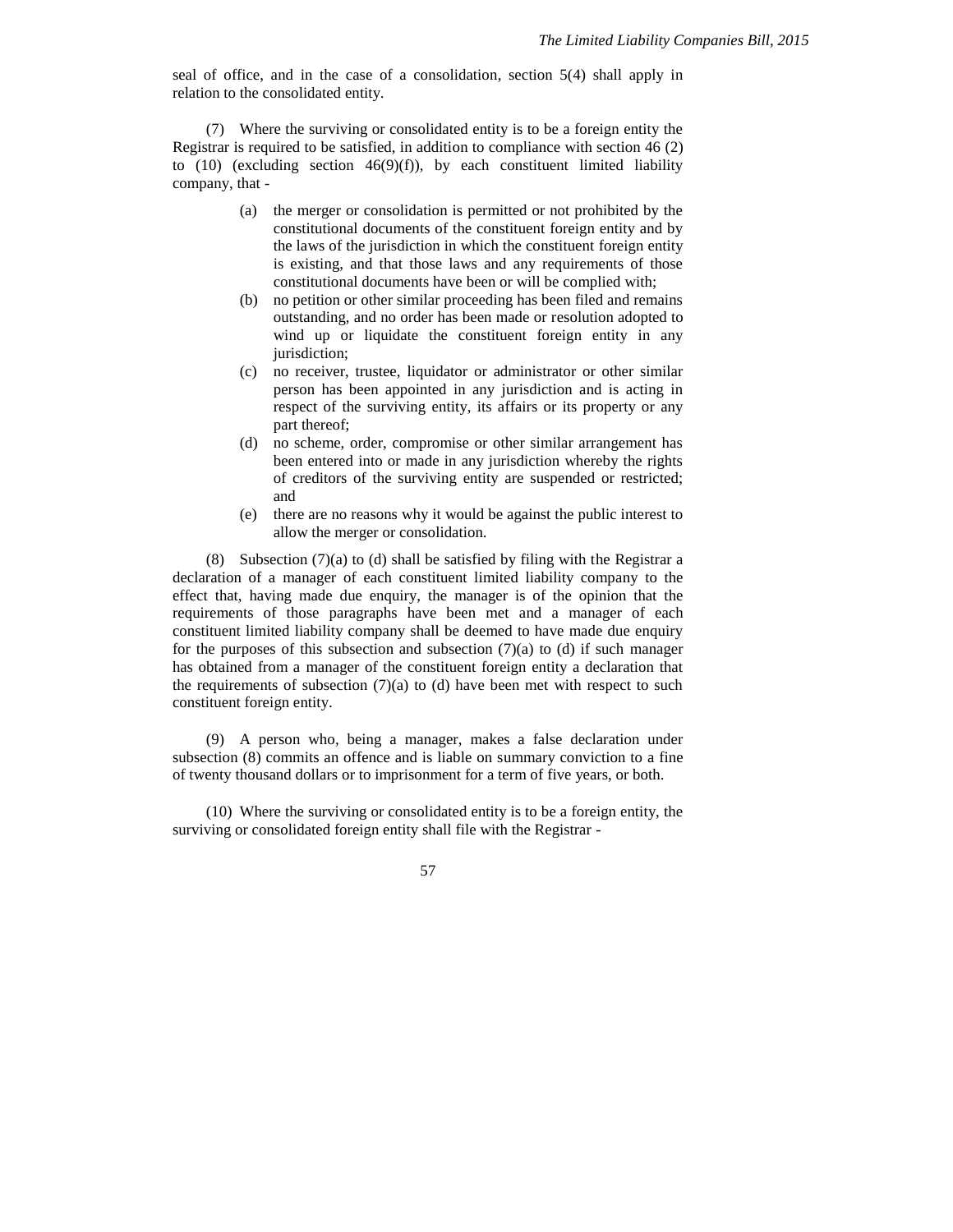- (a) an undertaking that it will promptly pay to the dissenting members of a constituent limited liability company registered under this Law the amount, if any, to which they are entitled under this Law; and
- (b) such evidence of the merger or consolidation from the jurisdiction of the surviving or consolidated foreign entity as the Registrar considers acceptable, such evidence to include the effective date of the merger or consolidation.

(11) The effect of a merger or consolidation where the surviving or consolidated entity is to be a foreign entity under this section is the same as in the case of a merger or consolidation under this Part if the surviving or consolidated entity is registered or established under this Law, and all of the relevant provisions of this Part apply, except insofar as the laws of the jurisdiction of the surviving or consolidated foreign entity otherwise provide.

- (12) For the purposes of this section
	- (a) any references in section 46 to the LLC interests of any constituent limited liability company shall be deemed to include references to any other equity interests in such constituent entity;
	- (b) any references in section 46 to the registration statement or LLC agreement shall be deemed to include references to the equivalent organizational documents of a foreign entity; and
	- (c) any reference in section 46 or this section to a manager of a limited liability company shall be deemed to include a reference to any officer, member or other person (howsoever called) in whom the management of a foreign entity is vested.

(13) Where the surviving or consolidated entity is to be a foreign entity, upon payment of the applicable fees under this Law and upon the Registrar being satisfied that the requirements of subsections (7) and (10) have been complied with the Registrar shall, where the foreign entity is the surviving or consolidated entity, strike off any constituent limited liability company from the Register and issue a certificate of strike off by way of merger or consolidation with a foreign entity; and section 158 of the Companies Law shall apply *mutatis mutandis* to any constituent limited liability company so struck off.

(14) A certificate of strike off by way of merger or consolidation with a foreign entity issued by the Registrar shall be prima facie evidence of compliance with all requirements of this Law in respect of such merger or consolidation.

(15) Subject to section 47, a merger or consolidation shall be effective on the date the plan of merger or consolidation is registered by the Registrar.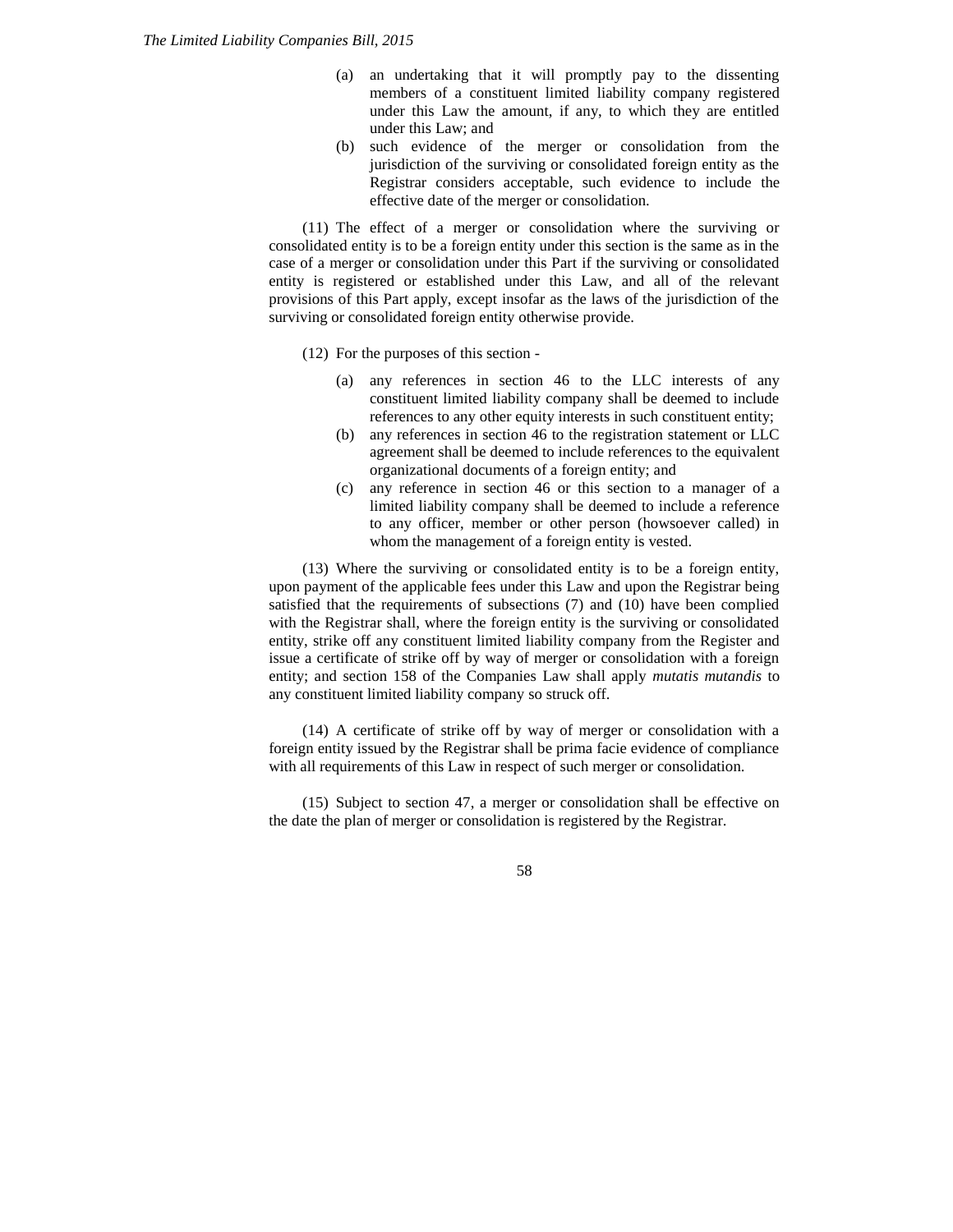(16) The issuance of a certificate of merger or consolidation relating to the merger or consolidation of a foreign entity registered under Part IX of the Companies Law shall be deemed to constitute notice to the Registrar of Companies pursuant to section 192 of the Companies Law.

(17) Any declaration of a manager pursuant to this section may be given in the form of a declaration or an affidavit, as the manager may determine.

Rights of dissenters

52. (1) A member of a constituent limited liability company shall be entitled to such payment in respect of that member dissenting from the merger or consolidation as may be provided for in the constituent limited liability company's LLC agreement and, if no such payment is provided for in such LLC agreement, the member shall be entitled to an amount equal to the fair value of such member's LLC interest as of the date of the member's dissention, based upon a good faith determination of such member's right to share in distributions from the constituent limited liability company.

(2) A member who desires to exercise that member's entitlement under subsection (1) shall give to the constituent limited liability company, before the vote on the merger or consolidation, written objection to the action.

(3) An objection under subsection (2) shall include a statement that the member proposes to demand payment for that member's LLC interest if the merger or consolidation is authorized by the vote.

(4) Within twenty days immediately following the date on which the vote of members giving authorization for the merger or consolidation is made, the constituent limited liability company shall give written notice of the authorization to each member who made a written objection.

(5) A member who elects to dissent shall, within twenty days immediately following the date on which the notice referred to in subsection (4) is given, give to the constituent limited liability company a written notice of that member's decision to dissent, stating -

- (a) the member's name and address;
- (b) the member's LLC interests in respect of which that member dissents; and
- (c) a demand for payment in respect of such LLC interests in accordance with subsection (1).

(6) A member who dissents may do so in respect of all or any portion of the LLC interests that the member holds in the constituent limited liability company.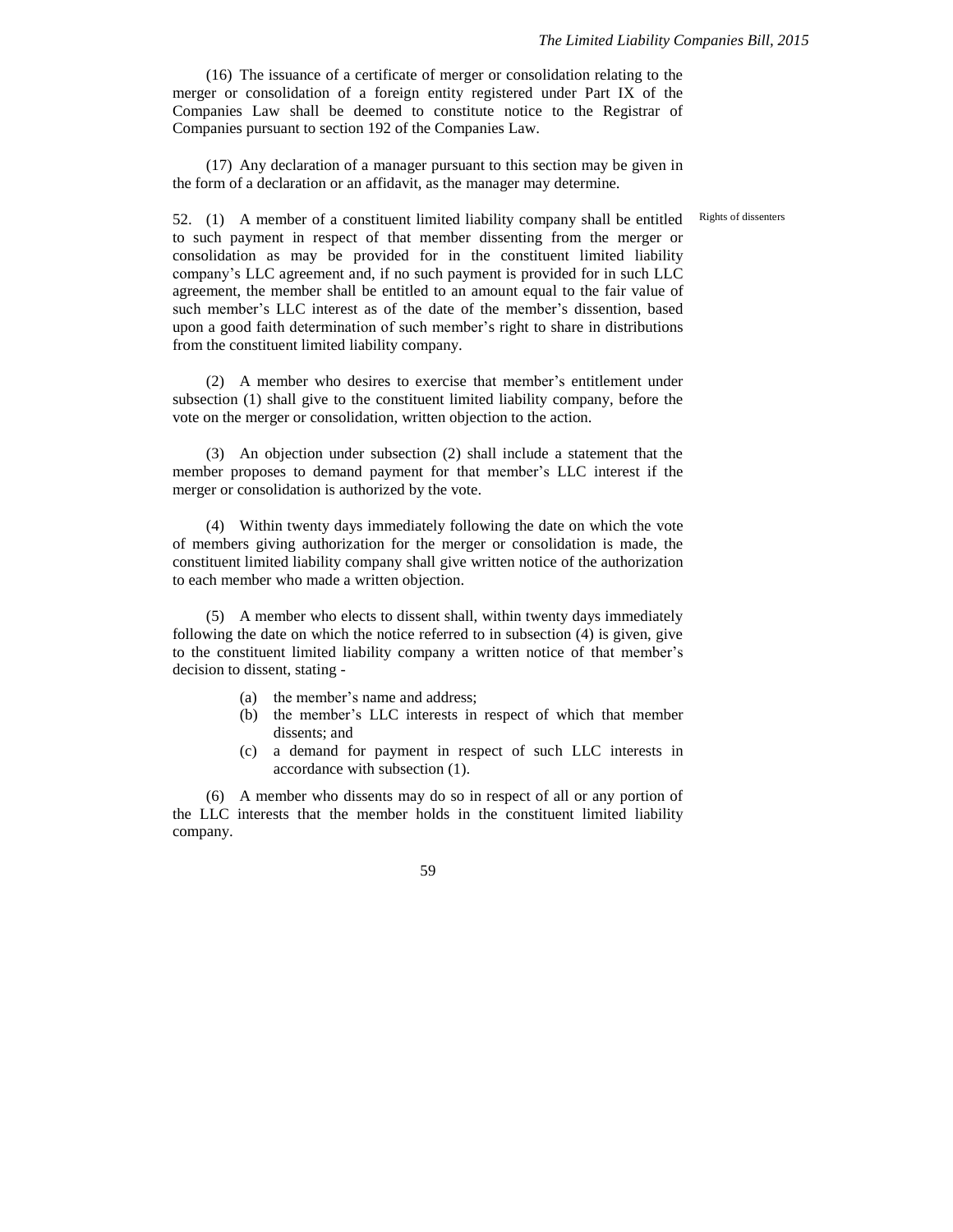(7) Upon the giving of a notice of dissent under subsection (5), the member to whom the notice relates shall cease to have any of the rights of a member in respect of the portion of the LLC interests which are the subject of the notice of dissent except the right to be paid for the relevant LLC interests pursuant to subsection (1) and the rights referred to in subsections (12) and (16).

(8) Within seven days immediately following the date of the expiration of the period specified in subsection (5), or within seven days immediately following the date on which the plan of merger or consolidation is filed, whichever is later, the constituent limited liability company, the surviving entity or the consolidated entity, shall make a written offer to each dissenting member to purchase that member's relevant LLC interests at the price determined in accordance with subsection (1) and if, within thirty days immediately following the date on which the offer is made, the entity making the offer and the dissenting member agree upon the price to be paid for that member's relevant LLC interests, the entity shall pay to the member the amount forthwith.

(9) If the entity and a dissenting member fail, within the period specified in subsection (8), to agree on the price to be paid for the relevant LLC interests owned by the member, within twenty days immediately following the date on which the period expires -

- (a) the entity shall (and any dissenting member may) file a petition with the Court for a determination of the price to be paid for the relevant LLC interests of all dissenting members in accordance with subsection (1); and
- (b) the petition by the entity shall be accompanied by a verified list containing the names and addresses of all members who have filed a notice under subsection (5) and with whom agreements as to the price to be paid for their relevant LLC interests have not been reached by the entity.

(10) A copy of any petition filed under subsection (9)(a) shall be served on the other party and where a dissenting member has so filed, the entity shall within ten days after such service file the verified list referred to in subsection (9)(b).

(11) At the hearing of a petition, the Court shall determine the price to be paid pursuant to subsection (1) for the relevant LLC interests of such dissenting members as it finds are involved, together with a fair rate of interest, if any, to be paid by the entity upon the amount so determined.

(12) Any member whose name appears on the list filed by the entity under subsection  $(9)(b)$  or  $(10)$  and who the Court finds is involved may participate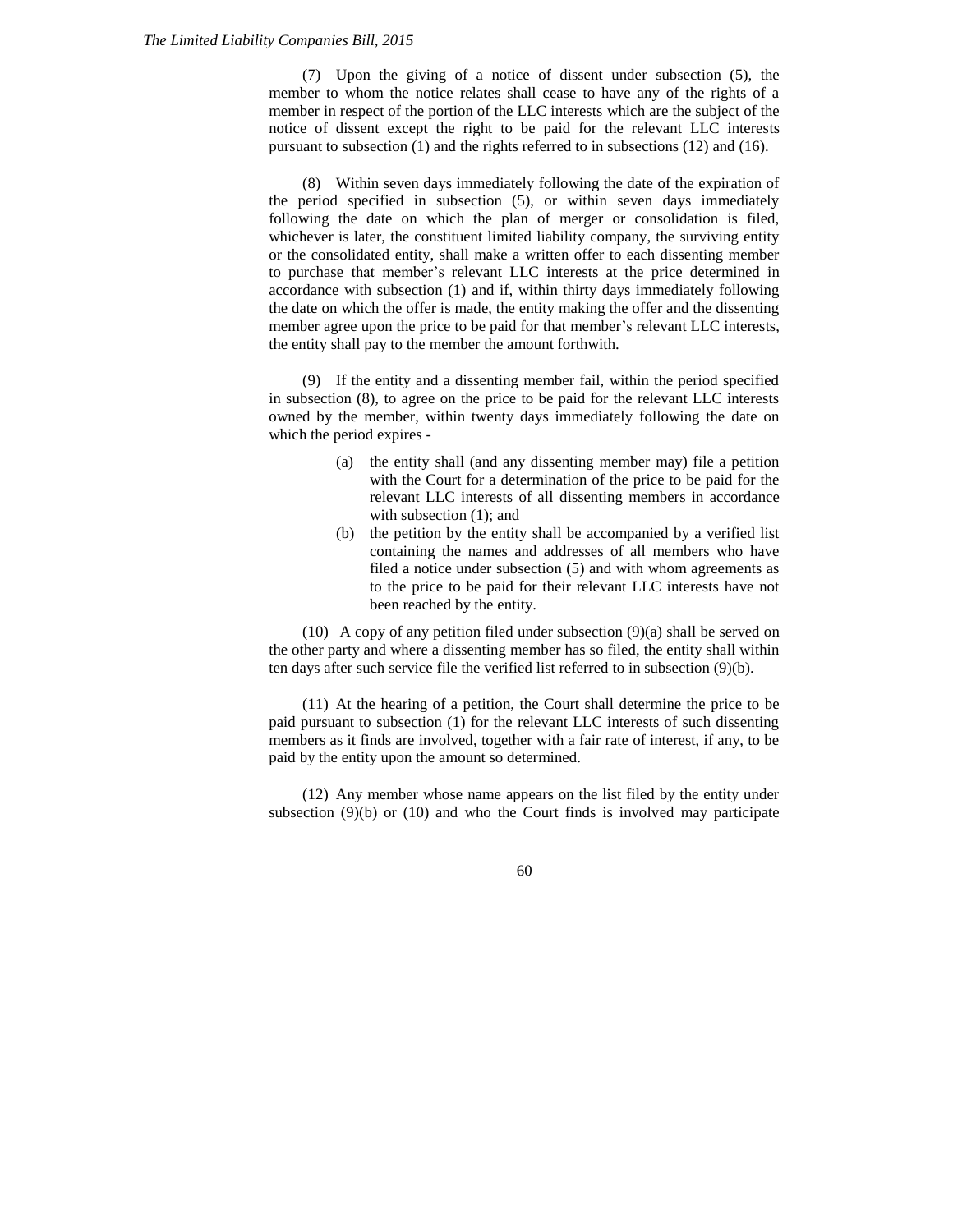fully in all proceedings until the determination as to the price to be paid pursuant to subsection (1) is reached.

(13) The order of the Court resulting from proceeding on the petition shall be enforceable in such manner as other orders of the Court are enforced, whether the entity is incorporated or registered under the laws of the Islands or not.

(14) The costs of the proceeding may be determined by the Court and taxed upon the parties as the Court deems equitable in the circumstances; and upon application of a member, the Court may order all or a portion of the expenses incurred by any member in connection with the proceeding, including reasonable attorney's fees and the fees and expenses of experts, to be charged *pro rata* against the value of all the LLC interests which are the subject of the proceeding.

(15) Any LLC interests acquired by the entity pursuant to this section shall be cancelled and, if they are interests of a surviving entity, they shall be available for re-issue.

(16) The enforcement by a member of the member's entitlement under this section shall exclude the enforcement by the member of any right to which that member might otherwise be entitled by virtue and in respect of that member's holding LLC interests the subject of this notice of dissent, pursuant to this section, except that this section shall not exclude the right of the member to institute proceedings to obtain relief on the ground that the merger or consolidation is void or unlawful.

> Limitation on rights of dissenters

53. (1) No rights under section 52 shall be available in respect of the LLC interests of any class for which an open market exists on a recognized stock exchange or recognized interdealer quotation system at the expiry date of the period allowed for written notice of an election to dissent under section 52(5), but this section shall not apply if the holders thereof are required by the terms of a plan of merger or consolidation pursuant to section 46, 50 or 51 to accept for such LLC interests, anything except -

- (a) interests of a surviving or consolidated entity, or depository receipts in respect thereof;
- (b) interests of any other entity, or depository receipts in respect thereof, which interests or depository receipts at the effective date of the merger or consolidation, are either listed on a national securities exchange or designated as a national market system security on a recognized interdealer quotation system or held of record by more than two thousand holders;
- (c) cash in lieu of fractional interests or fractional depository receipts described in paragraphs (a) and (b); or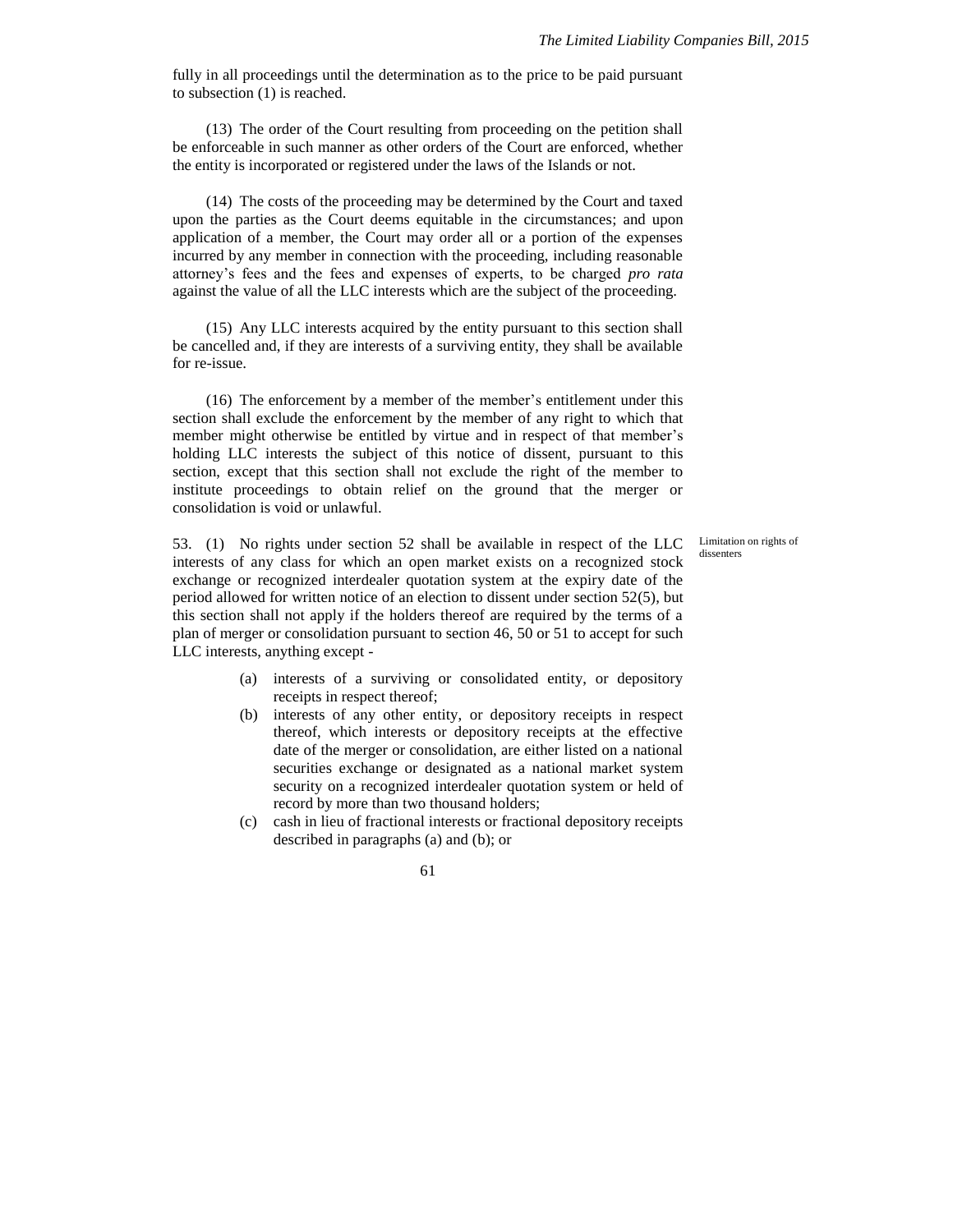(d) any combination of the interests, depository receipts and cash in lieu of fractional interests or fractional depository receipts described in paragraphs (a), (b) and (c).

(2) Rights under section 52 shall be available in respect of any class of interests of a constituent entity if the holders thereof are required by the terms of a plan of merger or consolidation pursuant to section 46, 50 or 51 to accept for such LLC interests anything except -

- (a) interests of a surviving or consolidated entity, or depository receipts in respect thereof;
- (b) interests of any other entity, or depository receipts in respect thereof, which shares or depository receipts at the effective date of the merger or consolidation, are either listed on a national securities exchange or designated as a national market system security on a recognised interdealer quotation system or held of record by more than two thousand holders;
- (c) cash in lieu of fractional interests or fractional depository receipts described in paragraphs (a) and (b); or
- (d) any combination of the interests, depository receipts and cash in lieu of fractional interests or fractional depository receipts described in paragraphs (a), (b) and (c).

54. (1) Any foreign entity may apply to the Registrar to be registered by way of continuation as a limited liability company in the Islands by complying with this section and filing (including by permitted electronic means) with the Registrar -

- (a) an application for the continuation as a limited liability company executed by one or more authorized persons, which shall state -
	- (i) the date on which and jurisdiction where the foreign entity was first formed, registered, incorporated, created or otherwise came into being and the dates on which and the jurisdictions to which the foreign entity may have been subsequently migrated;
	- (ii) the name of the foreign entity immediately prior to the filing of the application for the continuation of a limited liability company;
	- (iii) the name of the limited liability company as specified in the registration statement filed in accordance with paragraph (b);
	- (iv) the future effective date or time (which shall be a date or time certain) of the continuation as a limited liability company if it is not to be effective upon the filing of the application for the continuation of limited liability company and the registration statement; and

62

Continuation of foreign entities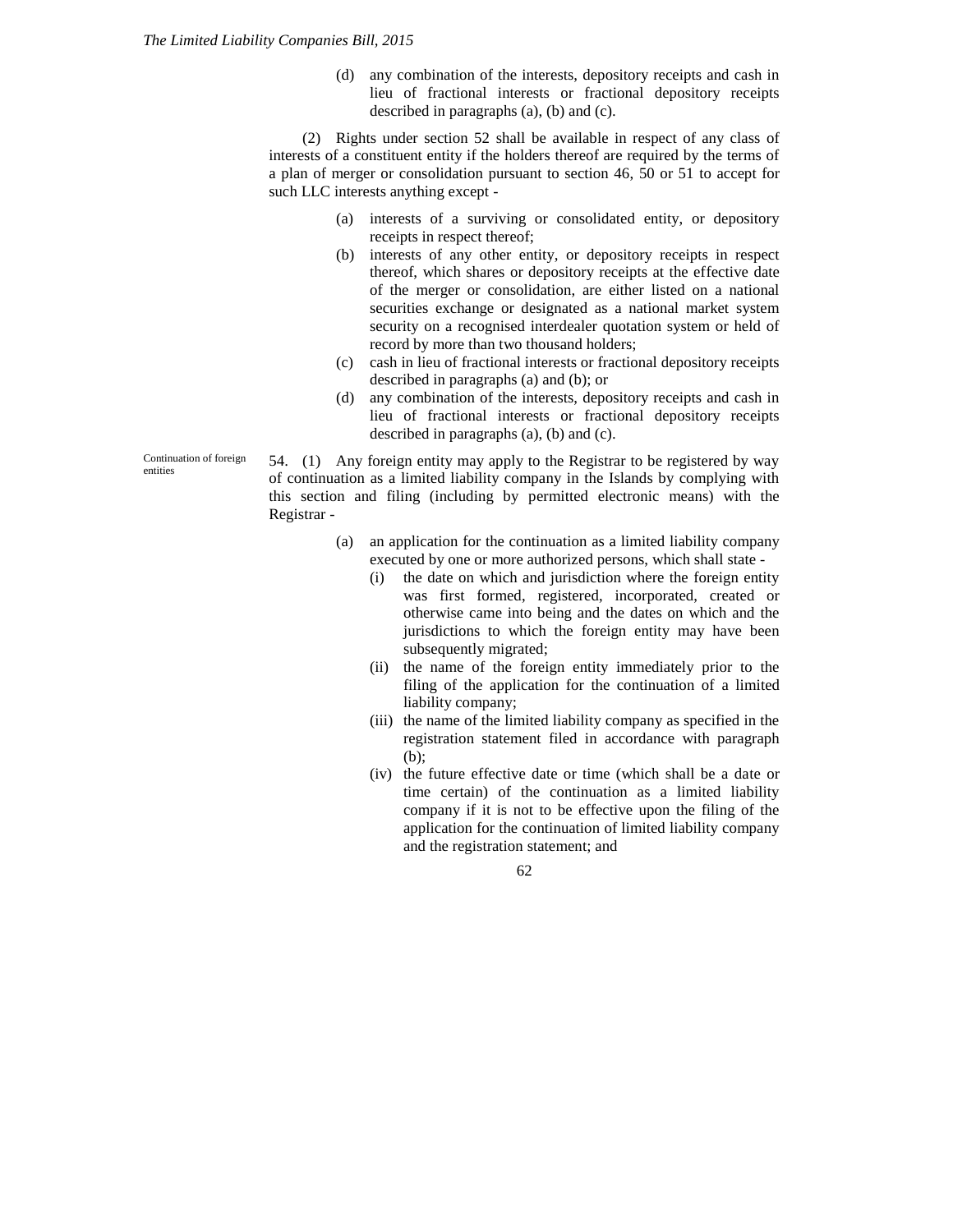- (v) the jurisdiction that constituted the principal place of business or central administration of the foreign entity, or any other equivalent thereto under applicable law, immediately prior to the filing of the application for continuation of a limited liability company; and
- (b) a registration statement that complies with section 5(2) that has been executed by one or more authorized persons.
- (2) The Registrar shall register an applicant if
	- (a) the applicant is formed, registered, incorporated or existing in a jurisdiction whose laws permit or do not prohibit the transfer of the applicant in the manner hereinafter provided in this Part (hereinafter in this section referred to as "a relevant jurisdiction");
	- (b) the applicant has paid to the Registrar a fee equal to the fee payable on the registration of a limited liability company under section  $5(2)$ ;
	- (c) the name of the applicant is acceptable to the Registrar;
	- (d) the applicant has filed (including by permitted electronic means) with the Registrar the documents described in subsection (1);
	- (e) no petition or other similar proceeding has been filed and remains outstanding or order made or resolution adopted to wind up or liquidate (or to take any analogous steps) the applicant in any jurisdiction;
	- (f) no receiver, trustee, liquidator or administrator or other similar person has been appointed in any jurisdiction and is acting in respect of the applicant, its affairs or its property or any part thereof;
	- (g) no scheme, order, compromise or other similar arrangement has been entered into or made in any jurisdiction whereby the rights of creditors of the applicant are and continue to be suspended or restricted;
	- (h) the applicant has confirmed that it is able to pay its debts as they fall due;
	- (i) the application for registration is *bona fide* and not intended to defraud existing creditors of the applicant;
	- (j) the applicant has delivered (including by permitted electronic means) to the Registrar an undertaking signed by an authorized person of the applicant that notice of the transfer has been or will be given within twenty-one days to the secured creditors of the applicant;
	- (k) any consent or approval to the transfer required by any contract or undertaking entered into or given by the applicant has been obtained, released or waived, as the case may be;

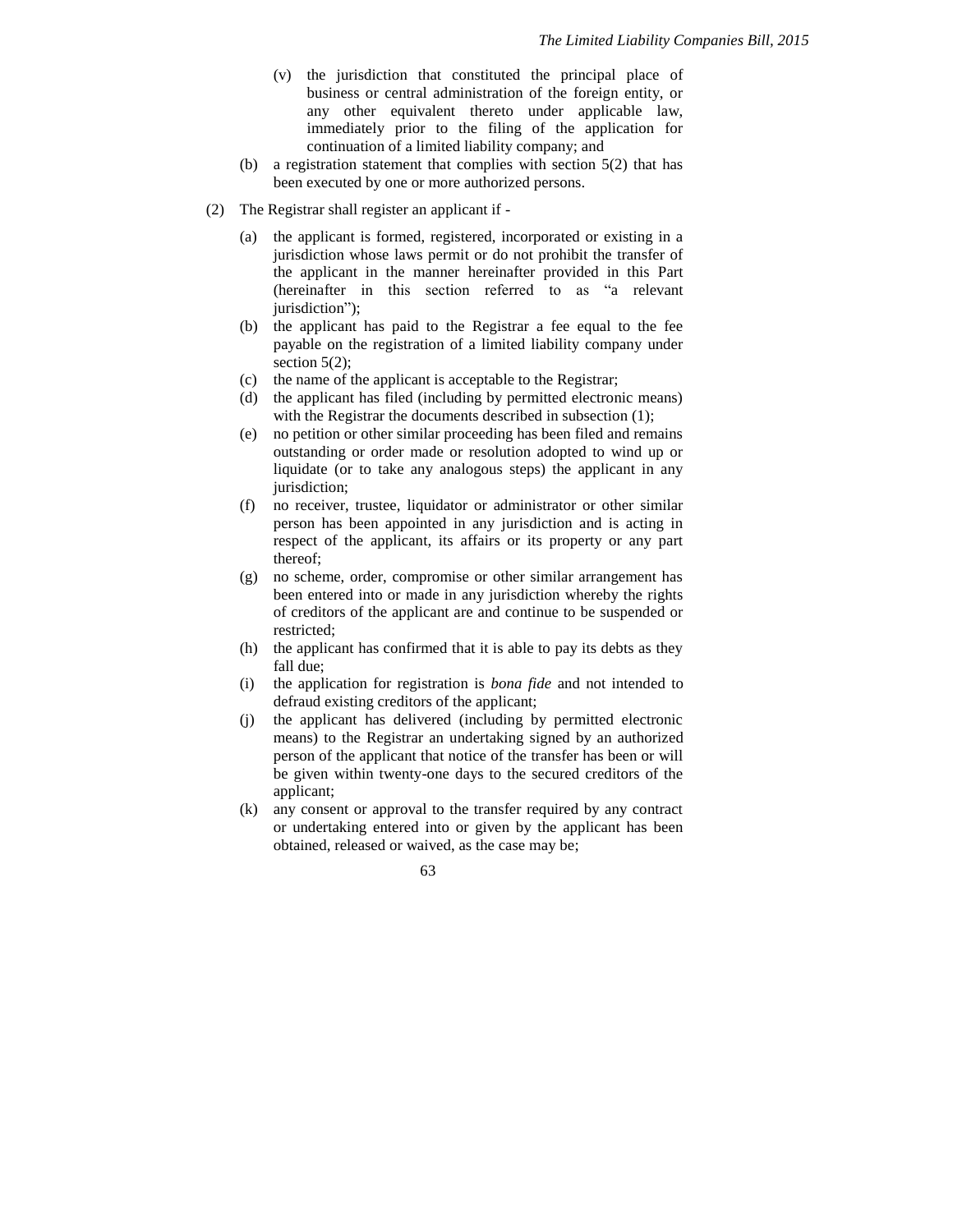- (l) the transfer is permitted by and has been approved in accordance with the charter documents of the applicant;
- (m) the applicant is formed, registered, incorporated or existing in a relevant jurisdiction and the laws of such relevant jurisdiction with respect to transfer have been or will be complied with;
- (n) the applicant is constituted in a form that has separate legal personality;
- (o) the applicant will, upon registration hereunder, cease to be formed, registered, incorporated or exist under the laws of the relevant jurisdiction;
- (p) the applicant, if it is (or will when registered by way of continuation be) prohibited from carrying on its business in or from within the Islands unless licensed or registered under any law, has applied for and obtained (or will, conditional upon its registration under this Law, be granted) the requisite licence or registration; and
- (q) the Registrar is not aware of any other reason why it would be against the public interest to register the applicant.

(3) Subsections  $(2)(e)$ ,  $(f)$ ,  $(g)$ ,  $(h)$ ,  $(i)$ ,  $(k)$ ,  $(l)$ ,  $(m)$ ,  $(n)$  and  $(o)$  shall be satisfied by filing with the Registrar a voluntary declaration or affidavit of an authorized person of the applicant to the effect that, having made due enquiry, the authorized person is of the opinion that the requirements of those paragraphs have been met, and which declaration or affidavit shall include a statement of the assets and liabilities of the applicant made up to the latest practicable date before making the declaration or affidavit and in determining whether subsection 2(p) has been satisfied, the Registrar may have regard to -

- (a) a voluntary declaration or affidavit of an authorized person of the applicant to the effect that, having made due enquiry, the authorized person is of the opinion that the requirements of subsection 2(p) have been met or do not apply; and
- (b) such other matters as the Registrar may consider appropriate.

(4) Upon registration of an applicant under this Part, the Registrar shall issue a certificate under the Registrar's hand and seal of office that the applicant is registered by way of continuation as a limited liability company and specifying the date of such registration, and section 5(4) shall apply *mutatis mutandis* with respect to such certificate.

(5) The Registrar shall enter in the Register the date of registration of the applicant and may enter such other matters as the Registrar considers appropriate pursuant to section 4(2).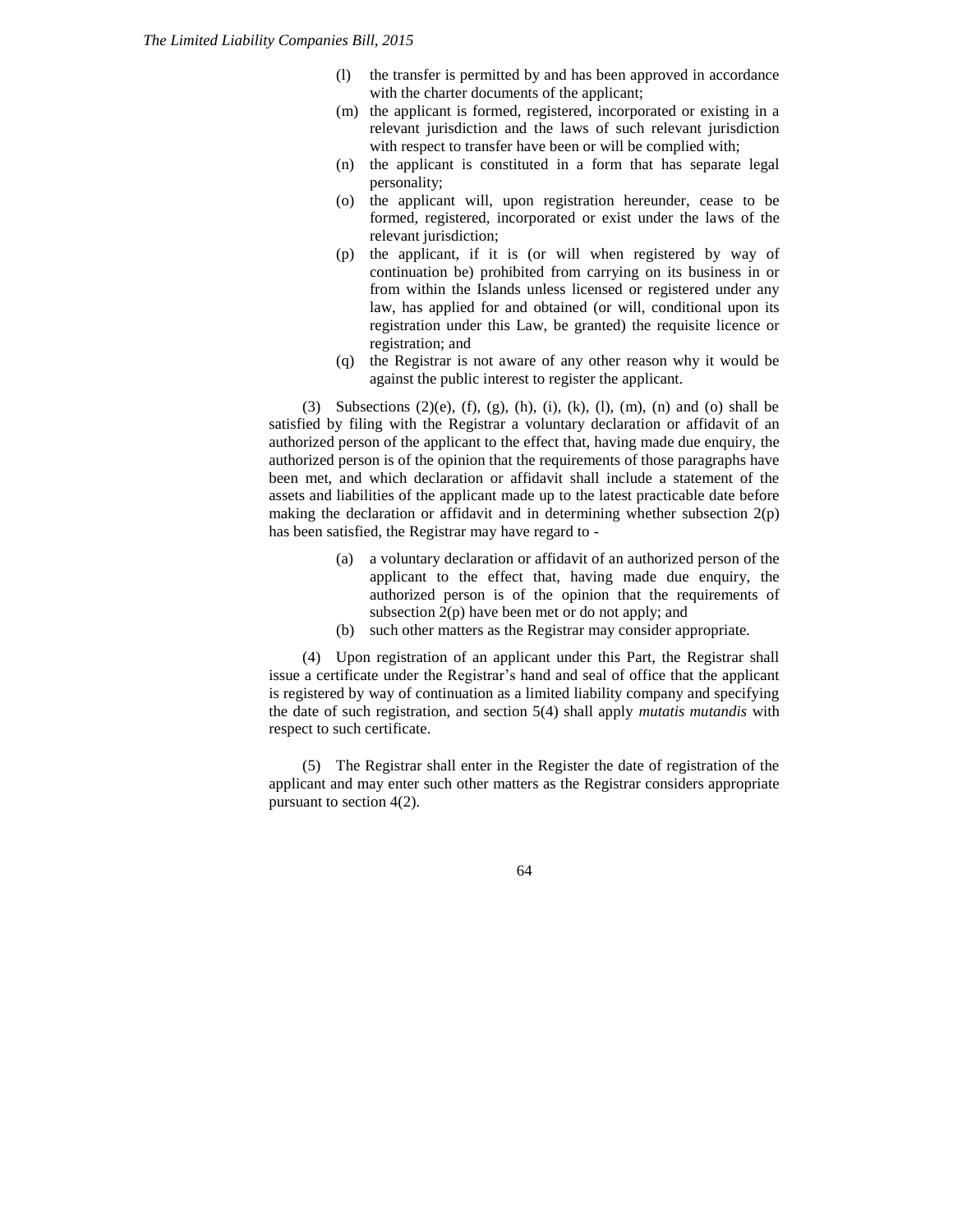(6) From the date of registration of the applicant it shall continue as a limited liability company for all purposes as if incorporated and registered as a limited liability company under and subject to this Law the provisions of which shall apply to the applicant and to persons and matters associated therewith as if the applicant were so incorporated and registered and -

- (a) the applicant shall have, but without limitation to the generality of the foregoing -
	- (i) the capacity to perform all the functions of a limited liability company;
	- (ii) the capacity to sue and to be sued and to defend legal proceedings in its name;
	- (iii) perpetual succession; and
	- (iv) the power to acquire, hold and dispose of property; and
- (b) the members of the limited liability company shall have such liability to contribute to the assets of the limited liability company in the event of its being wound up under this Law as is provided under this Law,

and in connection with a continuation under this subsection, rights or securities of, or interests in, the foreign entity that is to be continued as a limited liability company may be exchanged for or converted into cash, property, rights or securities of, or interests in, such limited liability company or, in addition to or in lieu thereof, may be exchanged for or converted into cash, property, rights or securities of, or interests in, another limited liability company or other entity.

- (7) This section shall not operate
	- (a) to create a new legal entity;
	- (b) to prejudice or affect the identity or continuity of the applicant as previously constituted;
	- (c) to affect the property of the applicant;
	- (d) to affect any appointment made, resolution passed, vote cast, consent granted or any other act or thing done in relation to the applicant pursuant to a power conferred by any of the charter documents of the applicant or by the laws of the jurisdiction under which the applicant was previously formed, registered, incorporated or existing;
	- (e) except to the extent provided by or pursuant to this Law, to affect the rights, powers, authorities, functions and liabilities or obligations of the applicant or any other person incurred prior to its continuation as a limited liability company in the Islands, or the personal liability of any person therefore; or
	- (f) to render defective any legal proceedings by or against the applicant and any legal proceedings that could have been

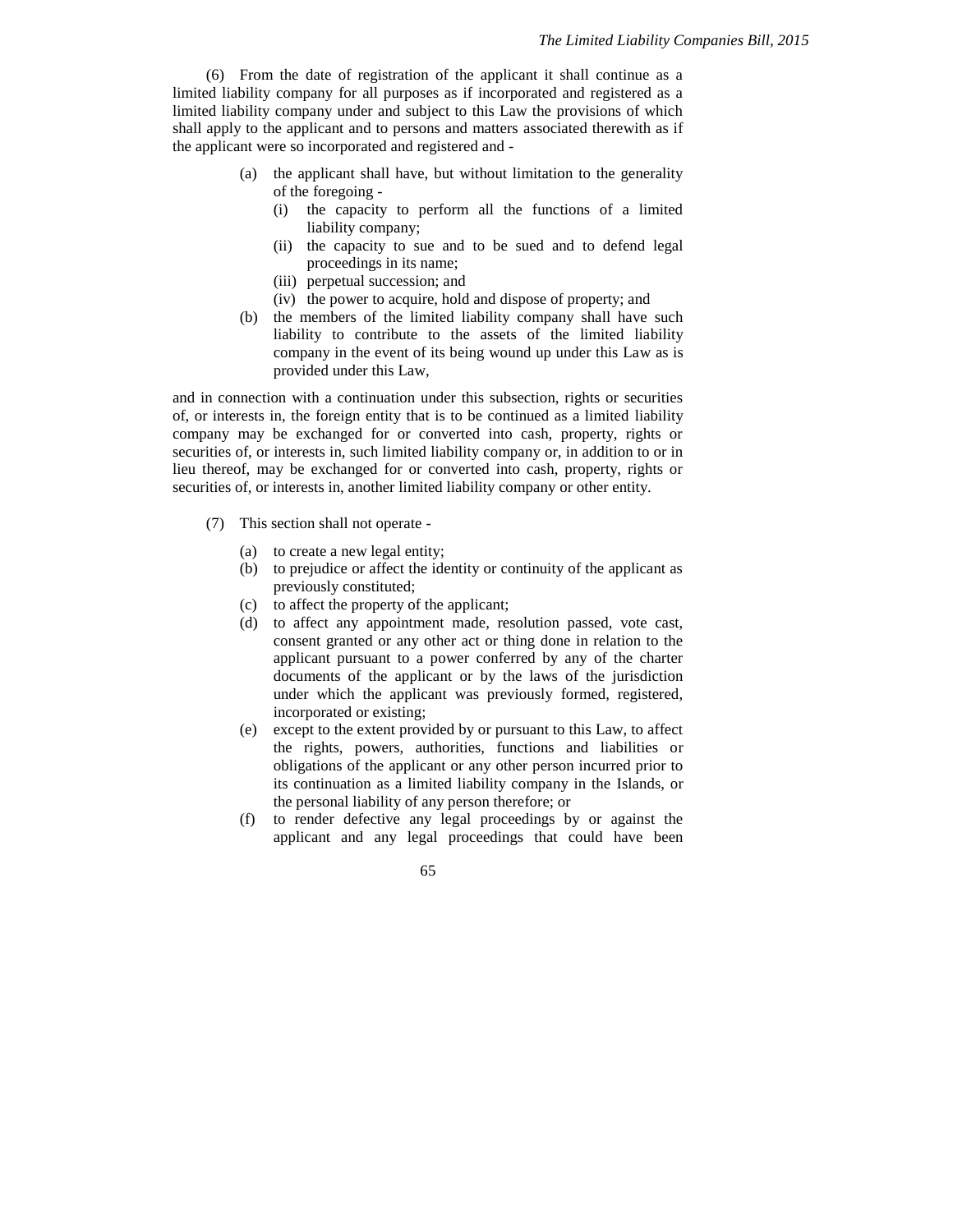continued or commenced by or against the applicant before its registration hereunder may, notwithstanding the registration, be continued or commenced by or against the applicant after registration.

(8) An applicant shall, within ninety days of registration make such amendments, alterations, modifications, variations, deletions and additions (in this section referred to as "changes"), if any, to its charter documents as are necessary to ensure that they comply with the requirements of this Law as they relate to a limited liability company.

(9) The Registrar shall forthwith give notice in the Gazette of the registration of an applicant under this Part, the jurisdiction under whose laws the applicant was previously incorporated, registered or existing and the previous name of the applicant if different from the current name.

(10) A person who makes a declaration or affidavit under subsection (3) without reasonable grounds therefor commits an offence and is liable on summary conviction to a fine of fifteen thousand dollars or to imprisonment for a term of five years, or both.

55. (1) A limited liability company registered under this Law, which proposes to be registered by way of continuation as a foreign entity under the laws of any jurisdiction outside the Islands (hereinafter called a "transfer applicant") may apply to the Registrar to be deregistered in the Islands. Deregistration of limited liability companies

- (2) The Registrar shall so deregister a transfer applicant if
	- (a) the transfer applicant proposes to be registered by way of continuation in a jurisdiction which permits or does not prohibit the transfer of the transfer applicant in the manner provided in this section (hereinafter in this section referred to as "a relevant jurisdiction");
	- (b) the transfer applicant has paid to the Registrar on or before the date of and in respect of the application a fee equal to three times the annual fee that would have been payable pursuant to section 57(1) in the January immediately preceding the application for deregistration by the transfer applicant;
	- (c) the transfer applicant has filed (including by permitted electronic means) with the Registrar notice of any proposed change in its name and of its proposed registered office or equivalent (and of its proposed agent for service of process, if applicable) in the relevant jurisdiction;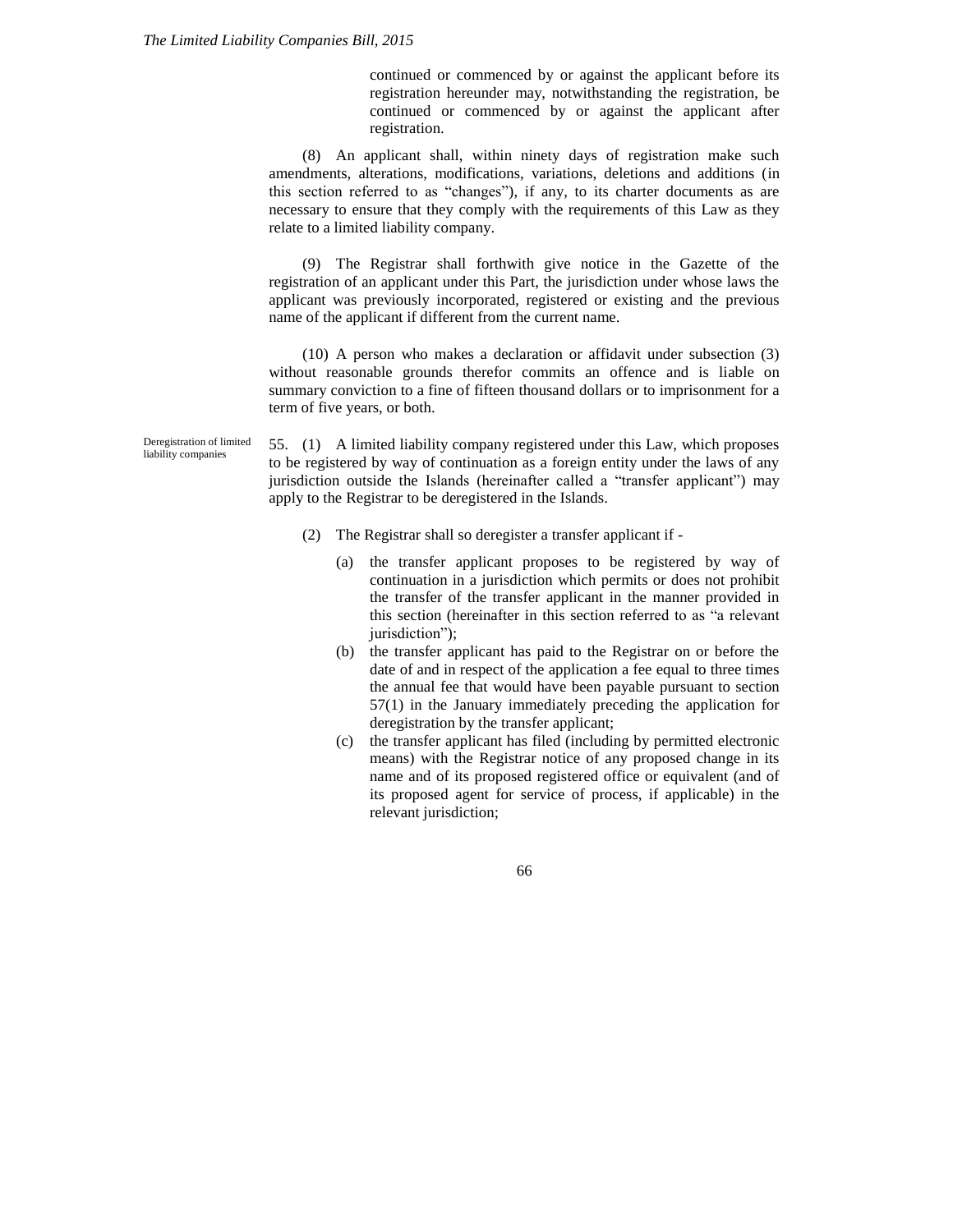- (d) no petition or other similar proceeding has been filed and remains outstanding or order made or resolution adopted to wind up or liquidate the transfer applicant in any jurisdiction;
- (e) no receiver, liquidator, trustee in bankruptcy, administrator or other similar person has been appointed in any jurisdiction and is acting in respect of the transfer applicant, its affairs or its property or any part thereof;
- (f) no scheme, order, compromise or other similar arrangement has been entered into or made whereby the rights of creditors of the transfer applicant are and continue to be suspended or restricted;
- (g) the transfer applicant is able to pay its debts as they fall due;
- (h) the application for deregistration is *bona fide* and not intended to defraud creditors of the transfer applicant;
- (i) the transfer applicant has delivered (including by permitted electronic means) to the Registrar an undertaking signed by an authorized person on behalf of the limited liability company that notice of the transfer has been or will be given within twenty-one days to the secured creditors of the transfer applicant, if any;
- (j) any consent or approval to the transfer required by any contract or undertaking entered into or given by the transfer applicant has been obtained, released or waived, as the case may be;
- (k) the transfer is permitted by and has been approved in accordance with the LLC agreement of the transfer applicant;
- (l) the laws of the relevant jurisdiction with respect to transfer have been or will be complied with;
- (m) the transfer applicant, if licensed or registered with the Authority under any of the regulatory laws in force in the Islands or previously licensed or registered with the Authority and that licence or registration was suspended or revoked and not reinstated, has obtained the consent of the Authority;
- (n) the transfer applicant will upon registration under the laws of the relevant jurisdiction continue as a foreign entity; and
- (o) the transfer applicant is in good standing with the Registrar, all outstanding fees due to the Registrar in relation to the transfer applicant are paid and the Registrar is not aware of any other reason why it would be against the public interest to deregister the transfer applicant.

(3) Subsection  $(2)(a)$ ,  $(d)$ ,  $(e)$ ,  $(f)$ ,  $(g)$ ,  $(h)$ ,  $(i)$ ,  $(k)$ ,  $(l)$ ,  $(m)$  and  $(n)$  shall be satisfied by filing with the Registrar a voluntary declaration or affidavit of an authorized signatory of the applicant to the effect that, having made due enquiry, the authorized signatory is of the opinion that the requirements of those paragraphs have been met and which declaration or affidavit shall include a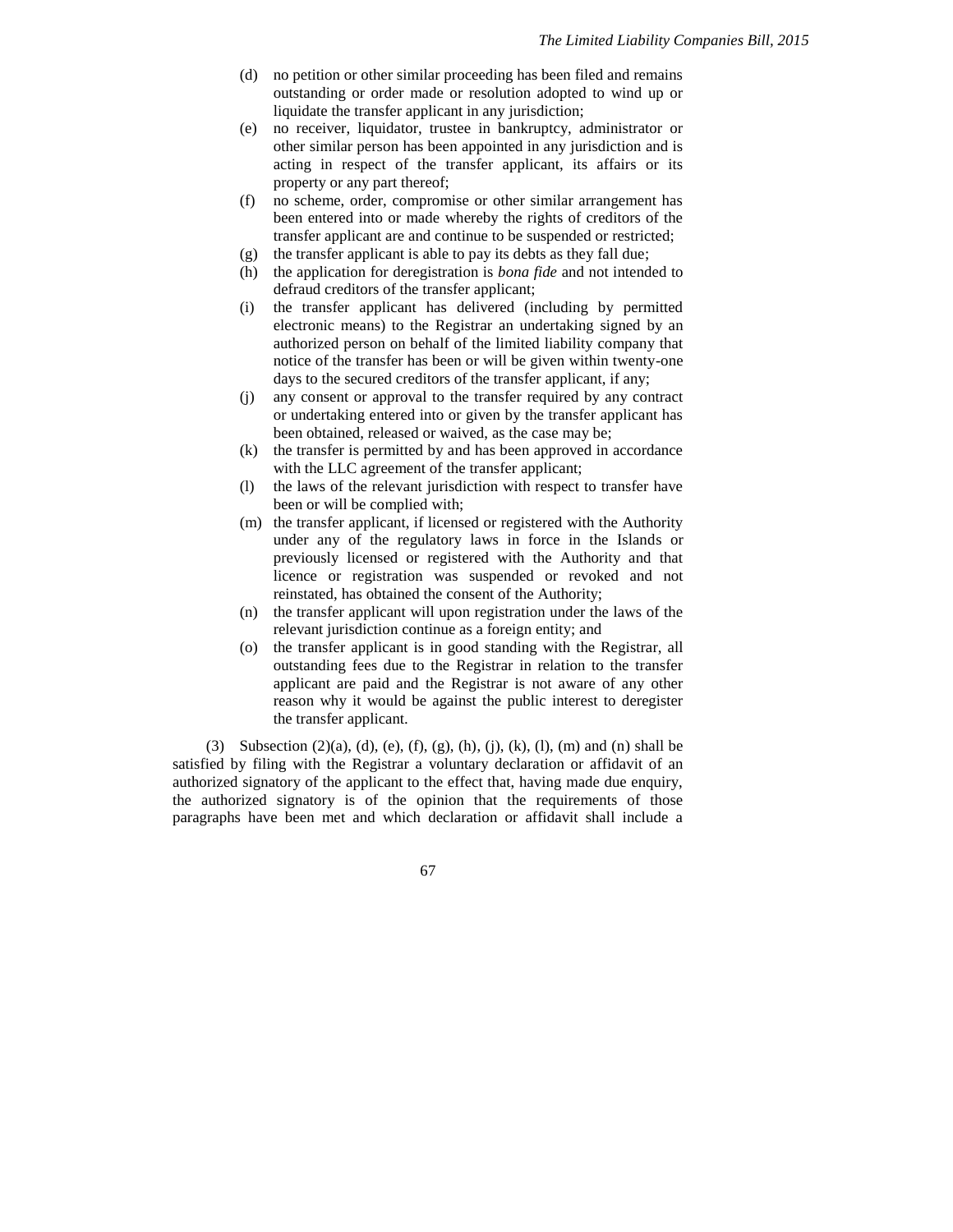statement of the assets and liabilities of the transfer applicant made up to the latest practicable date before the making of the declaration or affidavit.

(4) Upon deregistration of a transfer applicant under this Part, the Registrar shall issue a certificate under the Registrar's hand and seal of office that the transfer applicant has been deregistered as a limited liability company and specifying the date of such deregistration.

(5) The Registrar shall enter in the Register the date of deregistration of the transfer applicant.

(6) From the commencement of the date of deregistration the transfer applicant shall cease to be a limited liability company for all purposes under this Law and shall continue as a foreign entity under the laws of the relevant jurisdiction except that this subsection shall not operate -

- (a) to create a new legal entity;
- (b) to prejudice or affect the identity or continuity of the transfer applicant as previously constituted;
- (c) to affect the property of the transfer applicant;
- (d) to affect any appointment made, resolution passed or any other act or thing done in relation to the transfer applicant pursuant to a power conferred by the LLC agreement of the transfer applicant or by the laws of the Islands;
- (e) except to the extent provided by or pursuant to this Law, to affect the rights, powers, authorities, functions and liabilities or obligations of the transfer applicant or any other person; or
- (f) to render defective any legal proceedings by or against the transfer applicant, and any legal proceedings that could have been continued or commenced by or against the transfer applicant before its deregistration hereunder may, notwithstanding the deregistration, be continued or commenced by or against the transfer applicant after deregistration.

(7) The Registrar shall forthwith give notice in the Gazette of the deregistration of a transfer applicant under this Part, the jurisdiction under the laws of which the transfer applicant has been registered by way of continuation and name of the transfer applicant, if changed.

(8) A person who makes a declaration or affidavit under subsection (3) without reasonable grounds therefor commits an offence and is liable on summary conviction to a fine of fifteen thousand dollars or to imprisonment for a term of five years, or both.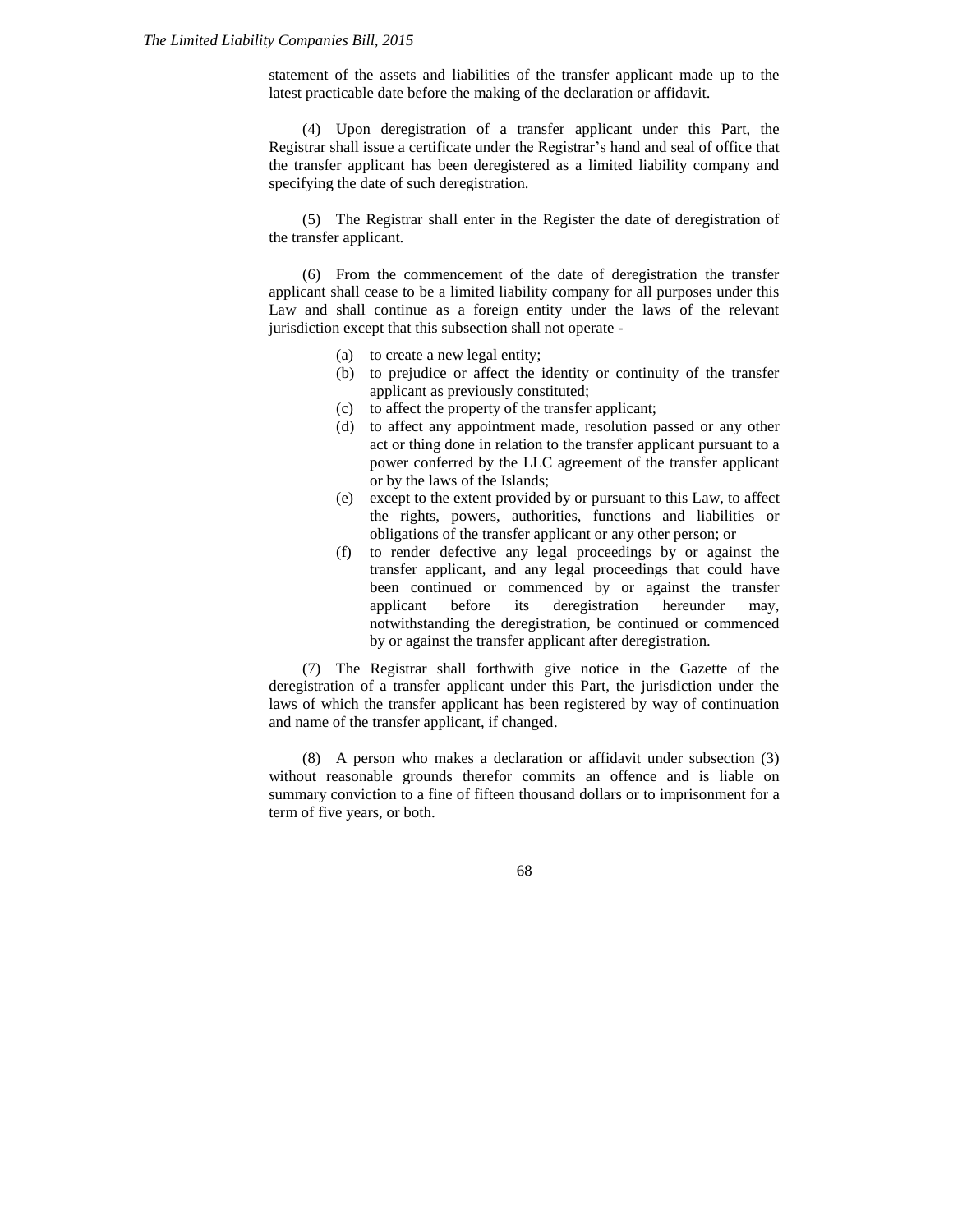56. (1) Subject to this section, an exempted company (for the purposes of this section, a "conversion applicant") may be reregistered as a limited liability company if -

Conversion of an exempted company to a limited liability company

- (a) the conversion applicant passes a special resolution that it should be so reregistered;
- (b) an application for reregistration is delivered (including by permitted electronic means) to the Registrar together with the necessary documents; and
- (c) the exempted company is not a segregated portfolio company.

(2) The special resolution shall adopt a registration statement of a limited liability company and an LLC agreement in conformity with the requirements of this Law to take effect upon registration of the conversion.

(3) The application shall be signed by a director or authorized person of the conversion applicant, and accompanied by a copy of the registration statement for the conversion applicant as a limited liability company.

(4) The conversion application shall be accompanied by a reregistration fee equal to the fee payable on the registration of a limited liability company pursuant to section 57(1).

(5) If, on an application under this section, the Registrar is satisfied that a conversion applicant may be reregistered under this section as a limited liability company, the Registrar shall -

- (a) retain (in such form as the Registrar may determine) the application and other documents delivered to the Registrar under this section;
- (b) issue to the conversion applicant a certificate of reregistration stating that the conversion applicant has been reregistered as a limited liability company; and
- (c) enter such details in the Register in respect of the limited liability company's reregistration as the Registrar considers appropriate.

(6) Subject to subsection (7), upon the issue to a limited liability company of a certificate of reregistration under this section -

- (a) the conversion applicant, by virtue of the issue of that certificate, becomes a limited liability company;
- (b) the LLC agreement adopted in the special resolution shall take effect accordingly and the conversion applicant shall cease to be registered as an exempted company (and the register of exempted companies shall be updated accordingly) and the memorandum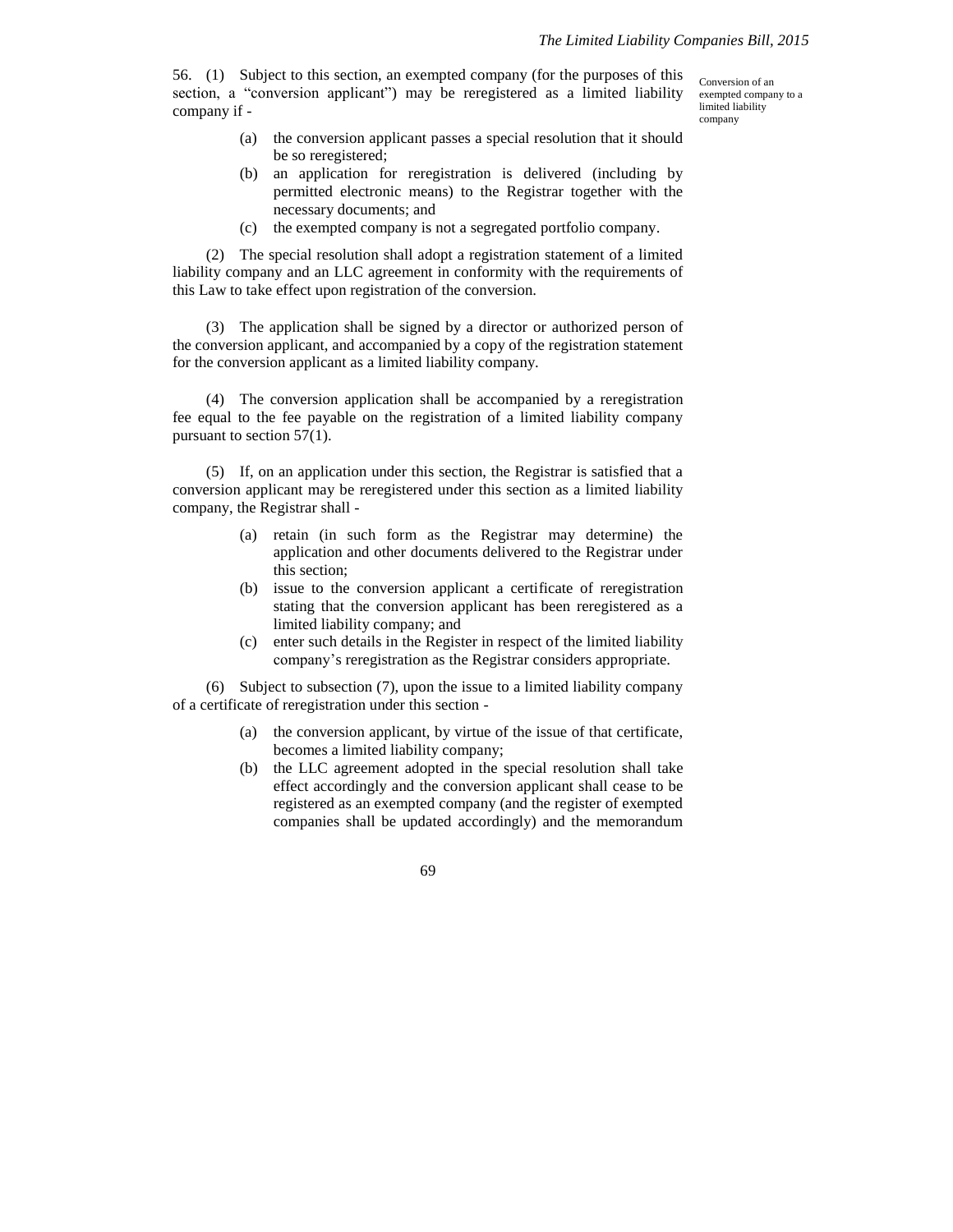and articles of association of the conversion applicant shall cease to have effect accordingly; and

- (c) any tax undertaking given to the conversion applicant pursuant to section 6 of the Tax Concessions Law (2011 Revision) shall not apply with respect to any date subsequent to the reregistration and the limited liability company may apply to the Cabinet for an undertaking pursuant to section 58 of this Law.
- (7) Subsection (6) shall not operate
	- (a) to create a new legal entity;
	- (b) to prejudice or affect the identity or continuity of the conversion applicant;
	- (c) to affect the property of the conversion applicant;
	- (d) to affect any appointment made, resolution passed or any other act or thing done in relation to the conversion applicant pursuant to a power conferred by the memorandum and the articles of association of the conversion applicant or by the laws of the Islands;
	- (e) except to the extent provided by or pursuant to subsection (6)(b) to affect the rights, powers, authorities, functions and liabilities or obligations of the conversion applicant or any other person; or
	- (f) to render defective any legal proceedings by or against the conversion applicant, and legal proceedings that could have been continued or commenced by or against the conversion applicant before its reregistration hereunder may, notwithstanding the reregistration, be continued or commenced by or against the conversion applicant after reregistration.

(8) A certificate of reregistration issued under this section is conclusive evidence that -

- (a) the requirements of this Law in respect of registration and of matters precedent and incidental thereto have been complied with; and
- (b) the conversion applicant is a limited liability company.

#### PART 11 MISCELLANEOUS

57. (1) A limited liability company shall, in January in every year file (including by permitted electronic means) with the Registrar a return signed by or on behalf of the limited liability company certifying that it has, during the calendar year, complied with the provisions of this Law and pay to the Registrar the prescribed annual fee.

Annual returns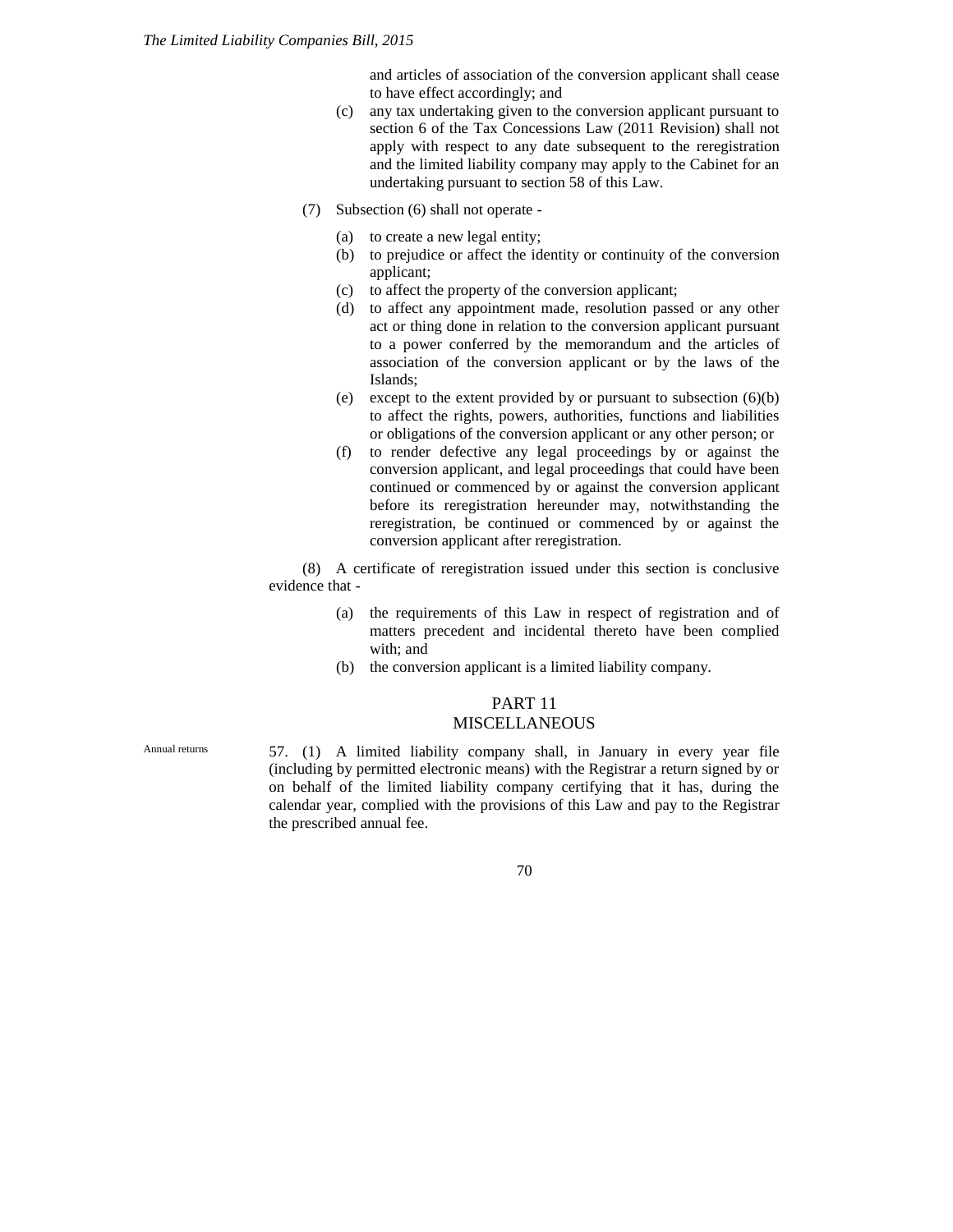(2) A limited liability company that defaults in submitting its annual return or fee specified in subsection (1) shall incur a penalty of -

- (a) 33.33% of the annual fee specified in subsection (1) if the return is submitted or the fee and penalty are paid between 1 April and 30 June;
- (b) 66.67% of the annual fee specified in subsection (1) if the return is submitted or the fee and penalty are paid between 1 July and 30 September; and
- (c) 100% of the annual fee specified in subsection (1) if the return is submitted and the fee and penalty are paid between 1 October and 31 December.

(3) A limited liability company which fails to comply with subsection (1) shall, subject to subsection (4), be deemed to be a defunct company and dealt with as such under section 40 but without prejudice to it being registered again as though it were being registered for the first time.

(4) Before taking action under subsection (3), the Registrar shall give six months' prior written notice to the defaulting limited liability company at its registered office in the Islands and, if the default is made good (including, without limitation, with respect to any penalties due under subsection (2)) before the expiry of such notice, subsections (1) and (2) shall be deemed to have been complied with.

Tax undertaking

58. (1) The Cabinet may on application give an undertaking in respect of a limited liability company that no law which is hereafter enacted in the Islands imposing any tax to be levied on profits or income or gains or appreciations shall apply to that limited liability company or to any member thereof in respect of the operations or assets of that limited liability company or membership interest of any member therein.

(2) Any undertaking given under subsection (1) may provide, in addition, that the aforesaid taxes and any tax in the nature of estate duty or inheritance tax shall not be payable in respect of the obligations of the limited liability company or the interests of members therein.

(3) An undertaking given under subsection (1) or (2) may be for a period not exceeding fifty years from the date of the approval of the application and may be in such form as the Cabinet may determine.

59. Where in this Law a filing is to be made with the Registrar, including by permitted electronic means, then such filing may be made either -

(a) by making the filing at the offices of the Registrar; or

71

Filings by electronic means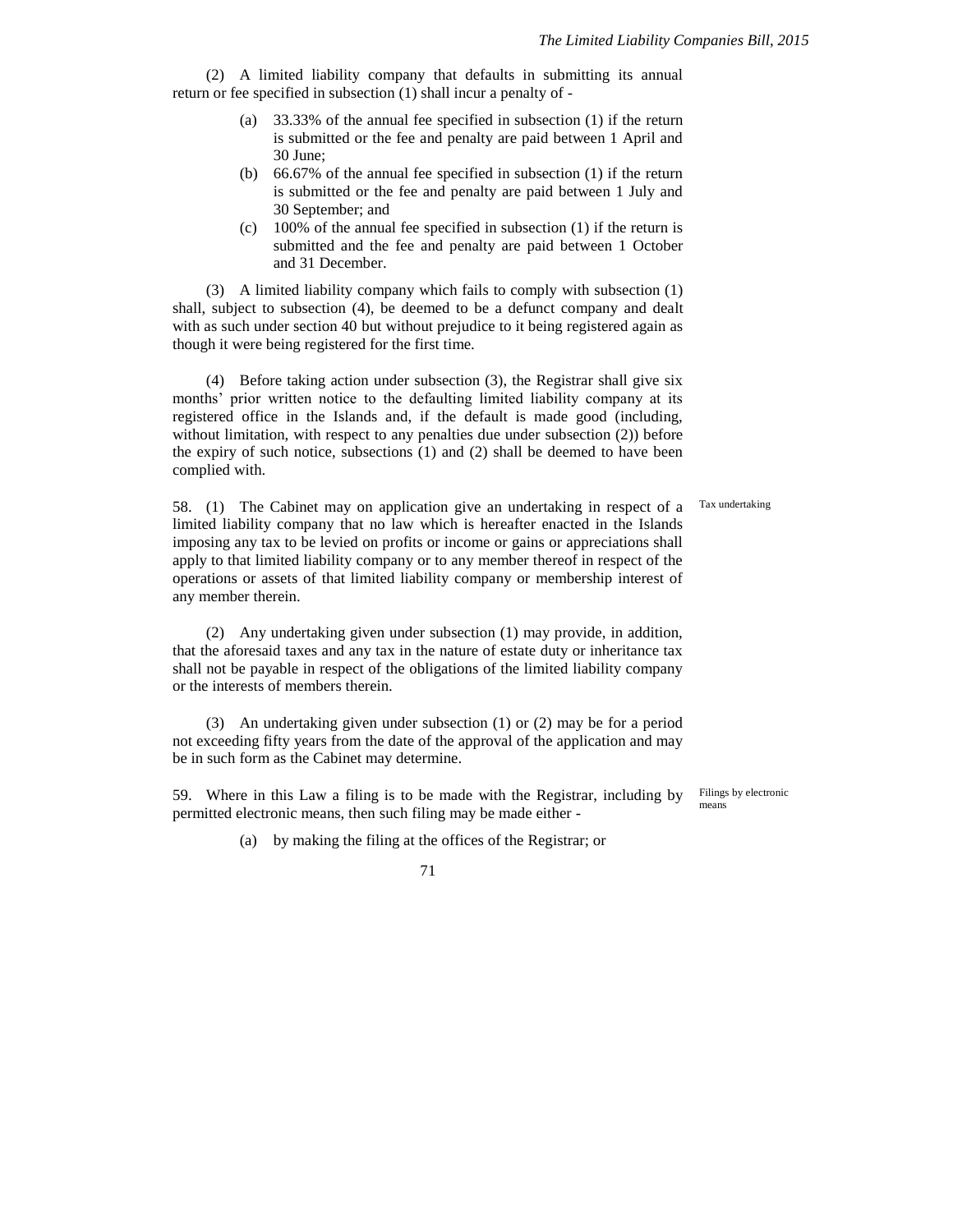(b) by making the filing with the Registrar by permitted electronic means.

Application of other Cayman Islands laws 60. Unless the context otherwise requires, and except in so far as inconsistent with the express provisions of this Law or the nature of a limited liability company -

- (a) references in other Laws of the Islands (other than for the Companies Law, except to the extent expressly provided otherwise in this Law) to a Cayman Islands "company" or to a "company formed under the Companies Law (2013 Revision)" or to a company "registered under the Companies Law" (or other similar reference to a company and the Companies Law) shall include a limited liability company formed or registered under this Law;
- (b) references to a "share" of such a company shall be deemed to include an LLC interest;
- (c) references to a "shareholder" of such a company shall be deemed to include a member of a limited liability company; and
- (d) references to a "director" of such a company shall be deemed to include references to a manager of the limited liability company.

61. (1) A limited liability company shall maintain at its registered office or at any other place within or outside the Islands, a register of its members which shall contain the name and address of each person who is a member of the limited liability company, the date on which such person became a member and the date on which such person ceased to be a member, the time and date of receipt of any notices pursuant to section  $11(5)$ , and such register shall be updated within twenty-one days of any change in the particulars therein.

(2) Where the register of members is kept at a place other than the registered office of the limited liability company, the limited liability company shall maintain or cause to be maintained at the registered office of the limited liability company a record of the address at which the register of members is maintained, which record shall be updated within twenty-one days of the date of any change in the particulars therein.

(3) Subject to subsection (5), the register of members and the record of the address at which the register of members is maintained shall be open to inspection only by such persons -

- (a) as are expressly provided for in an LLC agreement; and
- (b) as otherwise permitted by the manager.

(4) The register of members shall be prima facie evidence of the matters which are directed by this Law to be inserted therein.

72

Register of members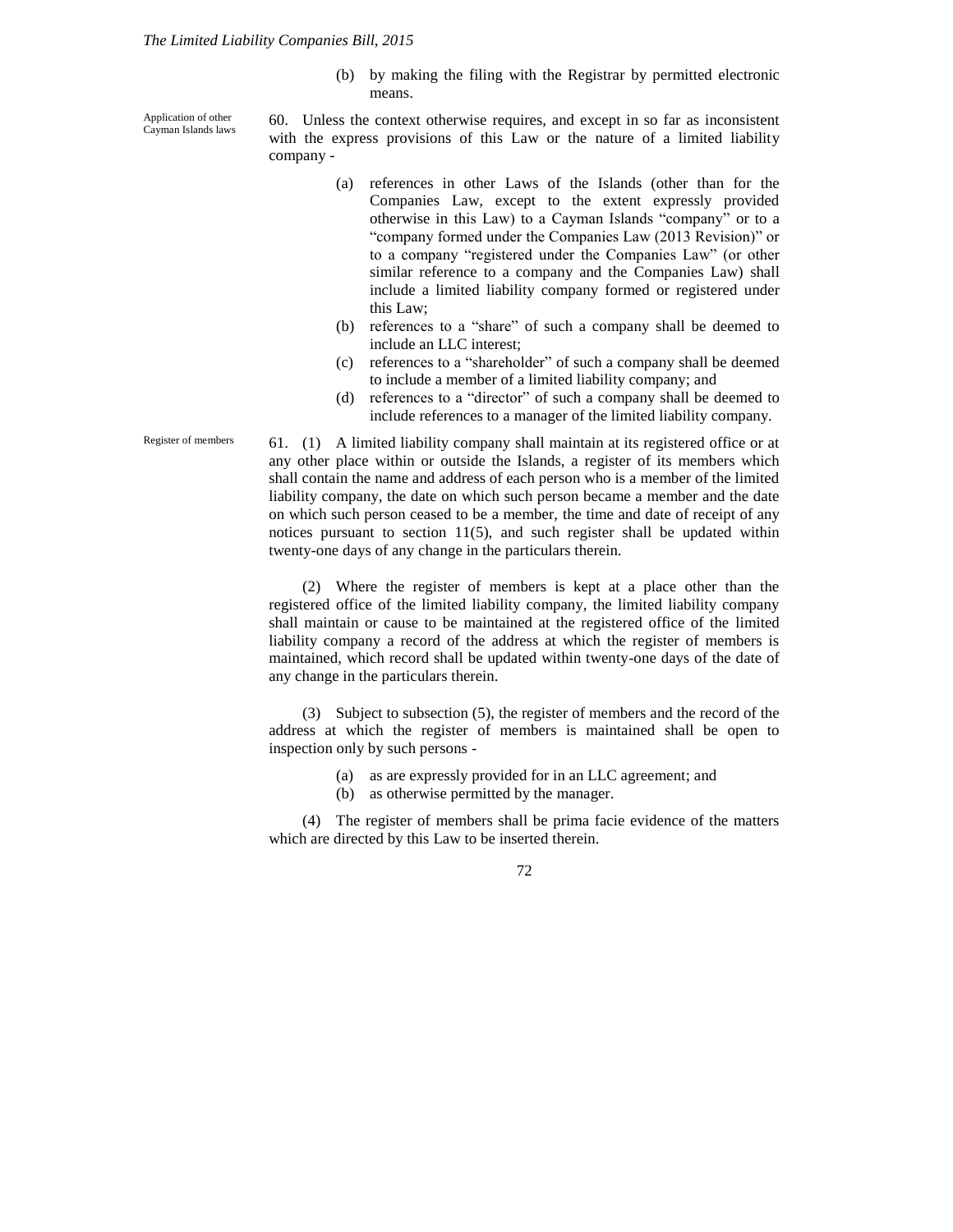(5) Where the register of members is kept at a place other than the registered office of the limited liability company, the limited liability company shall make available at the registered office, in electronic form or any other medium, the register of members upon service of an order or notice by the Tax Information Authority pursuant to the Tax Information Authority Law (2014 Revision).

(6) A limited liability company making default in complying with this section shall incur a penalty of five thousand dollars which penalty shall be a debt due to the Registrar.

62. (1) A limited liability company shall maintain a register of its managers and a register of mortgages and charges in a similar manner to an exempted company incorporated or registered under the Companies Law in respect of its register of directors and officers and its register of mortgages and charges.

(2) A register of managers shall contain the name and address of each manager.

(3) Except as otherwise provided in this Law, the provisions of the Companies Law with respect to such registers in respect of an exempted company shall apply, *mutatis mutandis*, to the corresponding registers to be maintained by a limited liability company including, without limitation, provisions as to -

- (a) the nature of the information to be included in such registers;
- (b) access to such registers by members, creditors or any other persons;
- (c) where, by whom and in what manner the registers may be maintained (including branch registers);
- (d) the filing (including by permitted electronic means) of the relevant register with the Registrar and any filing fees (and penalty fees for late filing) in respect of that register; and
- (e) any other penalty fees payable for failing to maintain the relevant register in the required manner.

Accounts and Records

63. (1) Every limited liability company shall cause to be kept proper books of account including, where applicable, material underlying documentation including contracts and invoices, with respect to -

- (a) all sums of money received and expended by the limited liability company and matters in respect of which the receipt and expenditure takes place;
- (b) all sales and purchases of goods by the limited liability company; and
- (c) the assets and liabilities of the limited liability company.

73

Register of managers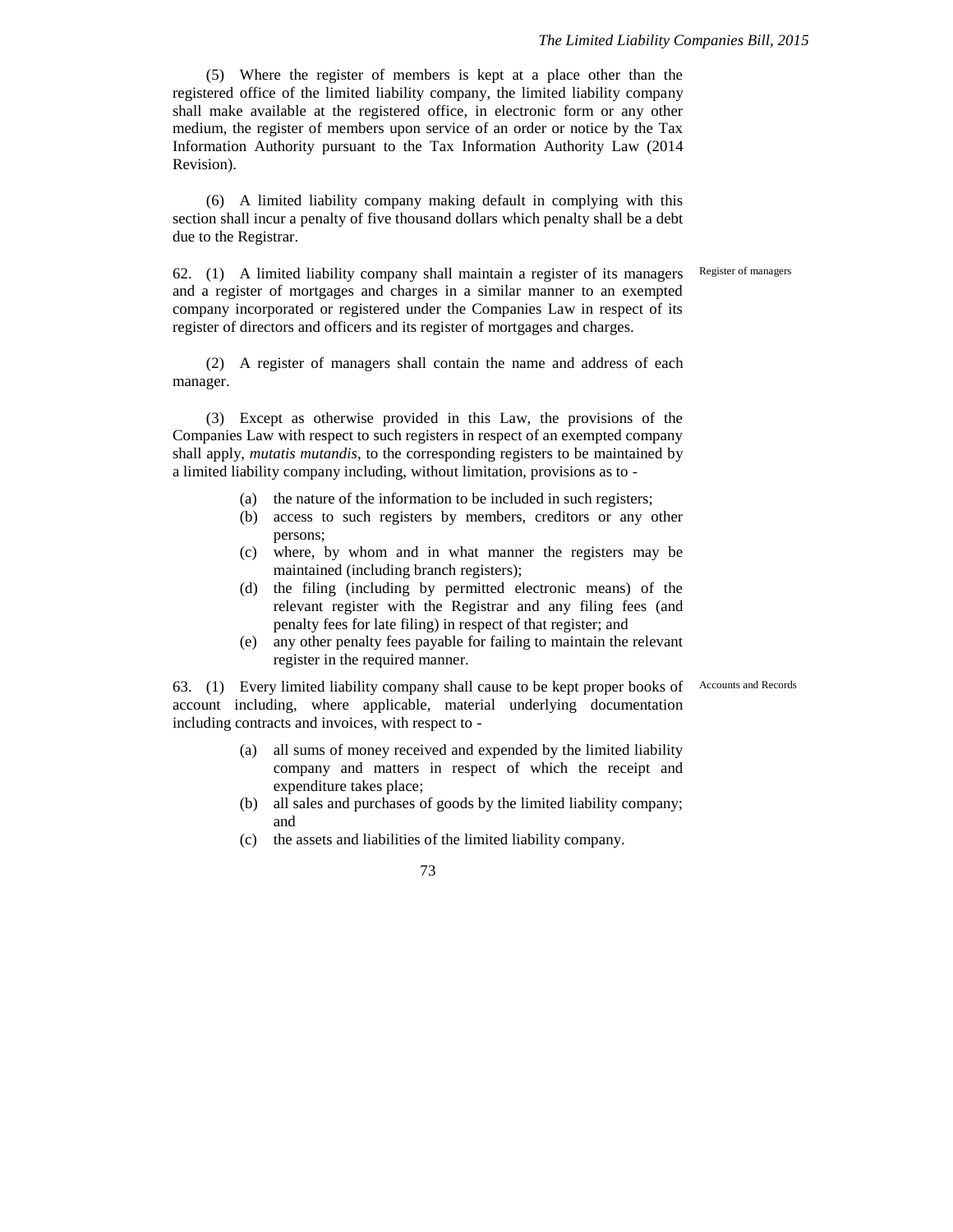(2) For the purposes of subsection (1), proper books of account shall not be deemed to be kept if there are not kept such books as are necessary to give a true and fair view of the business and financial condition of the limited liability company and to explain its transactions.

(3) Every limited liability company shall maintain or cause to be maintained in any country or territory, a record of the amount and date of the contribution of each member and the amount and date of any payment representing a distribution or, otherwise, a return of the whole or any part of the contribution of any member, which records shall be updated within twenty-one days of the date of any change in particulars.

(4) Where the limited liability company causes the books of account described in subsection (1) or records described in subsection (3) to be kept at any place other than at the registered office of the limited liability company or at any other place within the Islands, the limited liability company shall, upon service of an order or notice by the Tax Information Authority pursuant to the Tax Information Authority Law (2014 Revision), cause to make available, in electronic form or any other medium, at its registered office copies of its books of account or records, or any part or parts thereof, as are specified in such order or notice.

(5) A limited liability company shall cause all books of account required to be kept under subsection (1) to be retained for a minimum period of five years from the date on which they are prepared.

(6) A limited liability company that contravenes subsection (1) or (5) shall be subject to a penalty of five thousand dollars, which penalty shall be a debt due to the Registrar.

64. A person who has executed the LLC agreement of a limited liability company or who is named or otherwise identified (including as a class) in that LLC agreement shall not be deemed to be or otherwise construed as a member of that limited liability company - (a) if that person has executed the LLC agreement solely in order to Agreement as to benefits

- take the benefit of a provision of, or assume an obligation under, the LLC agreement otherwise than as a member; or
- (b) where, on proper construction of the LLC agreement, the parties did not intend that person to be a member of that limited liability company.
- 65. Notwithstanding any provision of this Law which prescribes a specific *per diem* penalty in respect of a default under this Law, in any case where -*Per diem* penalty cap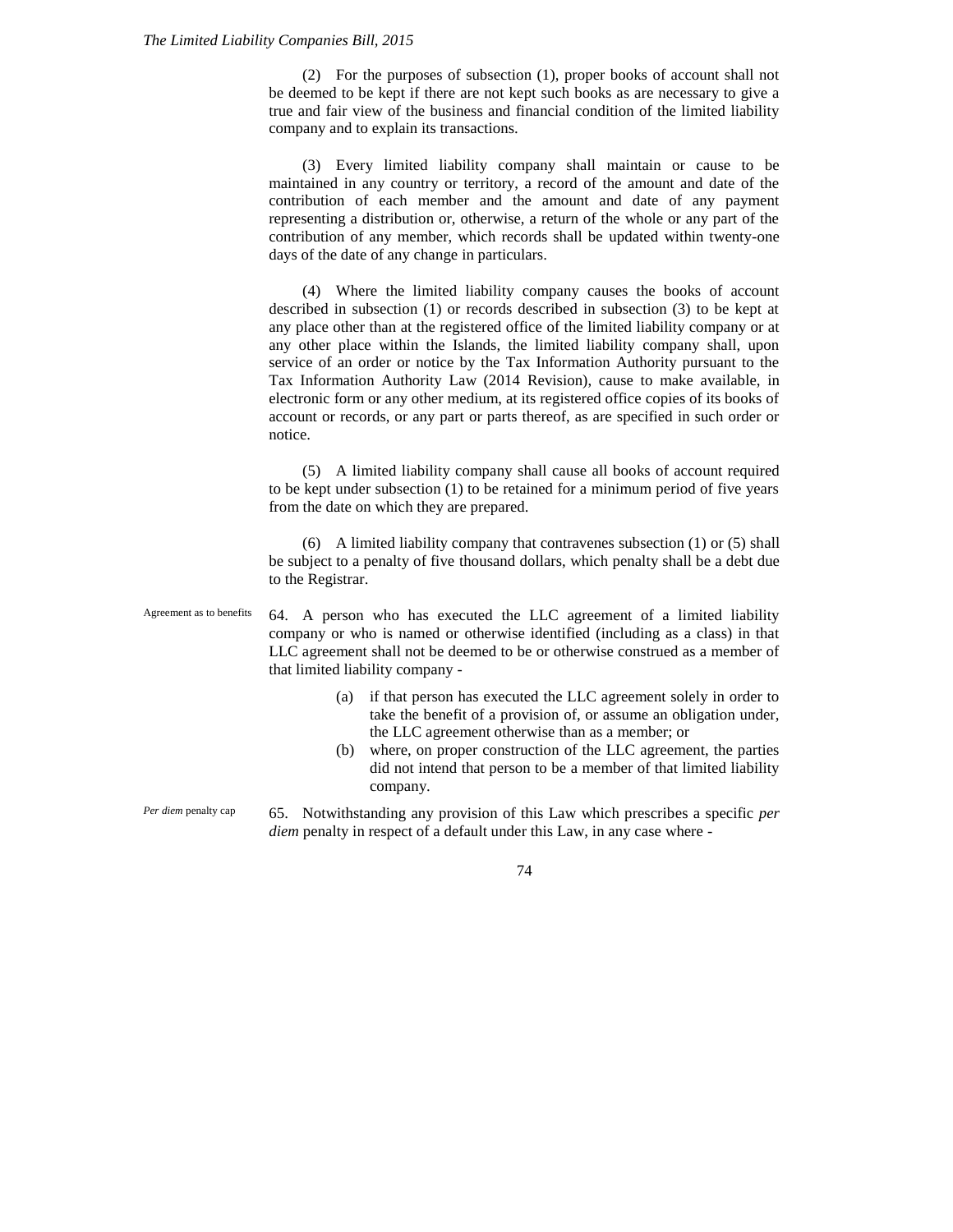- (a) the *per diem* penalty for a particular default is
	- (i) less than two hundred dollars and the aggregate amount of the *per diem* penalties in respect of such default has exceeded one thousand dollars; or
	- (ii) two hundred dollars or more and the aggregate amount of the *per diem* penalties in respect of such default has exceeded the amount of five thousand dollars; and
- (b) the Registrar is satisfied that the default is not due to wilful default,

it shall be lawful for the Registrar to accept, at any time, payment of a penalty in the amount of one thousand dollars or five thousand dollars, as the case may be, in respect and in lieu thereof.

66. (1) Contracts, deeds, instruments under seal or other instruments on behalf of a limited liability company may be made as follows -

Contracts

- (a) a contract or other instrument which, if made between individuals, would by law be required to be in writing, and to be made by deed or under seal, and a deed or instrument under seal may be made by instrument -
	- (i) sealed with any seal of the limited liability company; or
	- (ii) which is executed on behalf of the limited liability company by any person acting under the express or implied authority of the limited liability company and which is either expressed to be executed as, or otherwise makes clear on its face it is intended to be, a deed or instrument under seal;
- (b) any contract or other instrument which, if made between private persons, would be by law required to be in writing and signed by the parties to be charged therewith may be made on behalf of the limited liability company in writing, signed by any person acting under the express or implied authority of the limited liability company; and
- (c) any contract which, if made between private persons, would by law be valid although made by parol only and not reduced into writing, may be made by parol on behalf of the limited liability company by any person acting under the express or implied authority of the limited liability company.

(2) Where a contract or other transaction purports to be made by a limited liability company or by a person on its behalf at a time when the limited liability company has not been registered pursuant to this Law, then subject to any agreement to the contrary, the contract or other transaction has effect as one entered into by the person purporting to act on behalf of the limited liability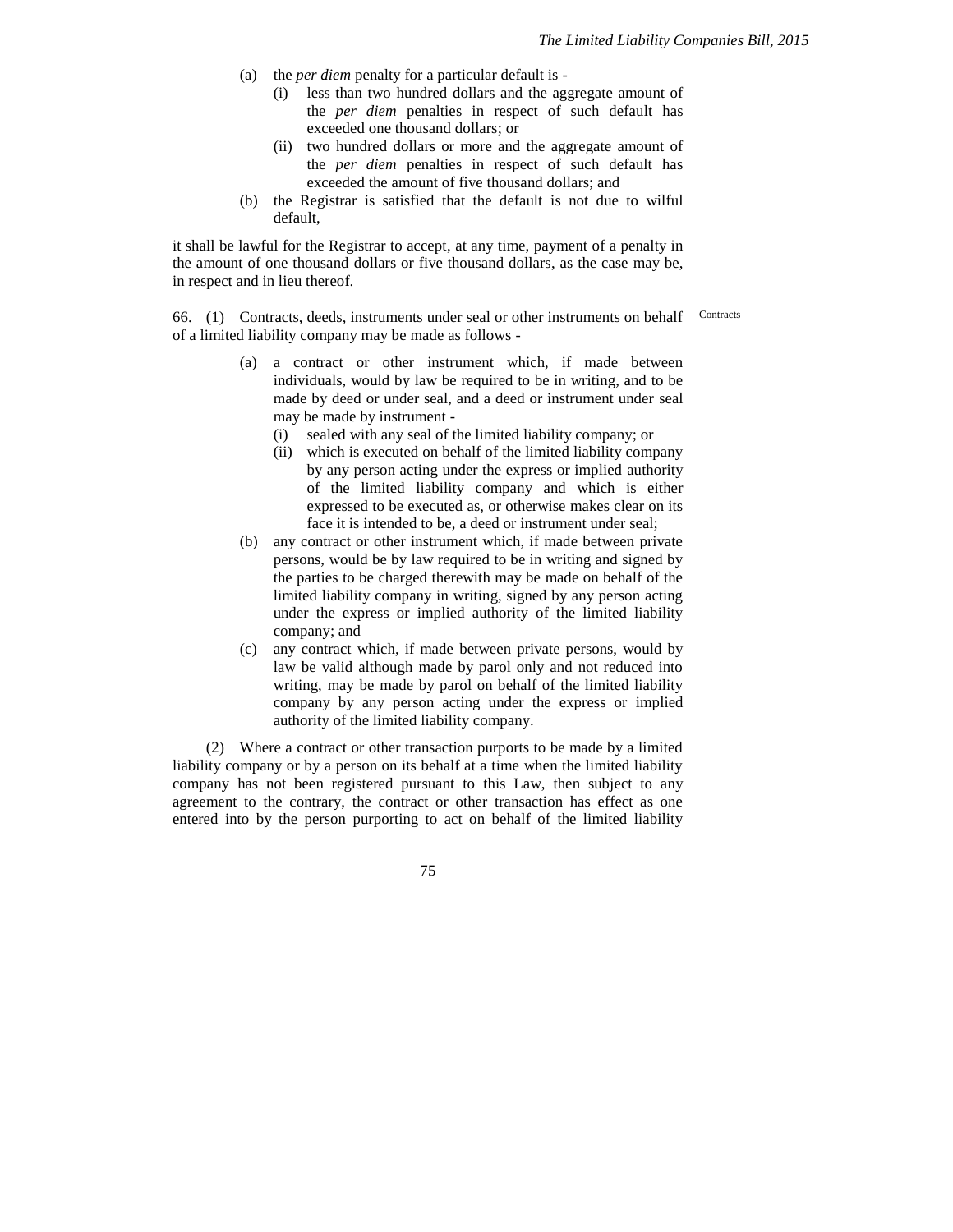companies

Regulations

company and, subject to subsection (3), that person is personally liable on the contract or other transaction.

(3) A contract or other transaction purported to be entered into by a limited liability company prior to its registration pursuant to this Law or by a person on behalf of the limited liability company prior to its registration may be ratified by the limited liability company after its registration and thereupon the limited liability company shall become bound by and entitled to the benefit thereof from the date of registration, and the person so entering into such contract or other transaction shall be deemed to have been duly authorized to act on behalf of the limited liability company and shall cease to be personally liable on the contract or other transaction.

(4) Any contract, deed or other instrument made according to this section may be varied or discharged in the same manner as it is authorized by this section to be made.

(5) All contracts, deeds or other instruments made according to this section shall be effectual in law and shall be binding upon the limited liability company and its successors and all other parties thereto, their heirs, executors or administrators, as the case may be.

67. A limited liability company that is not listed on the Cayman Islands Stock Exchange is prohibited from making any invitation to the public in the Islands to subscribe for any of its securities. Prohibited sale of securities

68. Nothing in this Law shall prohibit a limited liability company from offering, by electronic means, and subsequently supplying, real or personal property, services or information from a place of business in the Islands or through an internet service provider or other electronic service provider located in the Islands. Electronic business by limited liability

> 69. The Cabinet may make Regulations prescribing all matters that are required or permitted by this Law to be prescribed, or are necessary or convenient to be prescribed for giving effect to the purposes of this Law and in particular -

- (a) prescribing the duties to be performed by the Registrar for the purposes of this Law;
- (b) prescribing the forms to be used for the purposes of this Law;
- (c) prescribing the fees payable to the Registrar in respect of filings or certifications or otherwise pursuant to this Law;
- (d) prescribing the procedures for registration of limited liability companies; and